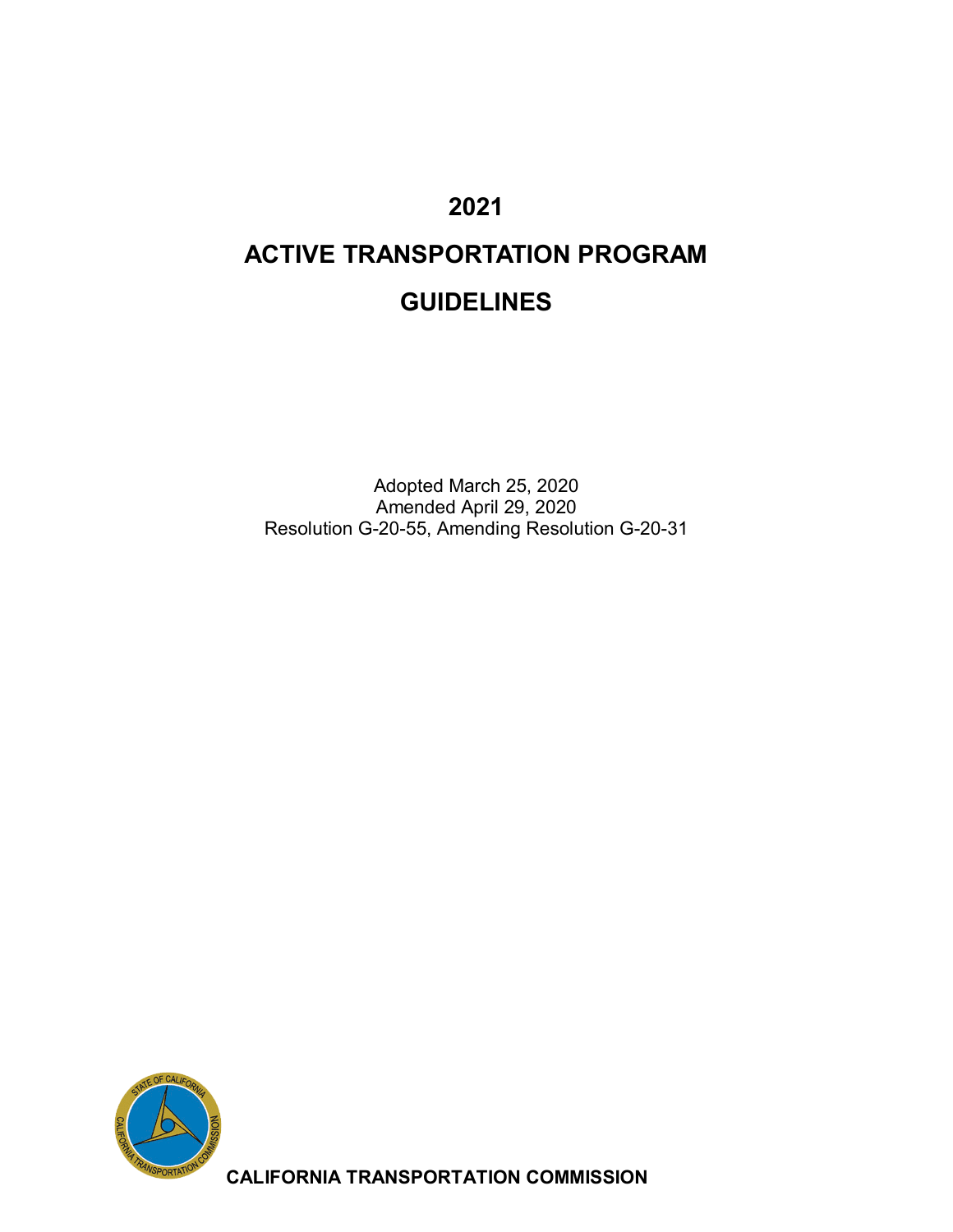## **2021 ACTIVE TRANSPORTATION PROGRAM GUIDELINES**

#### **TABLE OF CONTENTS**

| L.  | 1.  |                                                                |  |
|-----|-----|----------------------------------------------------------------|--|
|     | 2.  |                                                                |  |
|     | 3.  |                                                                |  |
| II. | 4.  |                                                                |  |
|     | 5.  |                                                                |  |
|     | 6.  |                                                                |  |
|     | 7.  |                                                                |  |
|     | 8.  |                                                                |  |
|     | 9.  |                                                                |  |
|     | 10. |                                                                |  |
|     | 11. |                                                                |  |
|     | 12. |                                                                |  |
|     | 13. |                                                                |  |
|     | 14. |                                                                |  |
|     | 15. |                                                                |  |
|     | 16. |                                                                |  |
|     |     |                                                                |  |
|     |     |                                                                |  |
|     | 19. | Project Selection Between Applications with the Same Score  15 |  |
|     |     |                                                                |  |
|     | 21. |                                                                |  |
|     |     |                                                                |  |
|     |     |                                                                |  |
|     | 23. |                                                                |  |
|     | 24. |                                                                |  |
|     | 25. |                                                                |  |
|     | 26. |                                                                |  |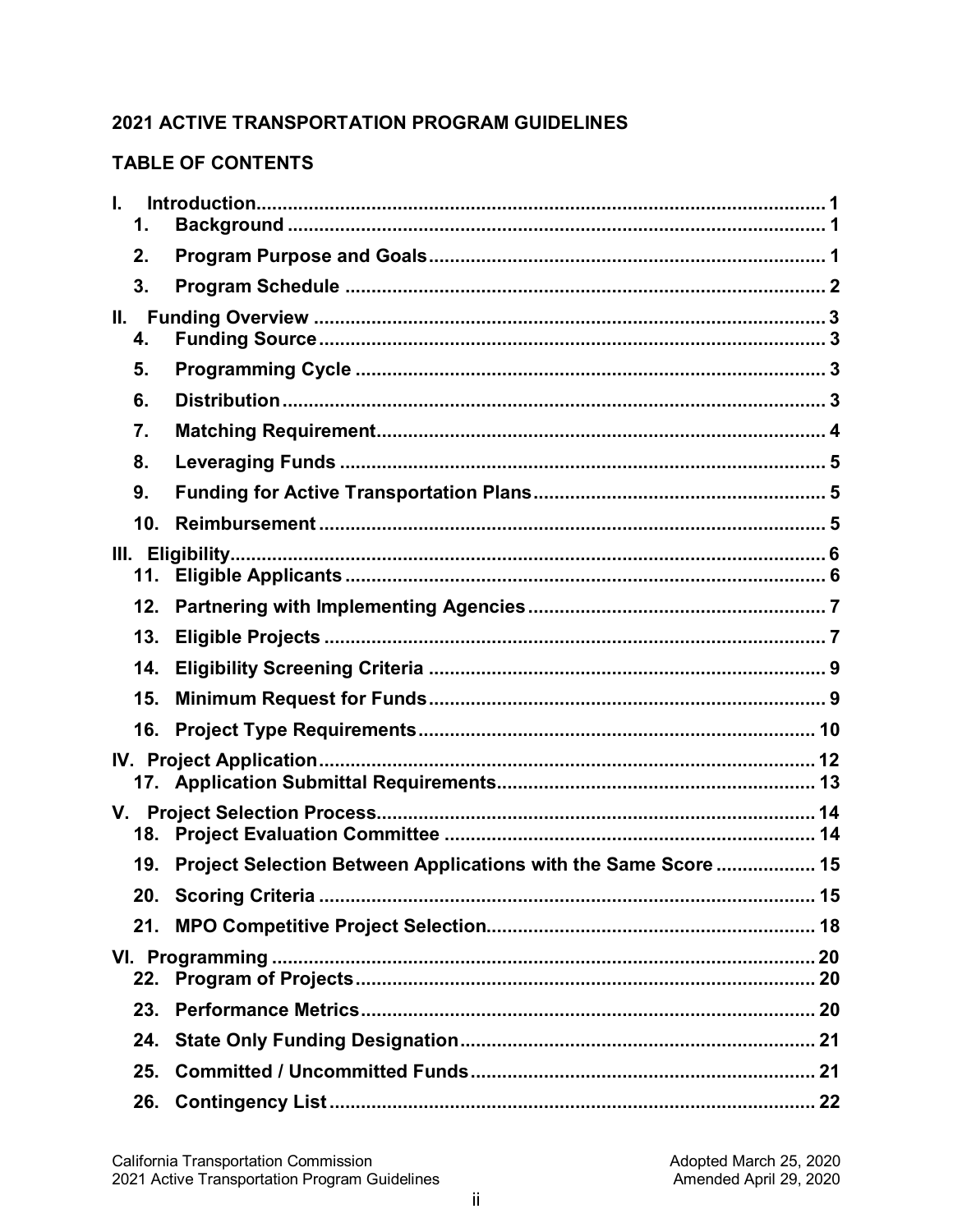| 31.                                                                     |  |  |  |  |  |
|-------------------------------------------------------------------------|--|--|--|--|--|
| 32.                                                                     |  |  |  |  |  |
| 33.                                                                     |  |  |  |  |  |
| 34.                                                                     |  |  |  |  |  |
| 35.                                                                     |  |  |  |  |  |
| 36.                                                                     |  |  |  |  |  |
| 37.                                                                     |  |  |  |  |  |
|                                                                         |  |  |  |  |  |
| 39. California Transportation Commission (Commission)  31               |  |  |  |  |  |
|                                                                         |  |  |  |  |  |
| 41.                                                                     |  |  |  |  |  |
| RTPAs Outside an MPO with Large Urbanized Areas and MPOs without<br>42. |  |  |  |  |  |
|                                                                         |  |  |  |  |  |
|                                                                         |  |  |  |  |  |
| XIV. Appendix C: California Conservation Corps ATP Program  41          |  |  |  |  |  |
| XV. Appendix D: Guidance for Pilot Quick-Build Project Program 46       |  |  |  |  |  |
|                                                                         |  |  |  |  |  |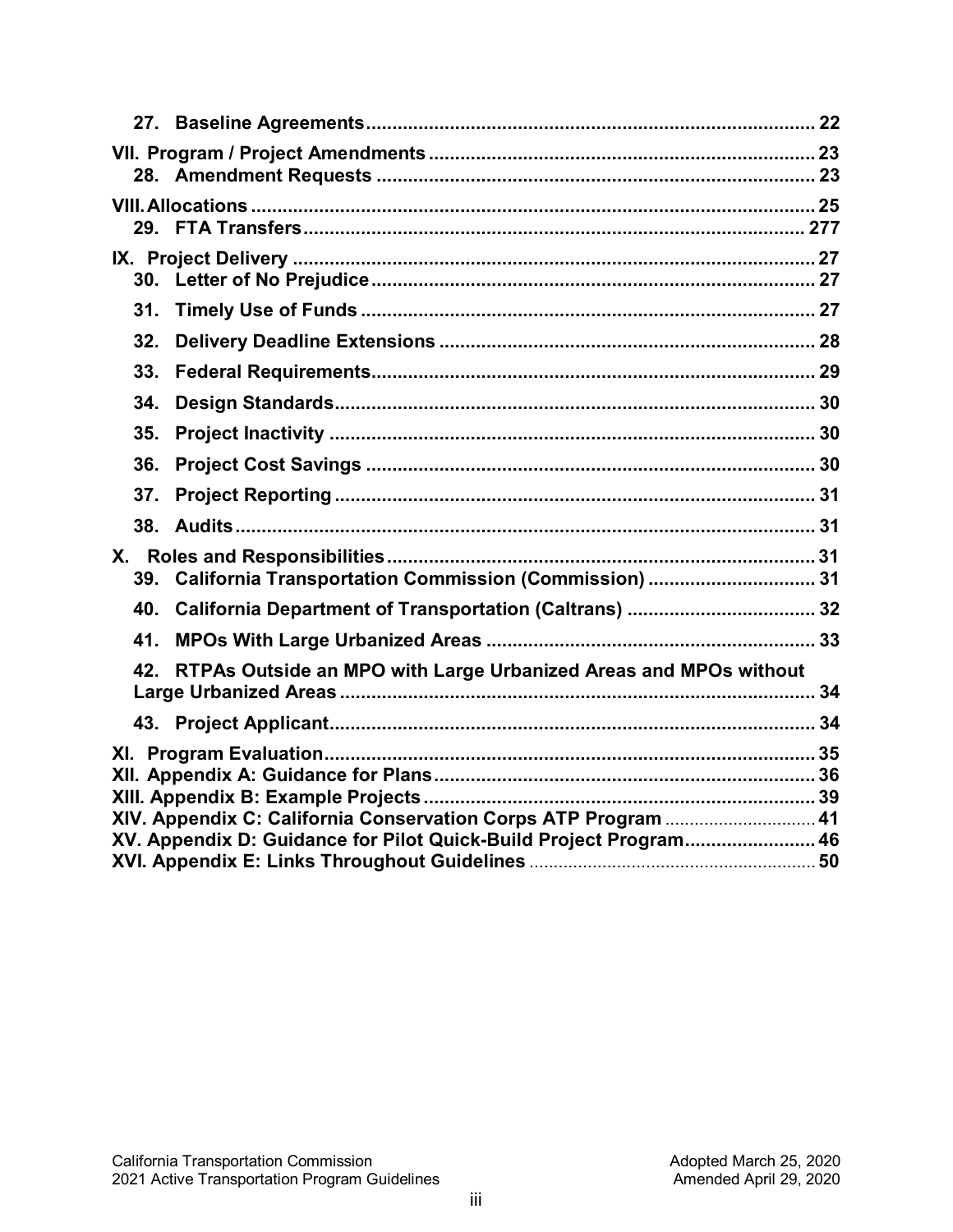## **I. Introduction**

### **1. Background**

The Active Transportation Program (ATP) is a competitive statewide program created to encourage increased use of active modes of transportation, such as biking and walking. Senate Bill 99 (Chapter 359, Statutes of 2013) and Assembly Bill 101 (Chapter 354, Statutes of 2013) created the ATP, and Senate Bill 1 (SB 1) (Chapter 2031, statutes of 2017) directs additional funding from the Road Maintenance and Rehabilitation Account to the ATP.

These guidelines describe the policy, standards, criteria, and procedures for the development, adoption, and management of the ATP. The guidelines were developed in consultation with the ATP workgroup. The workgroup includes representatives from the California Department of Transportation (Caltrans), other government agencies, and active transportation stakeholder organizations with expertise in pedestrian and bicycle issues, including Safe Routes to School programs.

The California Transportation Commission (Commission) may amend the ATP guidelines after conducting at least one public hearing. The Commission must make a reasonable effort to amend the guidelines prior to a call for projects or may extend the deadline for project submission to comply with the amended guidelines.

## **2. Program Purpose and Goals**

 modes of transportation, such as biking and walking. The goals of the ATP are to: Pursuant to statute, the purpose of the program is to encourage increased use of active

- Increase the proportion of trips accomplished by biking and walking.
- Increase the safety and mobility for nonmotorized users.
- Advance the active transportation efforts of regional agencies to achieve greenhouse gas reduction goals as established pursuant to Senate Bill 375 (Chapter 728, Statutes of 2008) and Senate Bill 391 (Chapter 585, Statutes of 2009).
- Enhance public health, including reduction of childhood obesity through the use of programs including, but not limited to, projects eligible for Safe Routes to School Program funding.
- Ensure that disadvantaged communities fully share in the benefits of the program.
- transportation users. • Provide a broad spectrum of projects to benefit many types of active

In addition to the goals listed in statute, the ATP will also consider state goals and provisions set forth in Executive Order N-19-19 including state housing goals.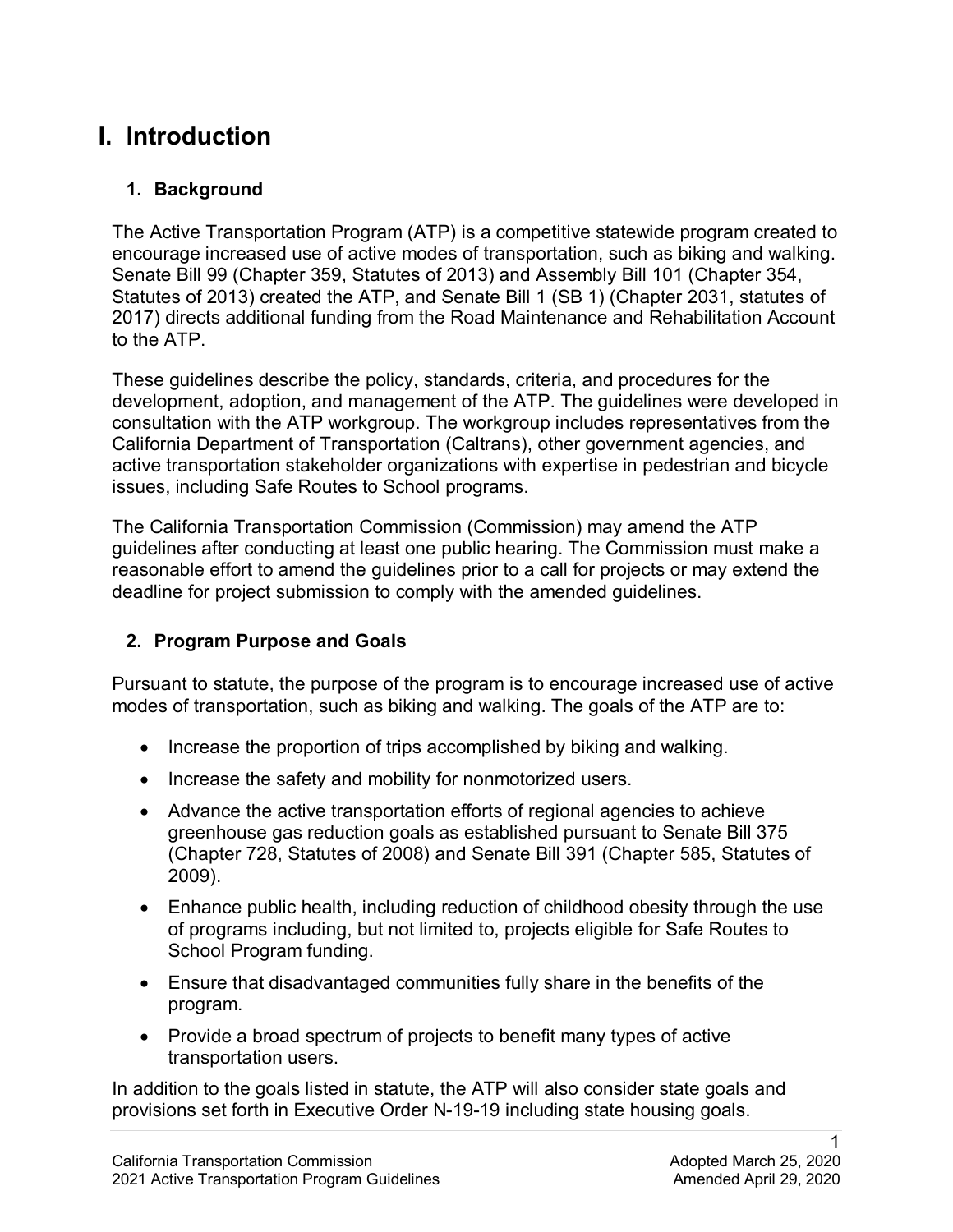### **3. Program Schedule**

Each program must be adopted not later than the date designated in statute of each odd-numbered year; however, the Commission may alternatively elect to adopt a program annually. The following schedule lists the major milestones for the development and adoption of the 2021 ATP:

| <b>ATP Milestones</b>                                                                          | <b>Date</b>         |  |
|------------------------------------------------------------------------------------------------|---------------------|--|
| Draft ATP Guidelines presented to Commission                                                   | January 29-30, 2020 |  |
| Draft ATP Fund Estimate presented to Commission                                                | January 29-30, 2020 |  |
| Commission hearing and adoption of ATP Guidelines                                              | March 25, 2020      |  |
| <b>Commission adopts ATP Fund Estimate</b>                                                     | March 25, 2020      |  |
| Call for projects                                                                              | March 25, 2020      |  |
| Large MPOs submit optional guidelines to Commission                                            | May 15, 2020        |  |
| Commission approves or rejects MPO guidelines                                                  | June 24-25, 2020    |  |
| Project applications deadline (postmark date) - Quick-Build<br>Projects                        | July 15, 2020       |  |
| Project applications deadline (postmark date) - All Other<br><b>Project Types</b>              | September 15, 2020  |  |
| Staff recommendation for Quick-Build projects posted                                           | September 15, 2020  |  |
| Staff recommendation for statewide and small urban and rural<br>portions of the program posted | February 15, 2021   |  |
| <b>Commission adopts Quick-Build projects</b>                                                  | December 2-3, 2020  |  |
| Commission adopts statewide and small urban and rural<br>portions of the program               | March 2021*         |  |
| Projects not programmed distributed to large MPOs based on<br>location                         | March 2021*         |  |
| Deadline for MPO Draft project programming<br>recommendations to the Commission                | April 15, 2021      |  |
| Deadline for MPO Final project programming<br>recommendations to the Commission                | May 14, 2021        |  |
| Commission adopts MPO selected projects                                                        | June 2021*          |  |

\* Exact dates will coincide with the Commission's adopted 2021 meeting calendar.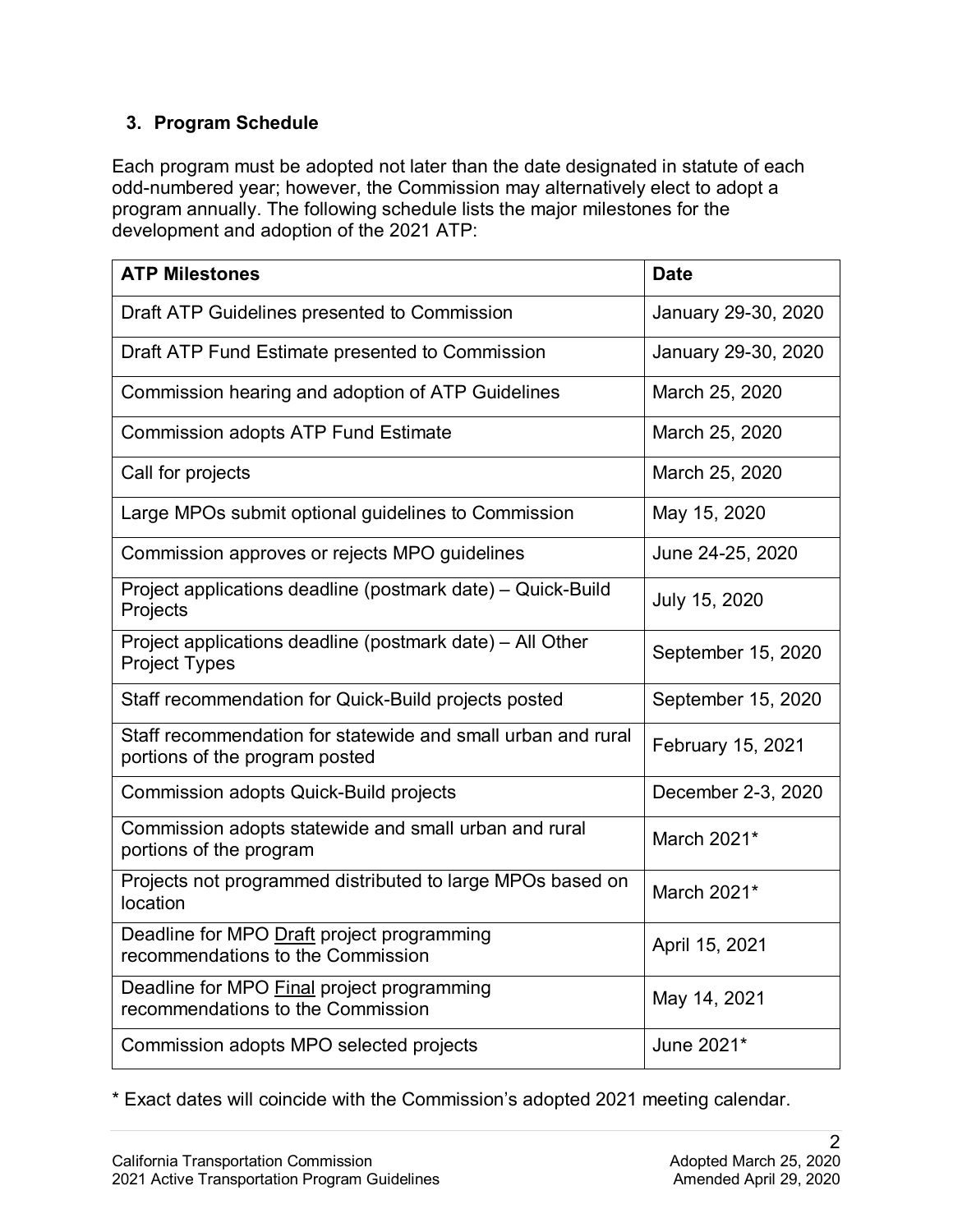## **II. Funding Overview**

## **4. Funding Source**

ATP is funded from various federal and state funds appropriated in the annual Budget Act:

- 100% of the federal Transportation Alternative Program funds, except for federal Recreation Trail Program funds appropriated to the Department of Parks and **Recreation**
- \$21 million of federal Highway Safety Improvement Program funds or other federal funds.
- State Highway Account funds.
- Road Maintenance and Rehabilitation Account (SB 1).

In addition to furthering the purpose and goals of this program, all ATP projects must meet eligibility requirements specific to at least one ATP funding source.

## **5. Programming Cycle**

Each ATP programming cycle will include four years of funding. New programming capacity for the 2021 ATP will be for state fiscal years 2021-22, 2022-23, 2023-24 and 2024-25.

### **6. Distribution**

 ATP Fund Estimate must indicate the funds available for each of the program State and federal law segregate the ATP into multiple, overlapping components. The components. Consistent with these requirements, the ATP funds must be distributed as follows:

- 1) Forty percent to Metropolitan Planning Organizations (MPO) in urban areas with populations greater than 200,000.
	- $\circ$  These funds must be distributed based on total MPO population. The funds programmed and allocated under this paragraph must be selected through a competitive process by the MPOs in accordance with these guidelines.
	- $\circ$  Projects selected by MPOs may be in large urban, small urban, or rural areas.
	- $\circ$  A minimum of 25% of the funds distributed to each MPO must benefit disadvantaged communities.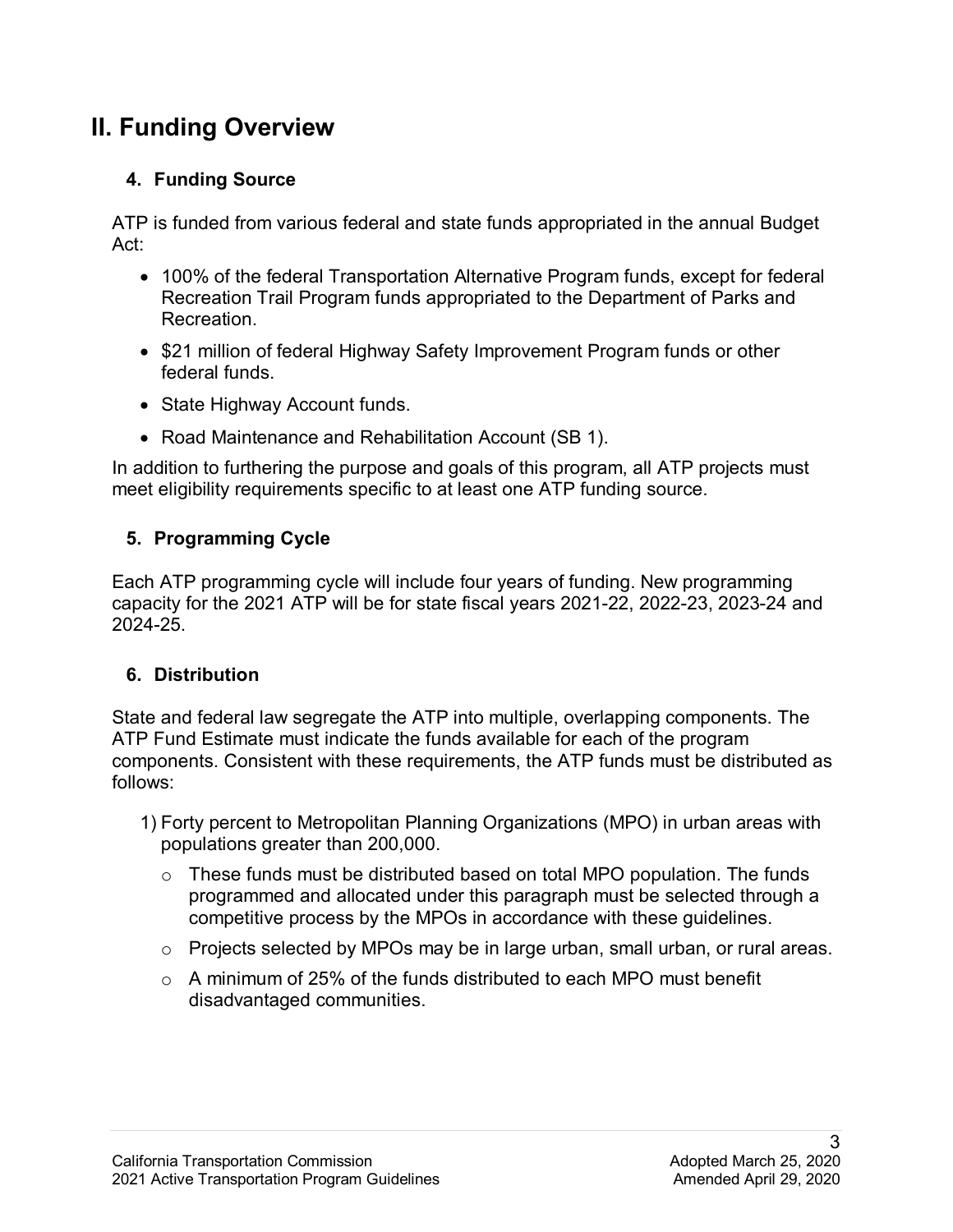- $\circ$  The following statutory requirements apply specifically to the Southern California Association of Governments (SCAG):
	- SCAG must consult with county transportation commissions, the Commission, and Caltrans in the development of competitive project selection criteria.
	- The criteria used by SCAG should include consideration of geographic equity, consistent with program objectives.
	- SCAG must place priority on projects that are consistent with plans adopted by local and regional governments within the county where the project is located.
	- SCAG must obtain concurrence from the county transportation commissions.
- 2) Ten percent to small urban and rural areas with populations of 200,000 or less. Projects are competitively awarded by the Commission in these regions. Federal law segregates the Transportation Alternative Program into separate small urban and rural competitions based upon their relative share of the state population.
	- are those with populations of 5,000 or less.  $\circ$  Small urban areas are those with populations of 5,001 to 200,000. Rural areas
	- $\circ$  A minimum of 25% of the funds in the Small Urban and Rural programs must benefit disadvantaged communities.
	- $\circ$  If a project is eligible for the MPO component, it cannot be eligible for funding in the Small Urban and Rural component.
- 3) Fifty percent to projects competitively awarded by the Commission on a statewide basis.
	- $\circ$  A minimum of 25% of the funds in the statewide competitive program must benefit disadvantaged communities.
- 4) \$4 million per year through 2021-22, subject to annual appropriation, from the Road Maintenance and Rehabilitation Account to the California Conservation Corps for active transportation projects to be developed and implemented by the California Conservation Corps and certified local community conservation corps.
	- Resources Code. o Not less than 50% of these funds shall be in the form of grants to certified local community conservation corps, as defined in Section 14507.5 of the Public
	- $\circ$  A minimum of 25% of the funds must benefit disadvantaged communities.

### **7. Matching Requirement**

The Commission does not require a funding match for ATP. Large MPOs, in administering a competitive selection process, may require a funding match for projects selected through their competitive process.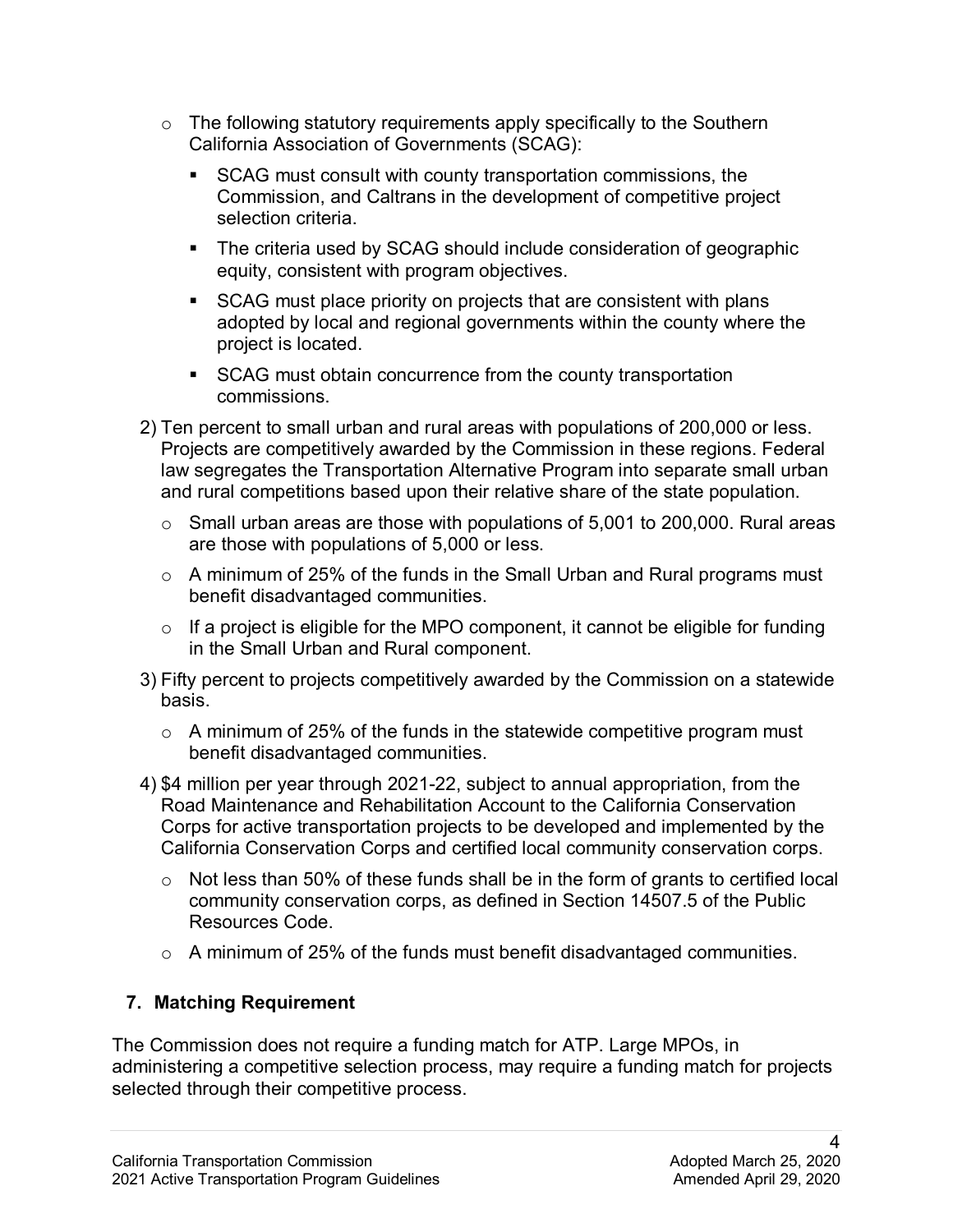### **8. Leveraging Funds**

 projects, however, applicants are not required to leverage funds. The Commission encourages the leveraging of additional funds for a project by considering leveraging in the evaluation criteria for the medium and large infrastructure

The Commission will only consider cash funds for leveraging. Pre-construction phases funded by the local agency will be considered for leveraging even if the funds were expended before the application deadline.

 non-infrastructure funds as eligible for leveraging. Except for State Transportation Improvement Program funding, the Commission will only consider funds that are not allocated by the Commission on a project specific basis as eligible funds for leveraging points. The Commission will not consider in-kind or

Tribes typically have limited access to other transportation funds that can be used for leveraging. To that end, applications for the 2021 ATP submitted by Tribal Governments (federally recognized Native American Tribes) will be awarded full leveraging points on the corresponding application type.

 construction that demonstrates that the ATP and leveraged funding in the plan (local, Applicants must provide a complete (phase-by-phase) project funding plan through federal, state, private sources) is reasonably expected to be available and sufficient to complete the project.

## **9. Funding for Active Transportation Plans**

 Funding from the ATP may be used to fund the development of community-wide active transportation plans within or, for area-wide plans, encompassing disadvantaged communities, including bicycle, pedestrian, safe routes to schools, or comprehensive transportation plan can be found in Appendix A. active transportation plans. A list of the components that must be included in an active

 urban and rural competitive components for funding active transportation plans in predominantly disadvantaged communities. A large MPO, in administering its portion of the program, may make up to 2% of its funding available for active transportation plans The Commission intends to set aside up to 2% of the funds in the statewide and small in disadvantaged communities within the MPO boundaries.

### **10.Reimbursement**

 invoice process detailed in the Local Assistance Procedures Manual, Chapter 5, The ATP is a reimbursement program for eligible costs incurred. For an item to be eligible for ATP reimbursement, that item's primary use or function must meet the ATP purpose and at least one of the ATP goals. Reimbursement is requested through the Invoicing. Costs incurred prior to Commission allocation and, for federally funded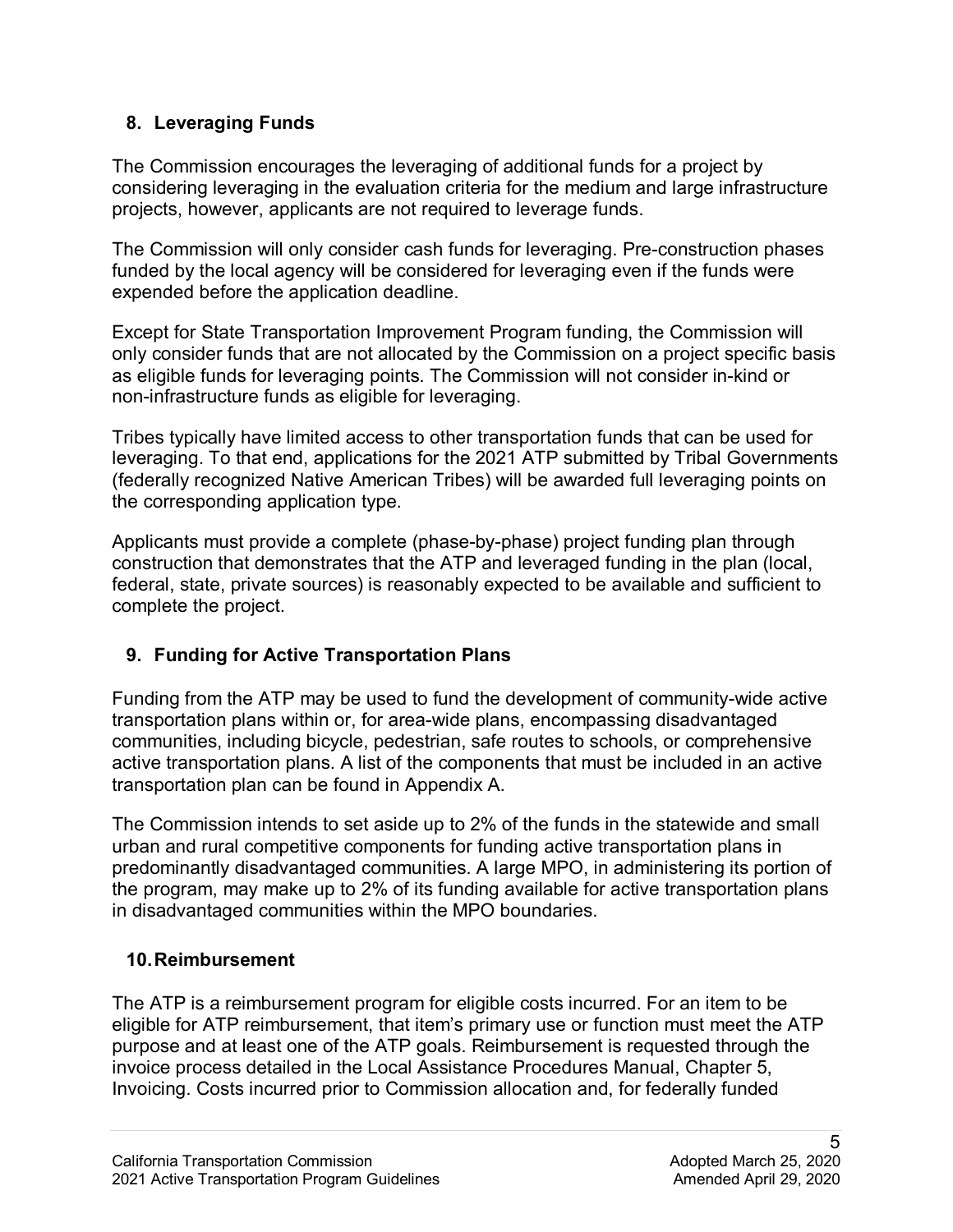projects, Federal Highway Administration project approval (i.e. Authorization to Proceed), are not eligible for reimbursement.

## **III. Eligibility**

## **11.Eligible Applicants**

The following entities, within the State of California, are eligible to apply for ATP funds:

- 1) Local, Regional or State Agencies. Examples include city, county, MPO\*, and Regional Transportation Planning Agency.
- 2) Caltrans.\*
	- regional priorities. Caltrans is required to submit documentation that local  $\circ$  Caltrans nominated projects must be coordinated and aligned with local and communities are supportive of and have provided feedback on the proposed Caltrans ATP project.
	- project with ATP funds, rather than other available funding sources such as  $\circ$  Caltrans must submit documentation to support the need to address the the State Highway Operations and Protection Program (SHOPP).
- 3) Transit Agencies. Any agency responsible for public transportation that is eligible for funds under the Federal Transit Administration.
- for funds under the Federal Transit Administration. 4) Natural Resources or Public Land Agencies. Federal, Tribal, State, or local agency responsible for natural resources or public land administration. Examples include:
	- $\circ$  State or local park or forest agencies.
	- o State or local fish and game or wildlife agencies.
	- o Department of the Interior Land Management agencies.
	- o U.S. Forest Service.
- 5) Public schools or school districts.
- 6) Tribal Governments federally recognized Native American Tribes.
	- o For funding awarded to a tribal government, a fund transfer to the Bureau of Indian Affairs (BIA) may be necessary.
	- $\circ$  A tribal government may also partner with another eligible entity to apply if desired.
- Projects must benefit the general public, not only a private entity.<br>California Transportation Commission Adopted March 25, 2020 7) Private nonprofit tax-exempt organizations may only apply for projects eligible for [Recreational Trail Program](http://www.fhwa.dot.gov/environment/recreational_trails/) funds. Eligible project types include recreational trails and trailheads, park projects that facilitate trail linkages or connectivity to nonmotorized corridors, and conversion of abandoned railroad corridors to trails.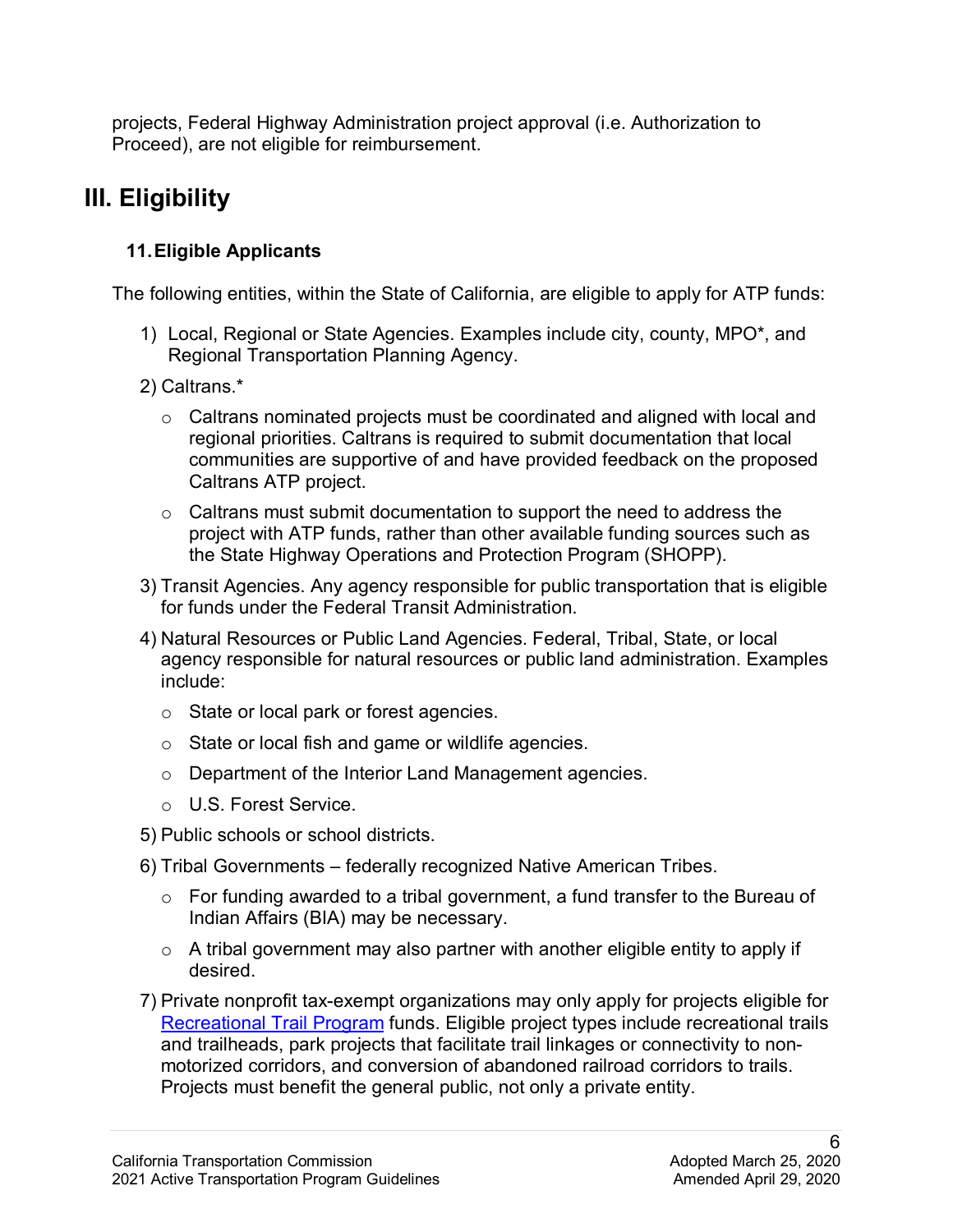8) Any other entity with responsibility for oversight of transportation or recreational trails that the Commission determines to be eligible. Eligibility should be established with Commission staff before the application deadline.

 *directly by Caltrans and MPOs are limited to other ATP funds. Caltrans and MPOs may partner with an eligible entity to expand funding opportunities. \* Caltrans and MPOs, except for MPOs that are also regional transportation planning agencies, are not eligible project applicants for the federal Transportation Alternative Program funds appropriated to ATP. Therefore, funding awarded to projects submitted* 

## **12.Partnering with Implementing Agencies**

 Applicants and/or implementing agencies must be able to comply with all the federal Section 27) for ATP projects with a total project cost (all funds) of \$25 million or greater and state laws, regulations, policies and procedures required to enter into a Local Administering Agency-State Master Agreement (Master Agreement). Refer to the Local Assistance Procedures Manual, Chapter 4, Agreements, for guidance and procedures on Master Agreements. The Commission requires project Baseline Agreements (see or a total programmed amount of \$10 million or greater of ATP funds.

Eligible applicants that are unable to apply for ATP funds or that are unable to enter into a Master Agreement with the State must partner with an eligible applicant that can implement the project. In addition, eligible applicants that are unfamiliar with the requirements to administer a Federal-Aid Highway Program project are encouraged to partner with an eligible applicant that can implement the project.

 responsible and accountable for the use and expenditure of program funds. If another entity agrees to be the implementing agency and assume responsibility for the ongoing operations and maintenance of the facility, documentation of the agreement (e.g., letter of intent) must be submitted with the project application, and a copy of the Memorandum of Understanding or Interagency Agreement between the parties must be submitted with the first request for allocation. The implementing agency will be

## **13.Eligible Projects**

All projects eligible for programming must be selected through a competitive process and must meet one or more of the ATP goals. See Appendix B for example projects.

The Commission encourages applicants to apply for projects that provide a transformative benefit to a community or a region. The Commission hopes to fund one or more large transformative projects that significantly expand the active transportation opportunities in a community or a region.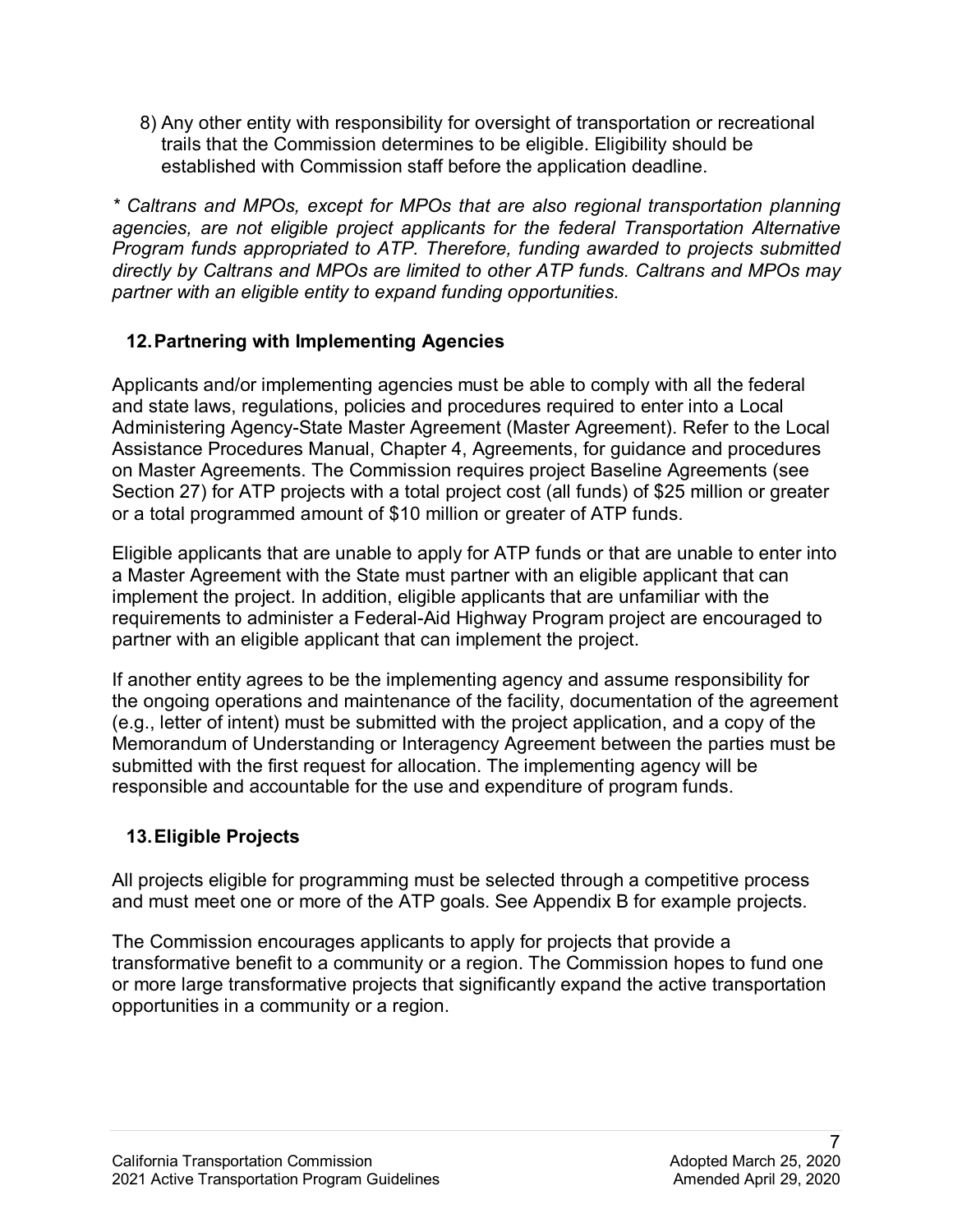- construction phases of a capital (facilities) project. A new infrastructure project will not be programmed without a complete Project Study Report (PSR) or PSR equivalent. 1) Infrastructure Projects: Capital improvements that will further the goals of the ATP. This typically includes the environmental, design, right-of-way, and
	- • The application will be considered a PSR equivalent if it defines and justifies the project scope, cost and schedule. Though the PSR or equivalent may focus on the project phases proposed for programming, it must provide at least a preliminary estimate of costs for all phases. PSR guidelines are posted on the [Commission's website](https://catc.ca.gov/programs/state-transportation-improvement-program) under "Background Information".
	- Further guidance can be found in the Caltrans **Project Development**
- located in a disadvantaged community. <u>Procedures Manual</u>.<br>2) Plans: The development of a community wide bicycle, pedestrian, safe routes to school, or active transportation plan that encompasses or is predominately
	- MPOs, school districts, or transit districts that have neither a bicycle plan, a pedestrian plan, a safe routes to schools plan, nor a comprehensive active • The first priority for the funding of plans will be for cities, counties, county transportation commissions, regional transportation planning agencies, transportation plan.
	- MPOs that have a bicycle plan or a pedestrian plan but not both. • The second priority for the funding of plans will be for cities, counties, county transportation commissions, regional transportation planning agencies, or
	- The lowest priority for funding of plans will be for updates of active transportation plans older than 5 years.
- activities that further the goals of the ATP. NI projects can be start-up programs 3) Non-infrastructure (NI) Projects: Education, encouragement, and enforcement or new and/or expanded components of existing programs. All NI projects must demonstrate how the program is sustainable and will be continued after ATP funding is exhausted.
	- $\bullet$ • NI projects are not limited to those benefiting school students.
	- The Commission intends to focus NI funding on start-up projects. A project is considered to be a start-up when no program currently exists.
	- A project with new and/or expanded components to an existing program must demonstrate how the original program is continuing without ATP funding.
	- ATP cannot fund existing or ongoing program operations.
- 4) Infrastructure projects with non-infrastructure components: This is a capital improvement project that includes an education, encouragement, or enforcement component. The non-infrastructure component should be mentioned throughout the application and enhance the infrastructure project.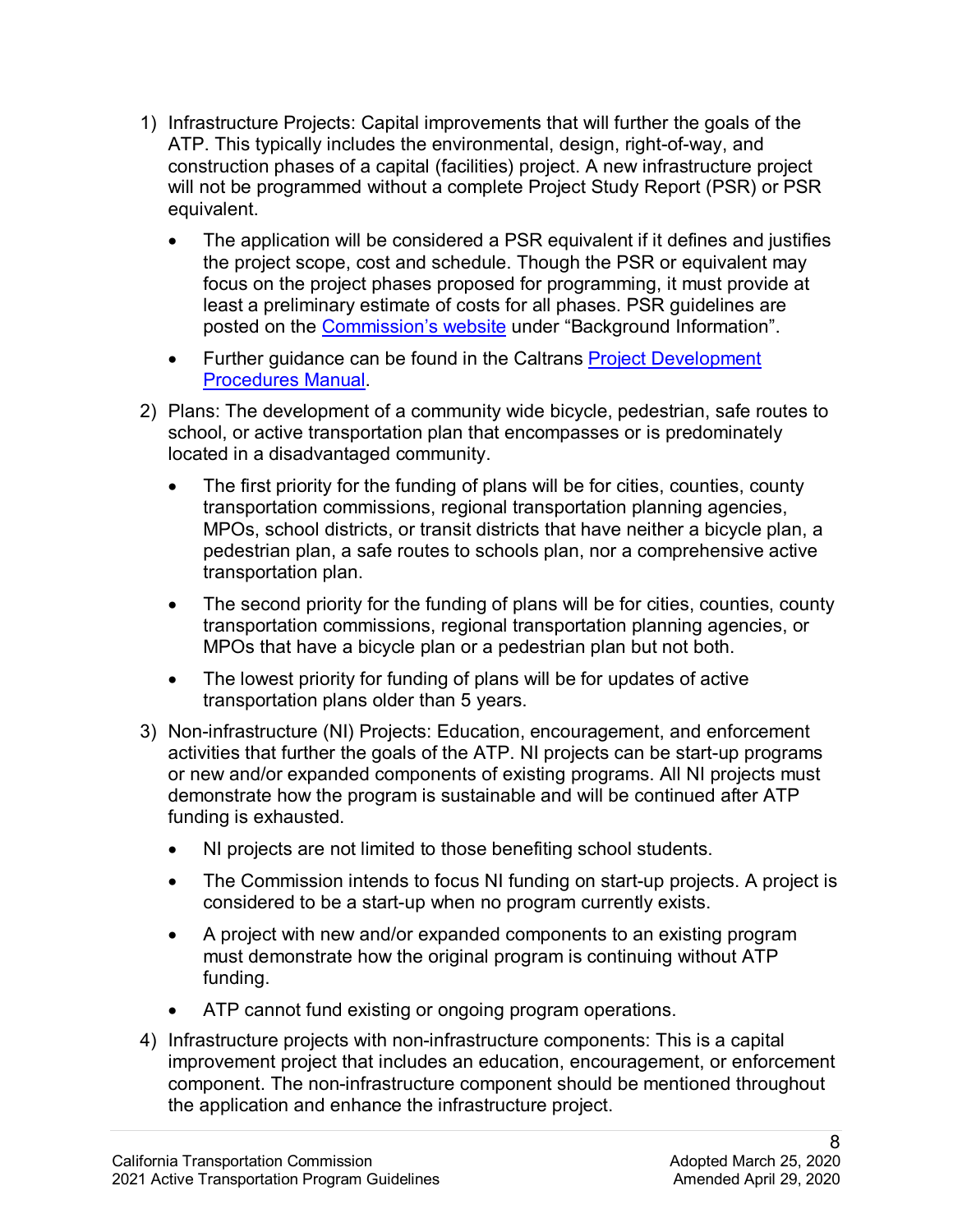5) Quick-Build Project Pilot Program: The Commission will consider a small number of quick-build projects for the 2021 ATP as a pilot. Quick-build projects are interim capital improvement projects that further the goals of the ATP. These projects require construction, and are built with durable, low to moderate cost materials but last from one year to five years. See Appendix D for additional details.

### **14.Eligibility Screening Criteria**

Applications will receive an initial screening by the Commission for completeness and eligibility, before moving to the evaluation process. Incomplete or ineligible applications may not be evaluated. Before evaluation, project applications will be screened for the following:

- Consistency with an adopted regional transportation plan.
- Use of appropriate application.
- • Supplanting Funds: a project that is already fully funded will not be considered for funding in the ATP. ATP funds cannot be used to supplant other committed funds.
- Eligibility of project: the project must be one of the five types of projects listed in Section 13 of these guidelines.
- With the exceptions outlined in Section 25 and applicants using the large infrastructure application, an applicant applying for pre-construction phases must also apply for funding in the construction phase.
- • Request of at least the minimum request amount as outlined in Section 15 of these guidelines.
- • Projects that are already fully funded or projects that are a capital improvement required as a condition for private development approval or permits are not eligible for ATP funding.
- A project applicant found to have purposefully misrepresented information that could affect a project's score may result in the applicant being excluded from the program for the current cycle and the following cycle.

Projects that are screened out because of the above listed criteria will not be considered eligible for the ATP and will not be evaluated or given a score. Applicants with projects that are screened out will be notified as soon as non-eligibility has been determined.

### **15.Minimum Request for Funds**

To maximize the effectiveness of program funds and to encourage the aggregation of small projects into one larger comprehensive project, the minimum request for ATP funds that will be considered is \$250,000. This minimum does not apply to noninfrastructure projects, safe routes to school projects, recreational trail projects, plans, and quick-build pilot projects.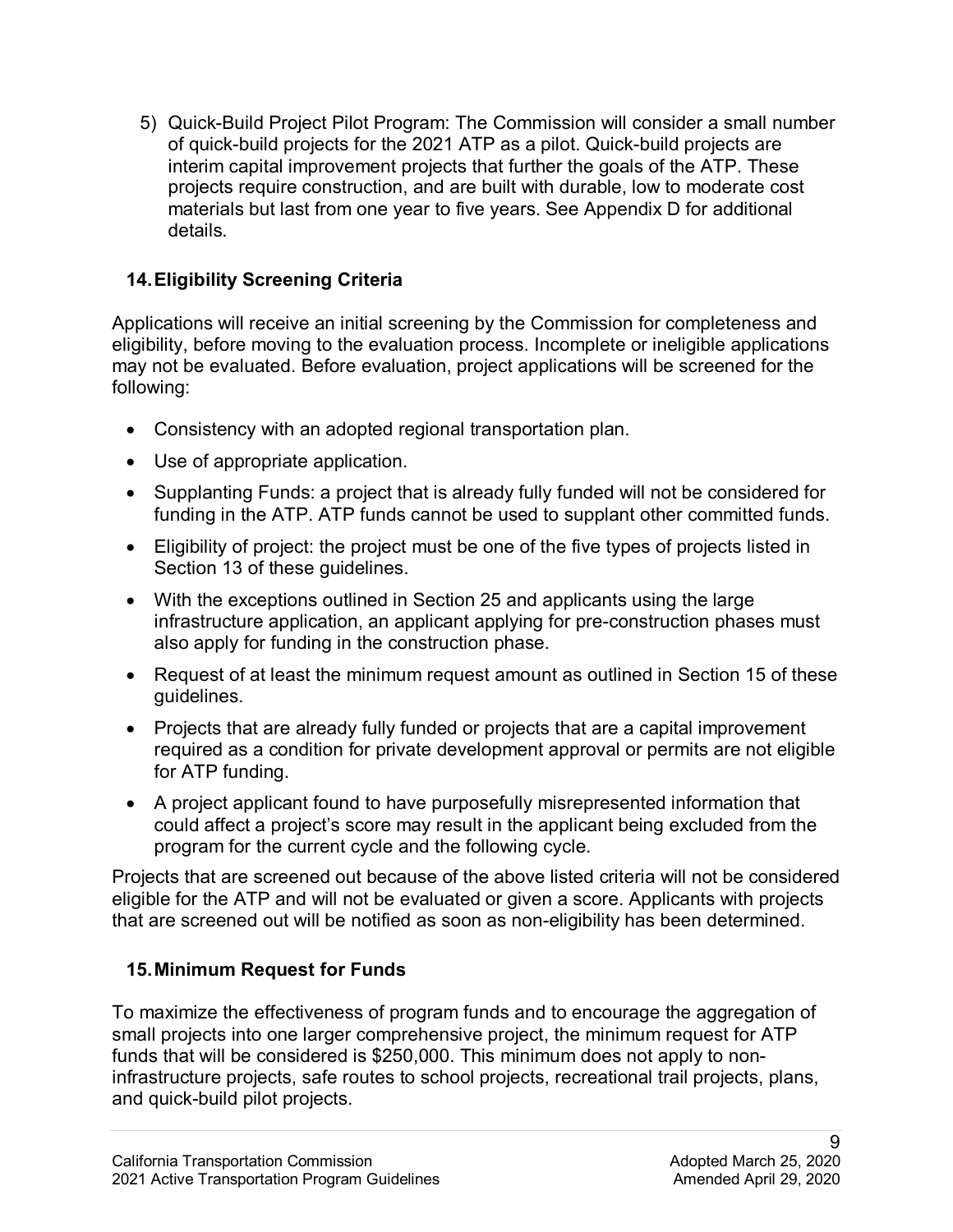MPOs, in administering a competitive selection process, may use a different minimum funding size. Use of a minimum project size greater than \$500,000 must be approved by the Commission prior to the MPOs call for projects.

## **16.Project Type Requirements**

 SB 99 specifies that at least 25% of funds must benefit disadvantaged communities within each of the program components. However, the ATP also includes other project specific to the project types listed in SB 99. types that must meet certain requirements. Below is an explanation of the requirements

## **A. Disadvantaged Communities**

 considered beneficial if it fulfils an important need of low-income people in a way that provides a significant value. The project's benefits must primarily target low-income For a project to contribute toward the disadvantaged communities funding requirement, the project must clearly demonstrate, with verifiable information, a direct, meaningful, and assured benefit to a disadvantaged community. A project is people while avoiding substantial burdens on a disadvantaged community.

MPOs, in administering a competitive selection process, may use different criteria for determining which projects benefit disadvantaged communities if the criteria are approved by the Commission prior to an MPOs call for projects.

 benefiting a disadvantaged community, the project must: It is incumbent upon the applicant to clearly articulate how the project benefits the disadvantaged community; there is no presumption of benefit, even for projects located within a disadvantaged community. For a project to qualify as directly

- • Be located within or be within reasonable proximity to, the disadvantaged community served by the project,
- Have a direct connection to the disadvantaged community, or
- Be an extension or a segment of a larger project that connects to or is directly adjacent to the disadvantaged community.

 To qualify as a disadvantaged community the community served by the project must meet at least one of the following criteria:

- Median Household Income: (Table ID B19013) is less than 80% of the statewide median based on the most current Census Tract (ID 140) level data from the 2014-2018 American Community Survey (<\$56,982). Communities with a population less than 15,000 may use data at the Census Block Group (ID 150) level. Unincorporated communities may use data at the Census Place (ID 160) level. Data is available at the [United States Census Bureau Website.](https://data.census.gov/cedsci/?intcmp=aff_cedsci_banner)
- Environmental Health Screening Tool 3.0 (CalEnviroScreen 3.0) scores (score • CalEnviroScreen: An area identified as among the most disadvantaged 25% in the state according to the CalEPA and based on the California Communities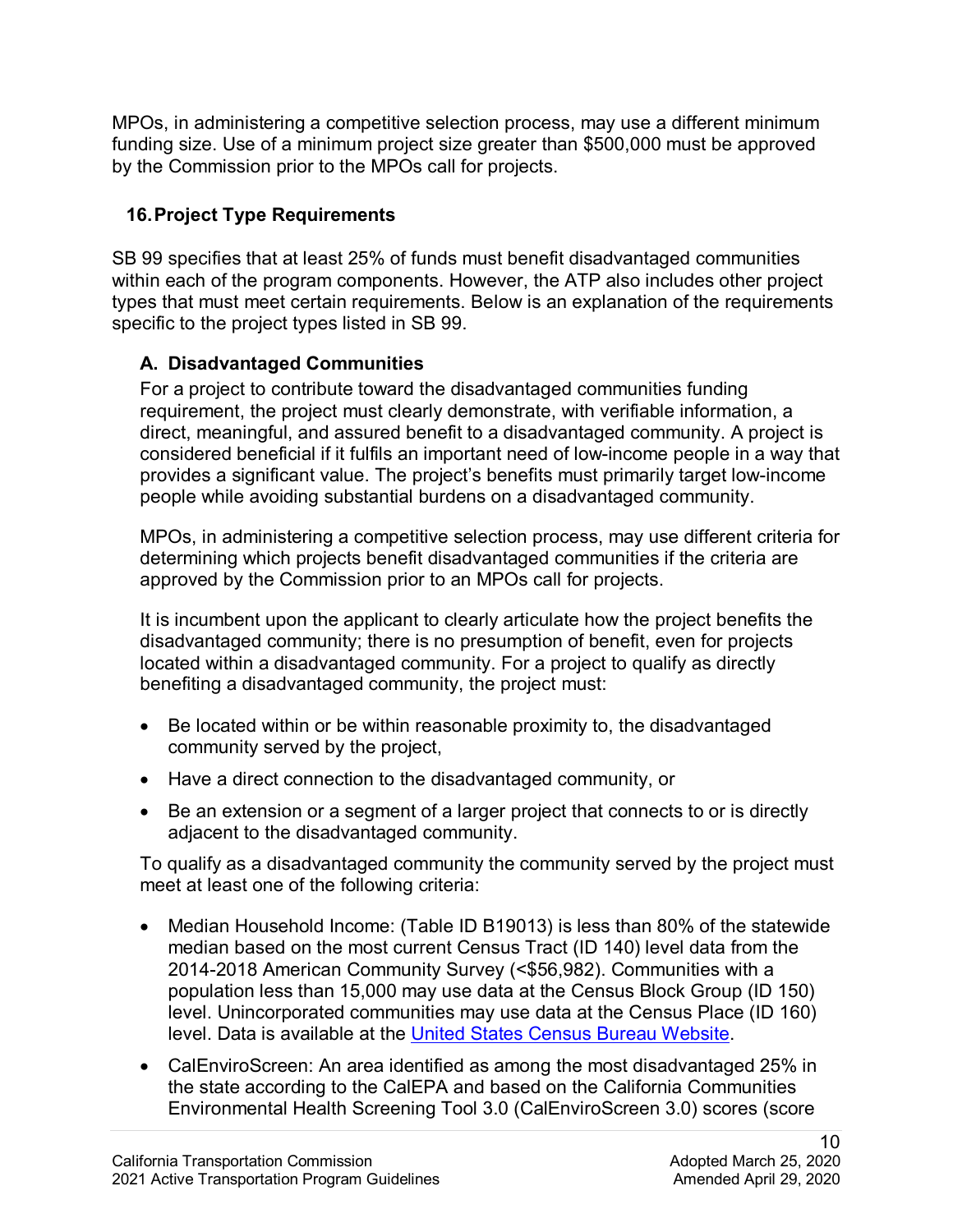must be greater than or equal to 39.34). The mapping tool can be found [here](http://oehha.maps.arcgis.com/apps/View/index.html?appid=c3e4e4e1d115468390cf61d9db83efc4) and the list can be found under ["SB 535 List of Disadvantaged Communities"](http://www.calepa.ca.gov/EnvJustice/GHGInvest/).

- two miles of the school(s) represented by this criteria. • National School Lunch Program: At least 75% of public-school students in the project area are eligible to receive free or reduced-price meals under the National School Lunch Program. Data is available at the [California Department of](http://www.cde.ca.gov/ds/sd/sd/filessp.asp)  **[Education website.](http://www.cde.ca.gov/ds/sd/sd/filessp.asp)** Applicants using this measure must indicate how the project benefits the school students in the project area. Project must be located within
- each census tract in the State. The higher the score, the healthier the community • Healthy Places Index: The Healthy Places Index includes a composite score for conditions based on 25 community characteristics. The scores are then converted to a percentile to compare it to other tracts in the State. A census tract must be in the 25th percentile or less to qualify as a disadvantaged community. The live map and the direct data can both be found on the California Healthy Places Index website.
- Native American Tribal Lands: Projects located within Federally Recognized Tribal Lands (typically within the boundaries of a Reservation or Rancheria).
- • Other: If an applicant believes that the project benefits a disadvantaged community, but the project does not meet the aforementioned criteria due to a lack of accurate information, the applicant may submit another means of qualifying for consideration. Commission staff will assess and score this question for applicants using the "Other" category to qualify as a disadvantaged community. Suggested alternatives that can be submitted under this category include:
	- $\circ$  Census data that represents a small neighborhood or unincorporated area. The applicant must submit for consideration a quantitative assessment, such as a survey, to demonstrate that the community's median household income is at or below 80% of the state median household income.
	- o CalEnviroScreen data that represents a small neighborhood or unincorporated area. The applicant must submit for consideration an assessment to demonstrate that the community's CalEnviroScreen score is at or above 39.34.
	- (RTP) / Sustainable Communities Strategy (SCS) by an MPO or RTPA per o A Regional Definition such as "environmental justice communities" or "communities of concern," must document a robust public outreach process that includes the input of community stakeholders and be stratified based on severity. A regional definition of disadvantaged communities must be adopted as part of a regular 4-year cycle adoption of a Regional Transportation Plan obligations with Title VI of the Federal Civil Rights Act of 1964. A regional definition of disadvantaged communities should be used for the region's broader planning purposes rather than only for ATP grant funding.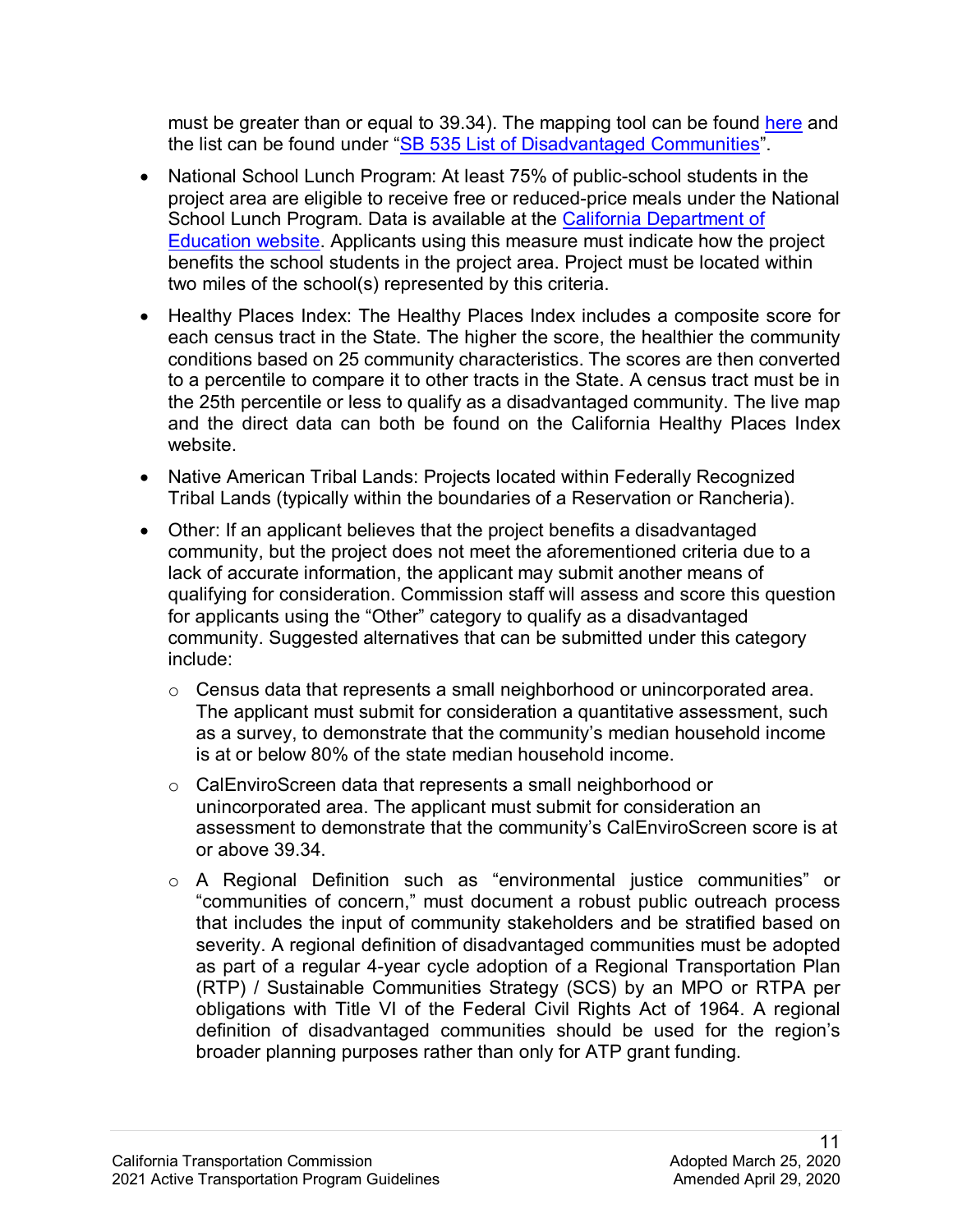## **B. Safe Routes to School Projects**

 two miles of a public school or within the vicinity of a public-school bus stop and the location restriction. For a project to qualify for a Safe Routes to School designation, the project must directly increase safety and convenience for public school students to walk and/or bike to school. Safe Routes to Schools infrastructure projects must be located within students must be the intended beneficiaries of the project. Other than traffic education and enforcement activities, non-infrastructure projects do not have a

## **C. Recreational Trails Projects**

Trail projects that are *primarily* recreational should meet the federal requirements of the [Recreational Trails Program](http://www.fhwa.dot.gov/environment/recreational_trails/) as such projects may not be eligible for funding from other sources. However, trails that serve active transportation purposes (such as multi-use paths, Class I bikeways, etc.) are fully eligible in the ATP and need not meet the Recreational Trails Program requirements.

## **D. Active Transportation Resource Center**

 The ATP funds a state technical assistance center by programming funds to the Department to administer contracts to support all current and potential ATP applicants. Typical Active Transportation Resource Center roles include:

- projects including those in disadvantaged communities. • Providing technical assistance and training resources to help agencies deliver existing and future projects and to strengthen community involvement in future
- Assisting with program evaluation.

## **E. Active Transportation Plan Encompassing a Disadvantaged Community**  See Appendix A.

## **IV. Project Application**

ATP project applications will be available at the Caltrans Local Assistance website.

ATP project applications will be available at the Caltrans <u>Local Assistance website</u>.<br>There are five different applications available for applicants to complete depending on the project type and size. It is incumbent on the applicant to complete the application eligible projects must apply with one of the following application types. Applications for submitted in the manner outlined in Appendix D. appropriate for their project. Applicants applying for infrastructure projects must utilize the application type based on the entire project cost, not the ATP request amount. All plans may not be combined with applications for infrastructure or non-infrastructure projects. Applications for the 2021 ATP Quick-Build Project Pilot Program must be submitted in the manner outlined in Appendix D.<br>12<br>California Transportation Commission Adopted March 25, 2020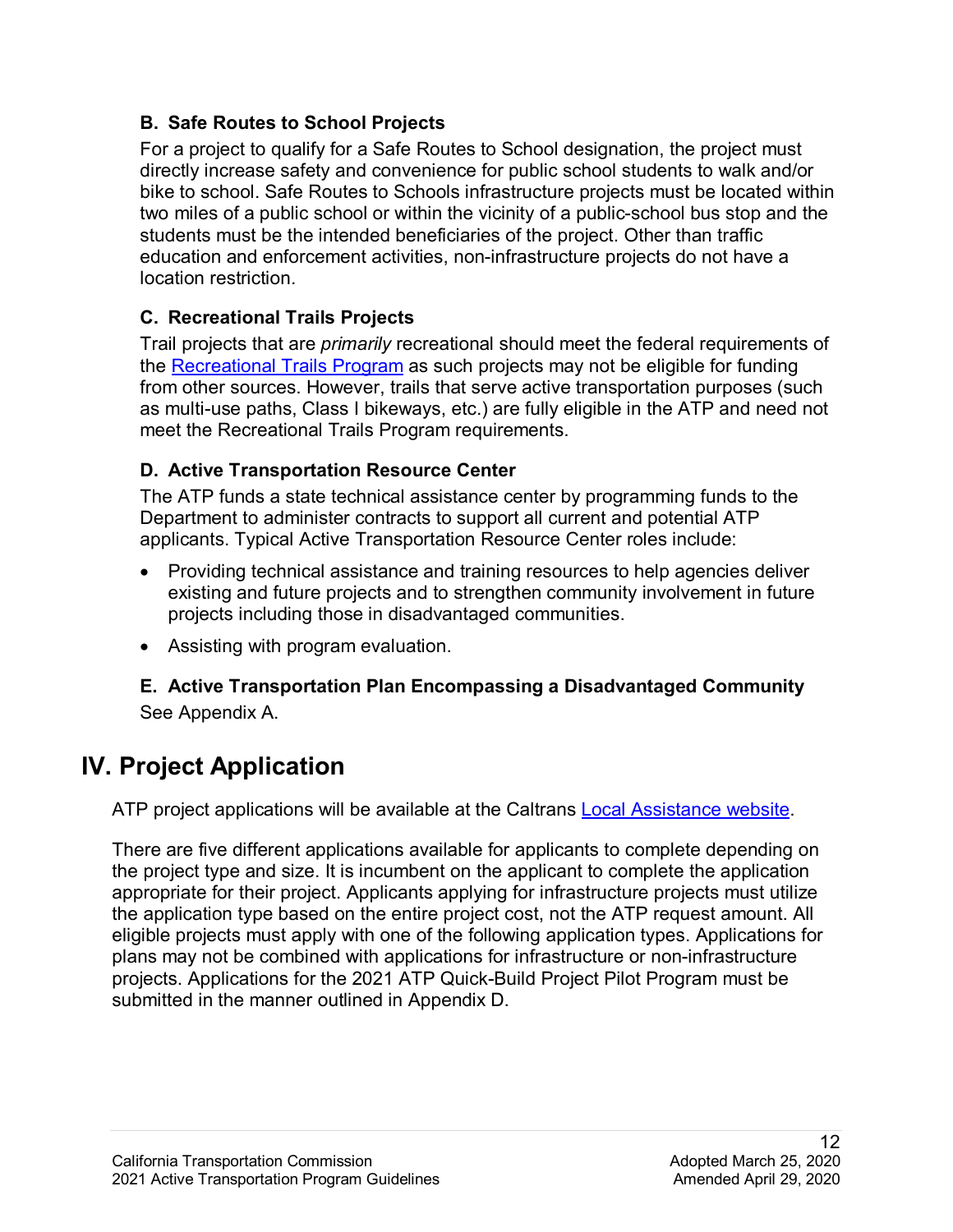The five application types are:

- A. Large Project, Infrastructure only or Infrastructure/Non-infrastructure:
	- Commission staff may conduct onsite field reviews on a selection of projects likelihood of receiving funding. • Projects with a total project cost of greater than \$7 million will be considered a large project and must use the Large Project application. Caltrans and that qualify as large projects. Field reviews are not indicative of the project's
	- construction phases. • Projects that qualify for the large application may apply for only pre-
- B. Medium Project, Infrastructure only or Infrastructure/Non-infrastructure:
	- Projects with a total project cost of more than \$2 million and up to \$7 million will be considered a medium project and must use the Medium Project application.
- C. Small Project, Infrastructure only or Infrastructure/Non-infrastructure:
	- • Projects with a total project cost of \$2 million or less will be considered a small project and must use the Small Project application.
- D. Non-infrastructure only.
- E. Plan.
	- • Applicants can only apply for a plan with the Plan application. This application cannot be combined with any other type of project.

### **17.Application Submittal Requirements**

projects at the Commission's <u>website</u> and Caltrans Local Assistance <u>website</u>.<br>The Commission requires: Information on how to submit project applications will be posted prior to the call for

- • All project applications must include the signature of the Chief Executive Officer or other officer authorized by the applicant's governing board.
- Projects that will be implemented by an agency other than the applicant, must submit documentation of the agreement between the project applicant and the implementing agency with the project application.
- A project application must also include documentation of all other funds committed to the projects.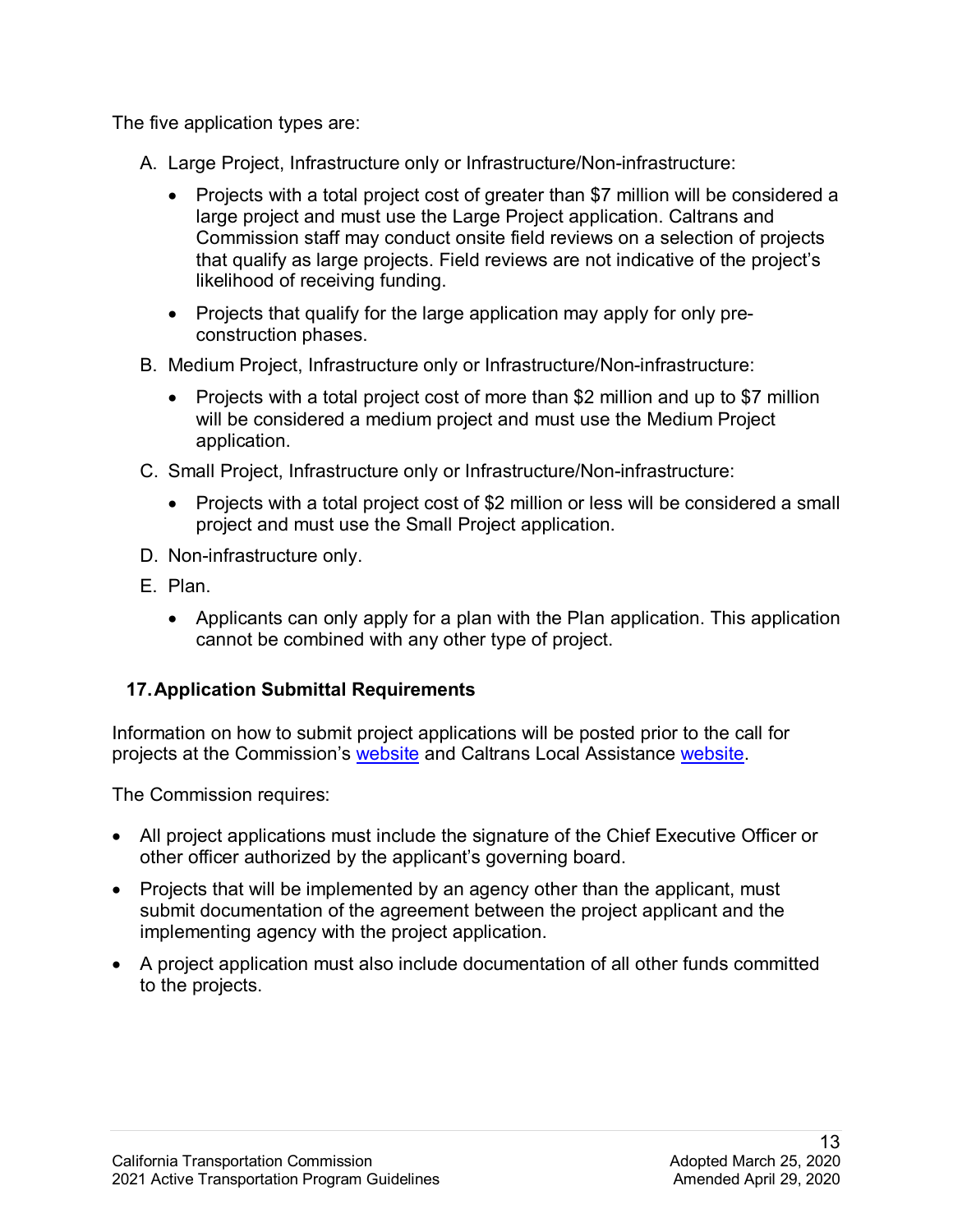sent to the following agencies in hard copy or electronic – check with the agency for In addition to submitting a project application to the Commission, a copy must also be their preference:

- • Regional Transportation Planning Agency or County Transportation Commission within which the project is located.
- The MPO (a contact list can be found at the [Transportation Planning Website.](http://www.dot.ca.gov/hq/tpp/offices/orip/))

## **V. Project Selection Process**

 eligibility and deliverability, and program capacity. Projects located within the The ATP has a sequential selection process. Commission staff will first select projects to be recommended for funding in the statewide component based on score, eligibility and deliverability, and program capacity. Then each of the remaining projects will be eligible for funding in either the small urban and rural component or the MPO component based on project location. Commission staff will next select projects to be recommended for funding in the small urban and rural component based on score, boundaries of one of the ten largest MPOs must be considered for funding in the MPO component if the project was not selected for funding in the statewide component. Each of the ten largest MPOs will select projects to be recommended for funding as described in Section 21.

## **18.Project Evaluation Committee**

Commission staff will form a multidisciplinary project evaluation committee to assist in evaluating project applications. In forming the project evaluation committee, staff will seek participants with expertise in bicycling and pedestrian transportation, expertise in Safe Routes to Schools projects, and expertise in projects benefiting disadvantaged communities. Additionally, staff will seek a geographically balanced representation from state agencies, large MPOs, regional transportation planning agencies, local jurisdictions in small urban and rural areas, and non-governmental organizations. Priority for participation in the evaluation committee will be given to those who do not represent a project applicant or will not benefit from any submitted projects. No more than two evaluators from one agency will be chosen to ensure a broader representation of evaluators. Consultants will not be considered for participation in the evaluation committee.

 Recreation to review and select projects to be funded with federal Recreational Trail program funds. The Commission and/or Caltrans staff will collaborate with the Department of Parks and

### **A. Project Evaluation Process**

All eligible project applications received will be evaluated by an evaluator team comprised of two volunteers, one from northern California and one from southern California if possible. All evaluators are required to participate in an ATP evaluator training and sign a conflict of interest form before receiving applications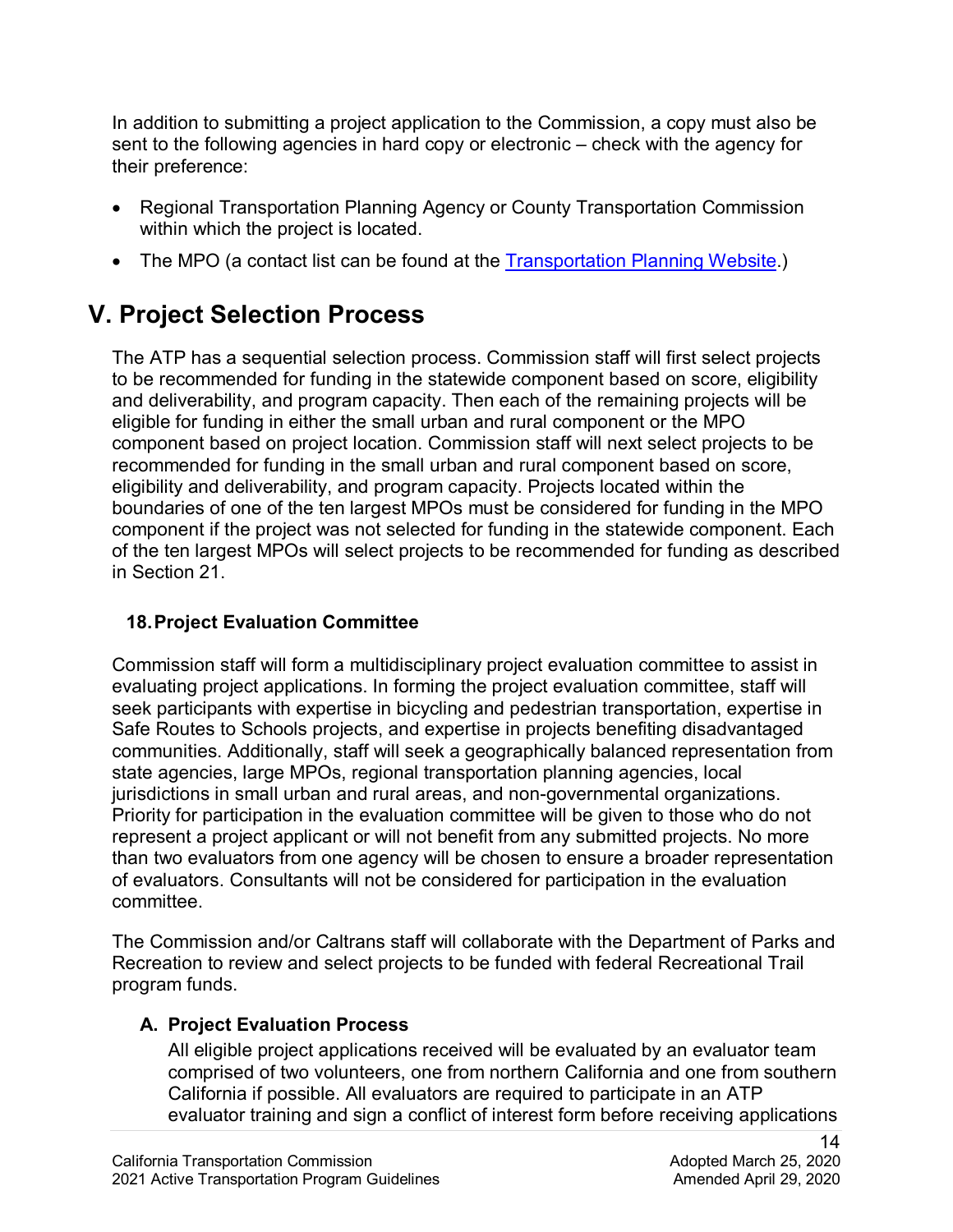to review. The conflict of interest form certifies that the potential evaluator can review project applications objectively and requires the potential evaluator to list conflicts, evaluators will not be assigned applications from the city and county where they live and work. Evaluator team members agree on consensus scores any projects that could present a potential conflict. In addition to their named by question for each application based on the Scoring Rubric developed by Commission staff, Caltrans and the ATP workgroup. Evaluators submit consensus score forms to Commission staff. Evaluators must include meaningful comments on each consensus score form that explain the given consensus scores. Any consensus score forms without meaningful comments will be returned to the evaluator team for completion.

 score every application to provide a check score for evaluators. Every consensus score is compared to the check score. This process allows for Commission staff Simultaneously with evaluator team scoring, Commission staff will read and to identify errors or discrepancies with scoring. Commission staff will meet with every team to discuss their scores, even if there are no issues.

#### **B. Scoring Rubrics**

 that the evaluator teams will use to ensure that all projects are evaluated on the same standards. The Commission anticipates publishing a scoring rubric for each Each application type has a complimentary scoring rubric that outlines the scoring criteria for each question. Evaluator teams must use the correct scoring rubric when reviewing an application. The scoring rubrics set up the consistent process project application type by April 13, 2020 to allow applicants to utilize the rubric when writing grant applications.

#### **19.Project Selection Between Applications with the Same Score**

If two or more project applications receive the same score and it is the funding cut-off score, the following criteria will be used to determine which project(s) will be funded in the following priority order:

- 1) Infrastructure projects.
- 2) Project readiness including, but not limited to, completed environmental documents.
- 3) Highest score on the highest point value question (questions with the highest point value may vary by application type).
- 4) Highest score on the second highest point value question.

#### **20.Scoring Criteria**

Proposed projects will be scored and ranked based on applicant responses to the scoring topics below. The chart below references the scoring topics and points allotted to the different types of applications, as well as the maximum number of points allowed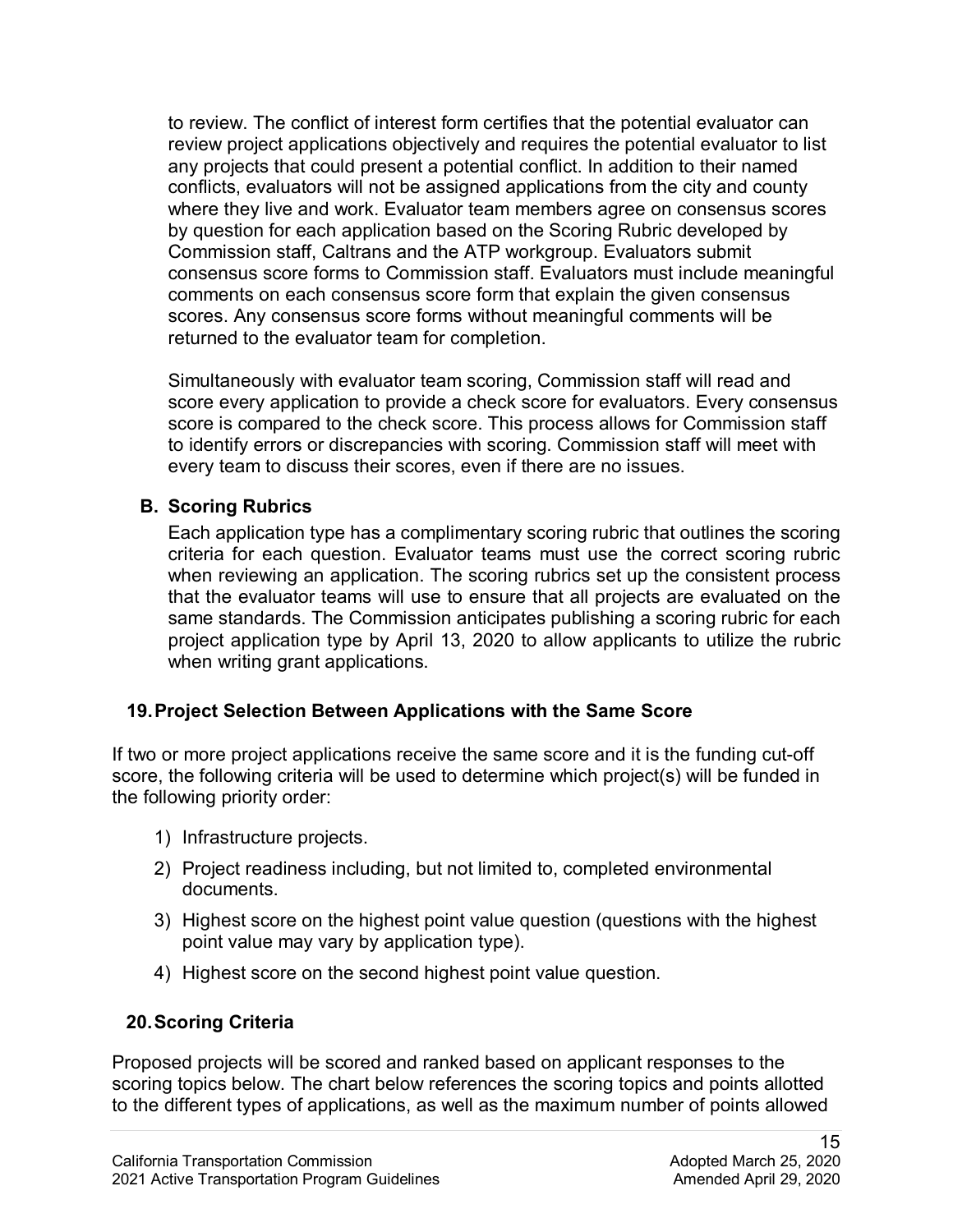for each scoring topic by application type. If a scoring topic is left blank, it is not applicable to that application type.

Beginning with the 2023 Active Transportation Program, nominated projects that are included in an adopted active transportation plan or similar plan will be awarded points. Commission staff intend to develop the criteria for these points in consultation with the ATP workgroup during the guideline development process for the 2023 Active Transportation Program.

Infrastructure Only (Inf.), Infrastructure & Non-Infrastructure (I + NI), Non-Infrastructure Only, and Plan Application Scoring Criteria:

| <b>Scoring Topic</b>                                                         | Large<br>$Inf. / I + NI$ | Medium<br>$Inf. / I + NI$ | Small<br>$Inf. / I + NI$ | Plan       | Non-Infrastructure<br>Only |
|------------------------------------------------------------------------------|--------------------------|---------------------------|--------------------------|------------|----------------------------|
| Benefits to<br>Disadvantaged<br>Communities (DAC)                            | 10                       | 10                        | 10                       | 30         | 10                         |
| <b>Need</b>                                                                  | 38                       | 40                        | 52                       | 20         | 40                         |
| Safety                                                                       | 20                       | 25                        | 25                       |            | 10                         |
| <b>Public Participation &amp;</b><br>Planning                                | 10                       | 10                        | 10                       | 25         | 15                         |
| Scope and Plan Layout<br><b>Consistency and Cost</b><br><b>Effectiveness</b> | $\overline{7}$           |                           |                          |            |                            |
| Scope and Plan Layout<br>Consistency                                         |                          | 5                         | 3                        |            | 10                         |
| <b>Context Sensitive &amp;</b><br>Innovation                                 | $\overline{5}$           | $\overline{5}$            |                          |            | $\overline{5}$             |
| Transformative<br>Projects                                                   | 5                        |                           |                          |            |                            |
| Evaluation and<br>Sustainability                                             |                          |                           |                          |            | 10                         |
| Leveraging                                                                   | 5                        | 5                         |                          |            |                            |
| Implementation & Plan<br>Development                                         |                          |                           |                          | 25         |                            |
| Corps                                                                        | $(0 or -5)$              | $(0 or -5)$               | $(0 or -5)$              |            | $(0 or -5)$                |
| <b>Past Performance</b>                                                      | $0$ to $-10$             | $0$ to $-10$              | $0$ to $-10$             | 0 to $-10$ | $0$ to $-10$               |
| Total                                                                        | 100                      | 100                       | 100                      | 100        | 100                        |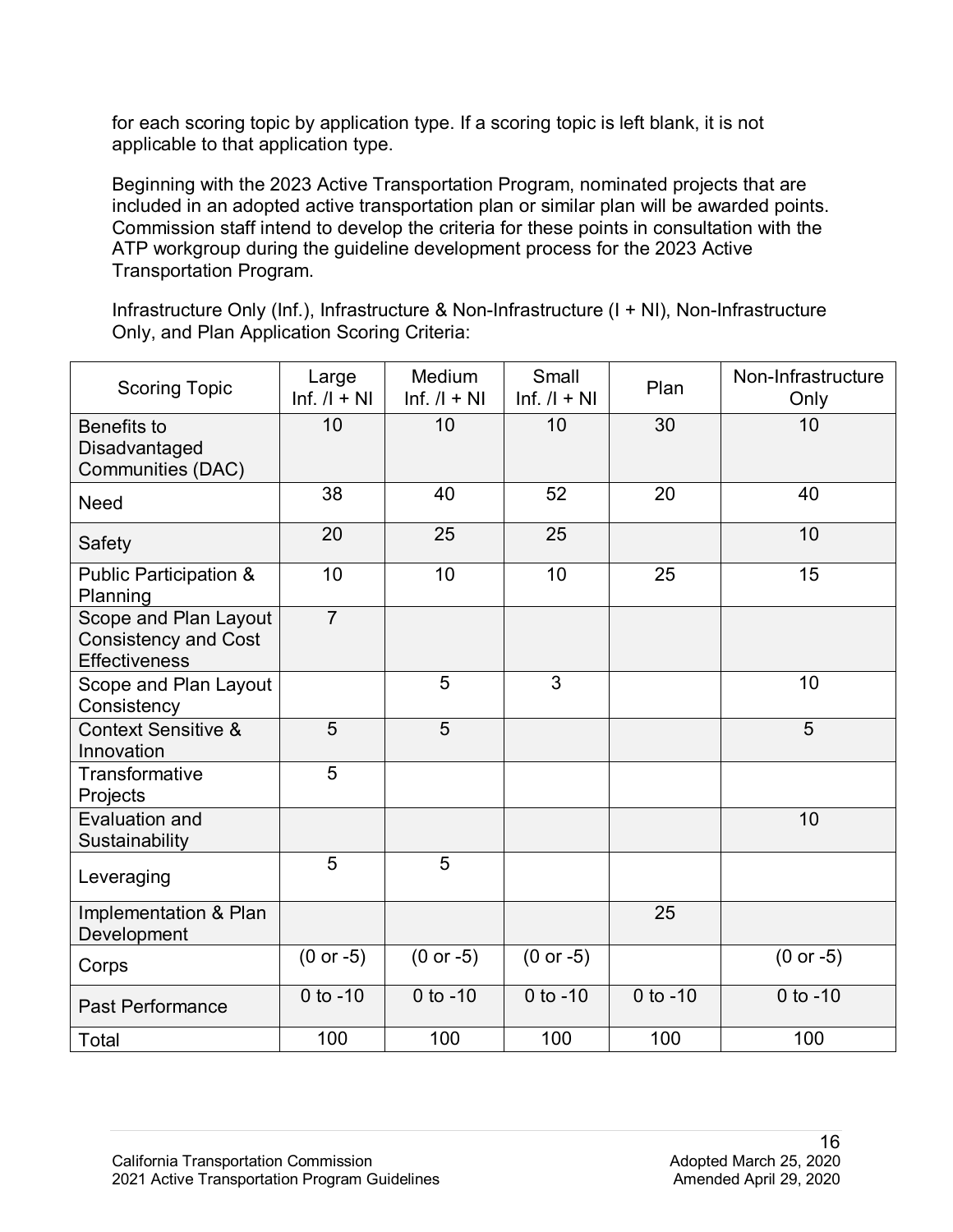- the direct benefit the project will provide. Applicants will also, if applicable, explain A. **Benefit to Disadvantaged Communities.** The benefit provided to the disadvantaged community affected by the project. The score will be impacted by the project location in relation to the disadvantaged community, the severity, and how anti-displacement policies and actions are being implemented to discourage gentrification of the community being impacted by the project.
- B. **Need.** Potential for increased walking and bicycling, especially among students, users. including the identification of walking and bicycling routes to and from schools, transit facilities, community centers, employment centers, and other destinations; and including increasing and improving connectivity and mobility of non-motorized
- users. C.**Safety.** Potential for reducing the number and/or rate or the risk of pedestrian and pedestrians and bicyclists. bicyclist fatalities and injuries, including the identification of safety hazards for
- D. Public Participation and Planning. Identification of the community-based public participation process that culminated in the project proposal, which may include noticed meetings and consultation with local stakeholders. Project applicants must clearly articulate how the local participation process (including the participation of disadvantaged community stakeholders) resulted in the identification and prioritization of the proposed project. If there is significant opposition to the project, applicants should summarize any major points of concern raised by the opposition and provide a response.
- the application, scope and plan layout are consistent with one another and depict E. **Scope and Plan Layout Consistency and Cost Effectiveness.** Evidence that what is being proposed. A project's cost effectiveness is the relative costs of the project in comparison to the project's benefits.
- F. **Scope and Plan Layout Consistency.** Evidence that the application, scope and plan layout are consistent with one another and depict what is being proposed.
- G.**Implementation and Plan Development.** Specific to applicants using the "plan" application form. Evidence that the plan will lead to implementation of the identified projects.
- why the context of the project best lends itself to standard treatments/features. H.**Context Sensitive Bikeways/Walkways and Innovative Project Elements.** The "recognized best" solutions appropriate for the local community context will be considered, and a description of the innovative features of the project. OR explain
- I. **Transformative Projects.** Evidence of the transformative nature of the project will help to inform the score. In addition, applicants should address the potential for the project to support existing and planned housing, especially affordable housing.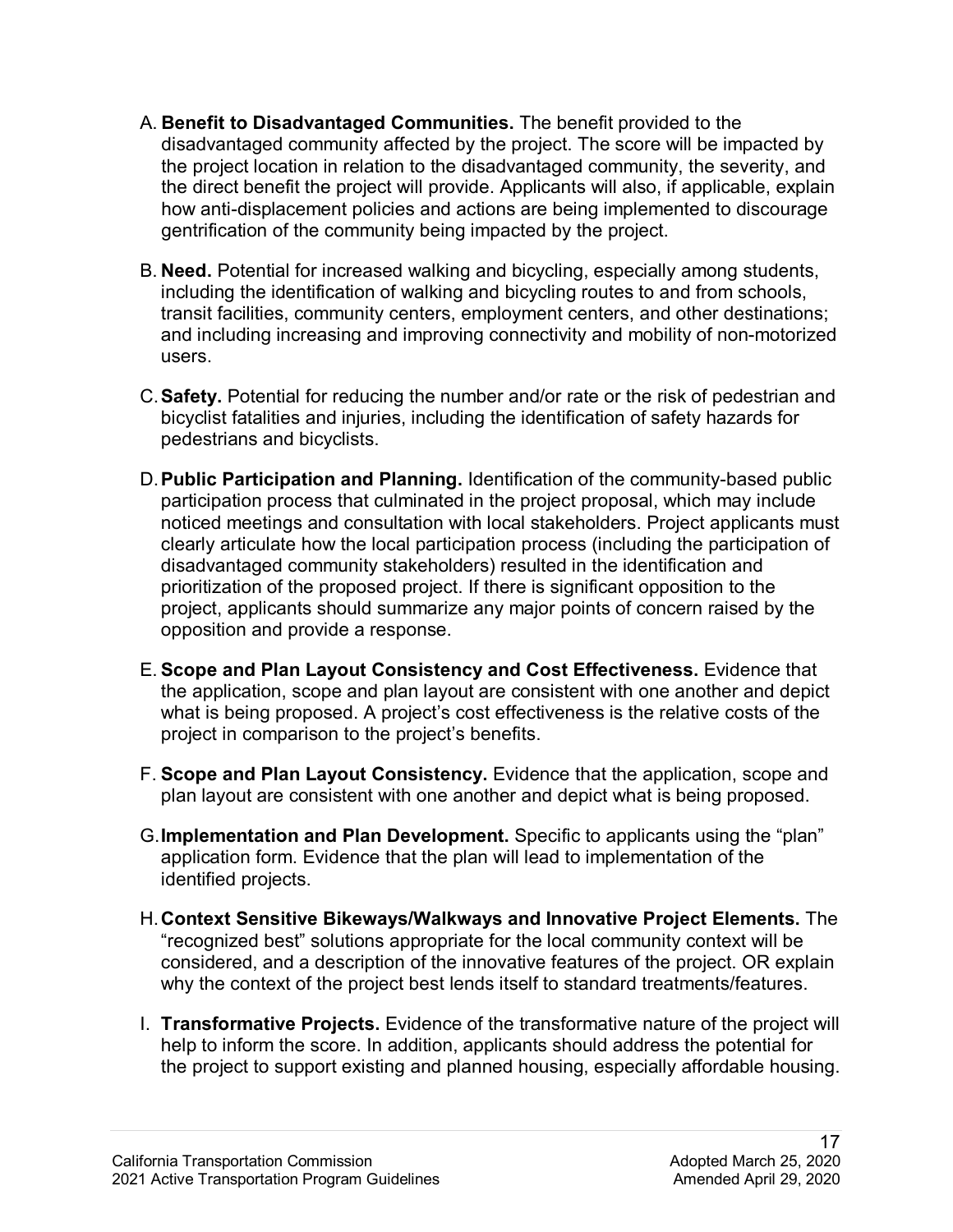- J. **Evaluation and Sustainability.** How will the effectiveness of the program be measured and sustained after completion?
- K. **Leveraging.** Leveraging of non-ATP funds (excluding in-kind contributions) on the ATP project scope proposed.
- L. **Corps.** Use of the California Conservation Corps or a certified local community Section 1524 of Public Law 112-141. Points will be deducted if an applicant does not seek corps participation or if an applicant intends not to utilize a corps in a conservation corps, as defined in Section 14507.5 of the Public Resources Code, as partners to undertake or construct applicable projects in accordance with project in which the corps can participate. An exception applies for applicants using the Plan application type.
	- a. General information and instructions for consulting with the Corps on ATP projects can be found at the [California Conservation Corps website](https://ccc.ca.gov/what-we-do/funding-opportunities/active-transportation-program/) or at the [California Association of Local Conservation Corps website.](https://mylocalcorps.org/active-transportation-program/)
	- b. The California Conservation Corps can be contacted at <u>atp@ccc.ca.gov</u>.
	- c. Certified local community conservation corps can be contacted at [inquiry@atpcommunitycorps.org.](mailto:inquiry@atpcommunitycorps.org)
	- d. Direct contracting with the California Conservation Corps or a certified local community conservation corps without bidding is permissible provided that the implementing agency demonstrates cost effectiveness per 23 CFR 635.204 and obtains approval from Caltrans. A copy of the agreement between the implementing agency and the proposed conservation corps must be provided to Caltrans.
	- e. Funded projects will be required to report on the use of the California Conservation Corps or a certified local community conservation corps as noticed in the application.
- M. **Past Performance.** Applicant's performance on past ATP projects. Point reduction for non-use of the Corps as committed to in a past ATP award or project failure on any past ATP project.

## **21. MPO Competitive Project Selection**

by the MPOs in administering a competitive selection process. Projects not selected for programming in the statewide competition must be considered

by the MPOs in administering a competitive selection process.<br>An MPO may delegate its project selection to the Commission if it uses the Commission's statewide competition project selection criteria, weighting, minimum project size, match requirement, and definition of disadvantaged communities.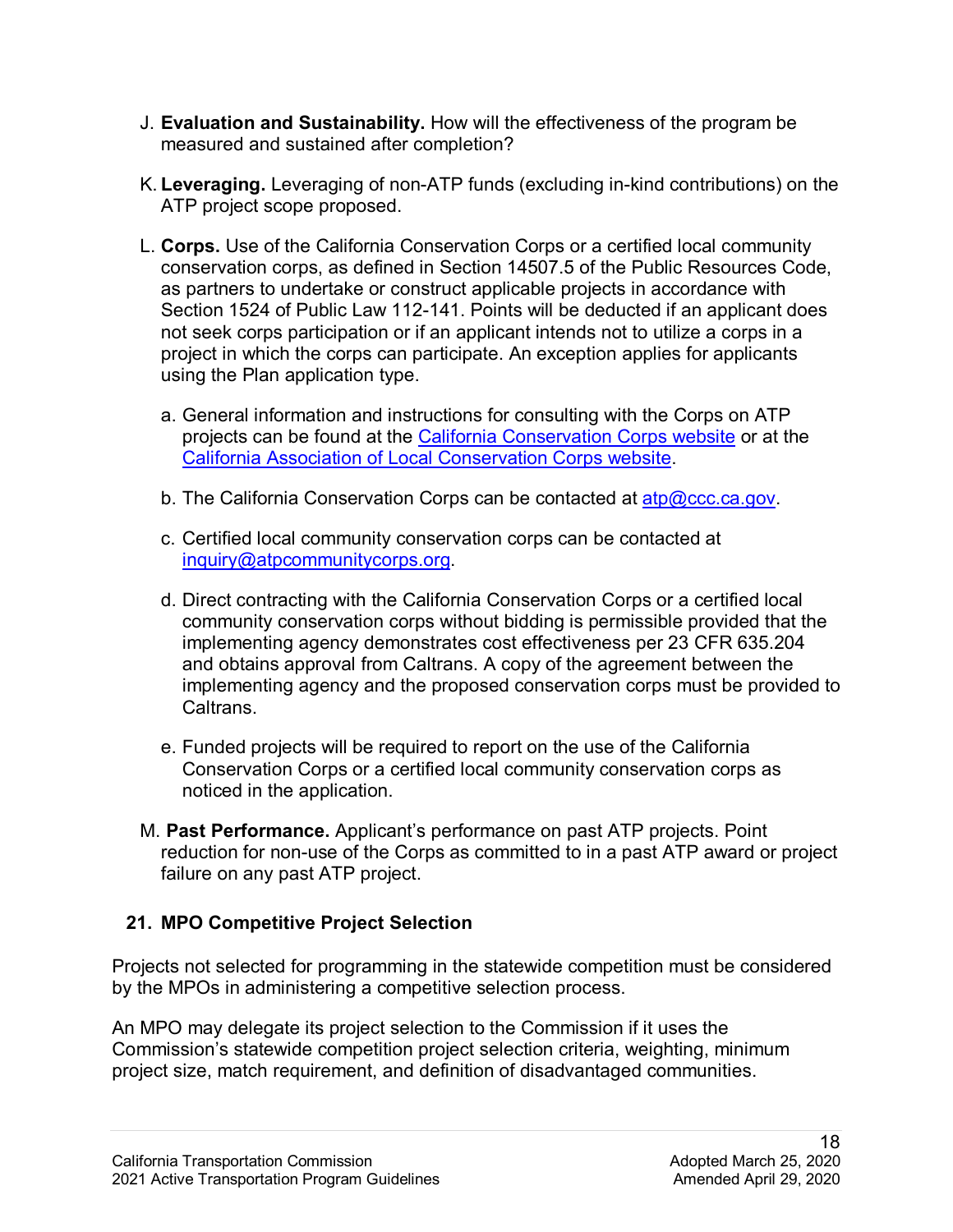An MPO, with Commission approval, may use a different project selection criteria or weighting, minimum project size, match requirement, and/or definition of disadvantaged communities for its competitive selection process. Use of a minimum project size of \$500,000 or less, or different match requirement than in the statewide competitive program does not require prior Commission approval.

An MPO may also elect to have a supplemental MPO specific call for projects. The projects received in this call must be considered along with those not selected for funding in the statewide competitive program. An MPO may recommend a quick-build project for programming, however, all quick-build project applications must be submitted in the manner outlined in Appendix D.

MPOs that choose to administer a competitive selection process must use a multidisciplinary advisory group, similar to the Project Evaluation Committee described in Section 18, to assist in evaluating project applications. The Commission will provide a checklist to the MPOs that includes what the MPO must submit with its programming recommendations to the Commission including:

- List of the members of its multidisciplinary advisory group.
- Description of unbiased project selection methodology.
- Program spreadsheet with the following elements:
	- o List of all projects evaluated.
	- $\circ$  Projects recommended with total project cost, request amount, fiscal years, communities. phases, state only funding requests, amount benefiting disadvantaged
	- $\circ$  Project type designations such as Non-infrastructure, Safe Routes to School, etc.
- Board resolution approving program of projects.
- Project Programming Requests (PPR's).
- Copies of all applications received by the MPO if the MPO conducted a supplemental call for projects. Projects recommended for programming by an MPO will not be considered for funding unless the application is received by January 18, 2021.

accuracy. The Commission also may require each MPO to participate in a teleconference between Commission staff, Caltrans staff and MPO staff to review submittal completeness and

If Commission staff determines that an MPO submittal is not complete or accurate enough for Commission staff approval, then Commission staff may elect to postpone consideration of that MPO's program until the submittal is deemed complete and accurate.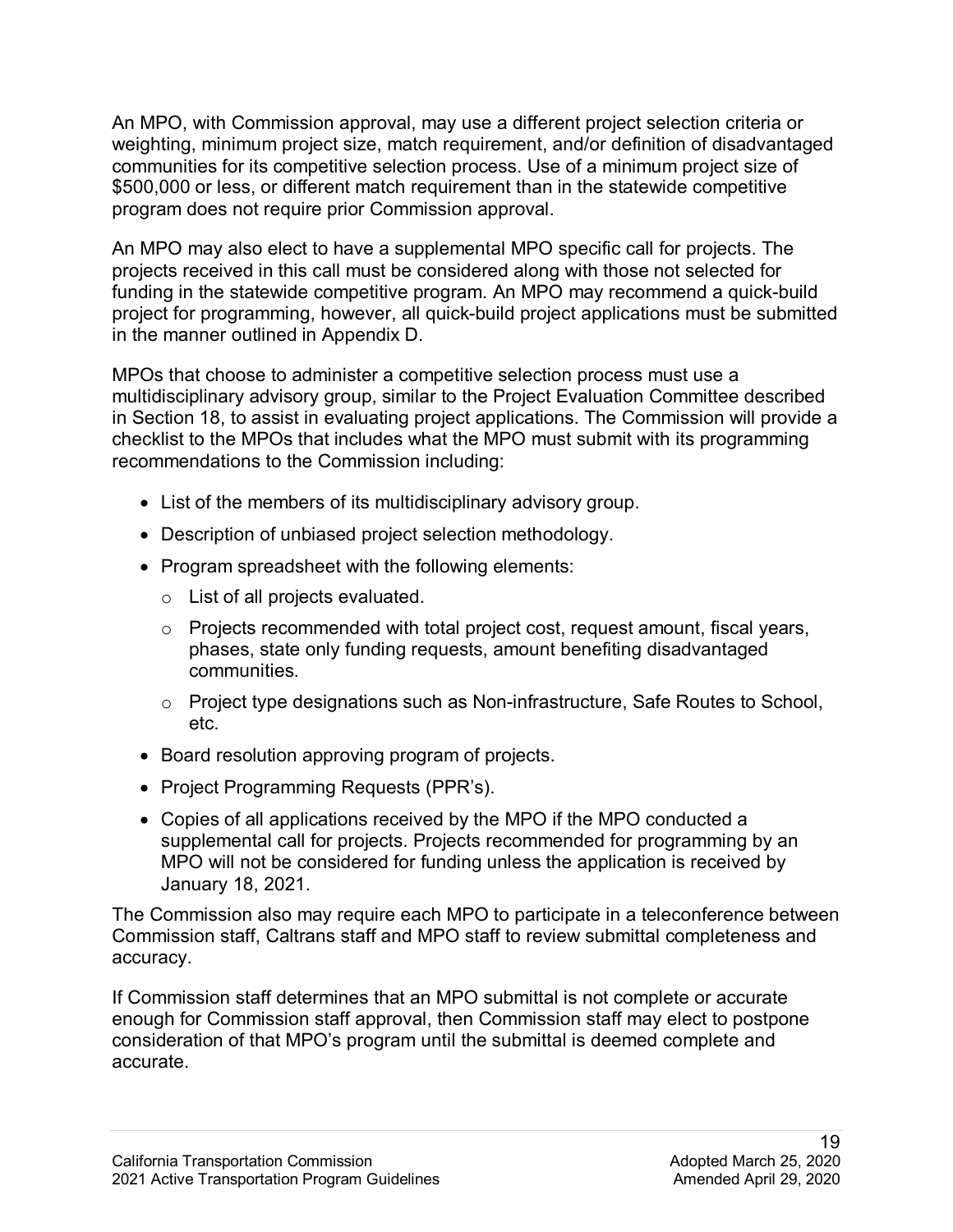## **VI. Programming**

## **22.Program of Projects**

 for the ATP in each odd numbered year by the deadline established in statute. The ATP Commission in ATP will not be given priority in other programs under the Commission's Following at least one public hearing, the Commission will adopt a program of projects must be developed consistent with the fund estimate. Projects programmed by the purview.

If the program of projects adopted by the Commission does not program the full capacity identified in the fund estimate for a given fiscal year, the balance will remain available to advance programmed projects. Subject to the availability of funds, a balance not programmed in one fiscal year will carry over and be available for projects in the following fiscal year.

 The program of projects for each fiscal year will include, for each project, the amount to large project delivered in segments, the program of projects will include the total cost of be funded from the ATP and the estimated total cost of the project. In the case of a the segment for which ATP funds are requested.

Project costs in the ATP will include costs for each of the following phases:

- project approval and environmental document,
- plans, specifications, and estimates,
- right-of-way, and
- construction.

 way. The cost of each project phase will be listed in the ATP no earlier than in the fiscal year in which the particular project phase can be implemented. For projects anticipated to be delivered using the design-build or design-sequencing contracting method, the construction phase may include costs for design and right-of

Project applications found to not meet Project Study Report (PSR) equivalency will be required to take corrective action prior to allocation of funds.

#### **23.Performance Metrics**

 Successful projects must submit the required performance metric data within six months of programming. The Commission may delete a project for which no performance metric data is received. The Commission will not consider approval of a project allocation for projects that have not submitted the required performance metric data.

#### **A. Interim Count Methodology Guidance**

The Interim Count Methodology Guidance (Interim Guidance) was developed by Caltrans in collaboration with the ATP Technical Advisory Committee. The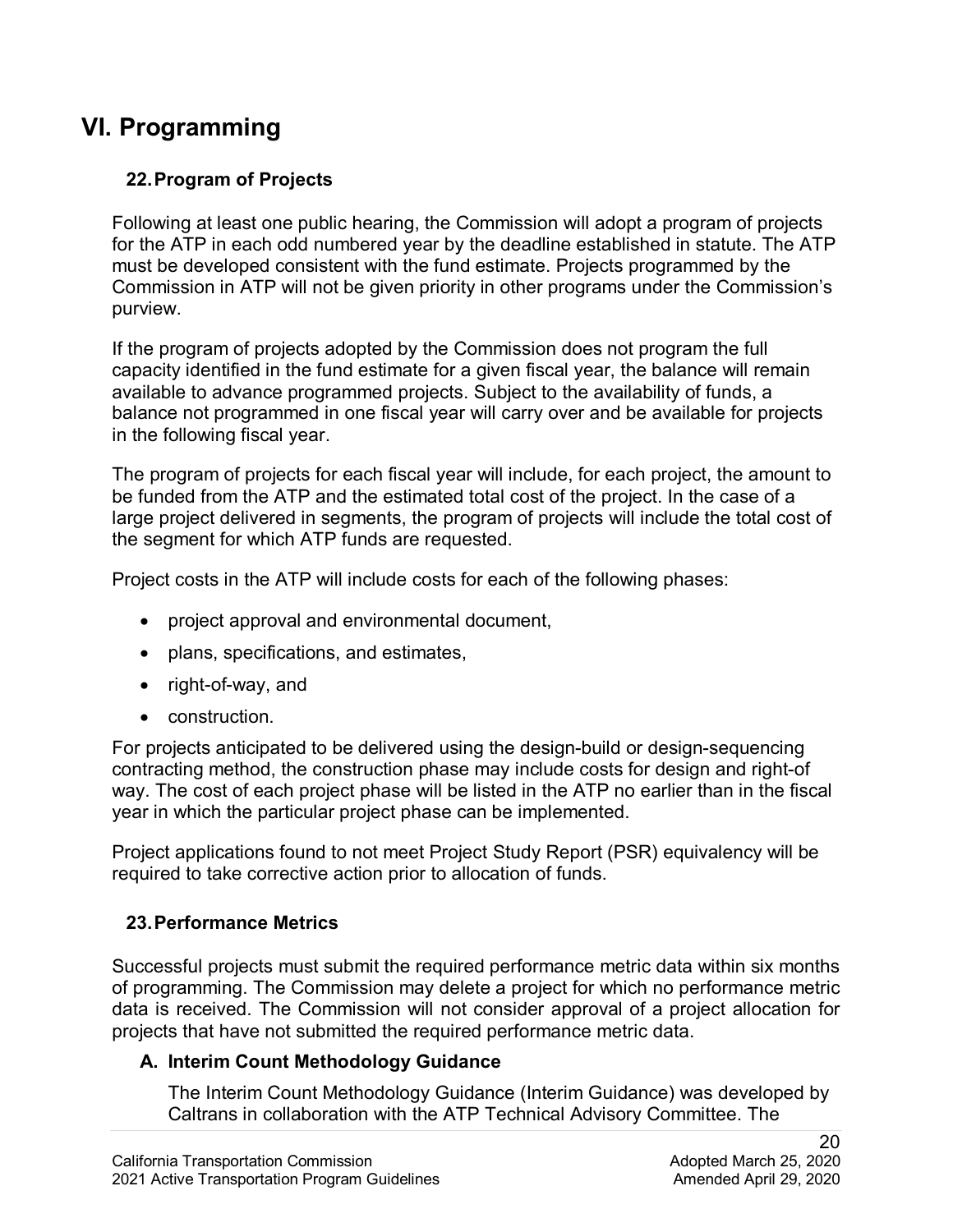project-user data. Topics include determining the type of count data collection Interim Guidance is intended to guide ATP applicants and project awardees in meeting the minimum expectations for conducting user counts, surveys, and evaluation requirements for active transportation projects funded through the ATP. The Interim Guidance covers various topics that represent central steps to ensure that ATP applicants and awardees can provide consistent and uniform needed, as well as how to determine count locations and estimating the total volume within the project limits.

 The Count Guidance must be used for all ATP-funded projects that receive a construction phase allocation from the Commission. The [Interim Count](https://dot.ca.gov/programs/local-assistance/fed-and-state-programs/active-transportation-program/general-and-technical-information)  [Methodology Guidance](https://dot.ca.gov/programs/local-assistance/fed-and-state-programs/active-transportation-program/general-and-technical-information) is available on the Caltrans website.

#### **B. Affordable Housing and Sustainable Communities Benefits Calculator**

To further show the benefits of the ATP funding, Commission staff will utilize the analysis provided by the [Affordable Housing and Sustainable Communities](https://catc.ca.gov/-/media/ctc-media/documents/programs/atp/2020/AHSC Benefits Calculator Tool) Benefits [Calculator](https://catc.ca.gov/-/media/ctc-media/documents/programs/atp/2020/AHSC Benefits Calculator Tool). This tool estimates outputs such as vehicle miles traveled and greenhouse gas reductions for new facilities and bike shares.

### **24.State Only Funding Designation**

Some of the funds in the ATP are federal funds. Projects must be federal-aid eligible unless the project is designated as "State Only Funded" at the time of programming. ATP projects awarded as part of the statewide and small urban and rural competitions with capital construction values of \$1,000,000 or more in ATP funding must maintain federal eligibility**.** Refer to the update to the Federal-Aid Project Funding Guidelines for more information. Agencies may request State only funding at the time of application. Such a request does not guarantee a State only funding designation.

 adopted 2021 ATP Fund Estimate. If a project is not designated for State only funds in to rearrange the State only fund designations among all its programmed projects so that Fund Estimate. In addition, the MPO must inform Caltrans of any changed State only funding designations before submitting an allocation request for any affected project In the MPO component, it is the responsibility of each MPO to designate projects for State only funding when submitting their programming recommendation. The recommendations are not to exceed the allotted State only funds specified in the the adopted MPO component, and later requires State only funding, it is up to the MPO the State only fund designations do not exceed the allotment in the adopted 2021 ATP and inform the Commission which State only funded project(s) will be converted to federal funds.

All programmed quick-build projects will be designated for State only funding.

### **25.Committed / Uncommitted Funds**

 The Commission will program and allocate funding to projects in whole thousands of dollars and will include a project only if it is fully funded from a combination of ATP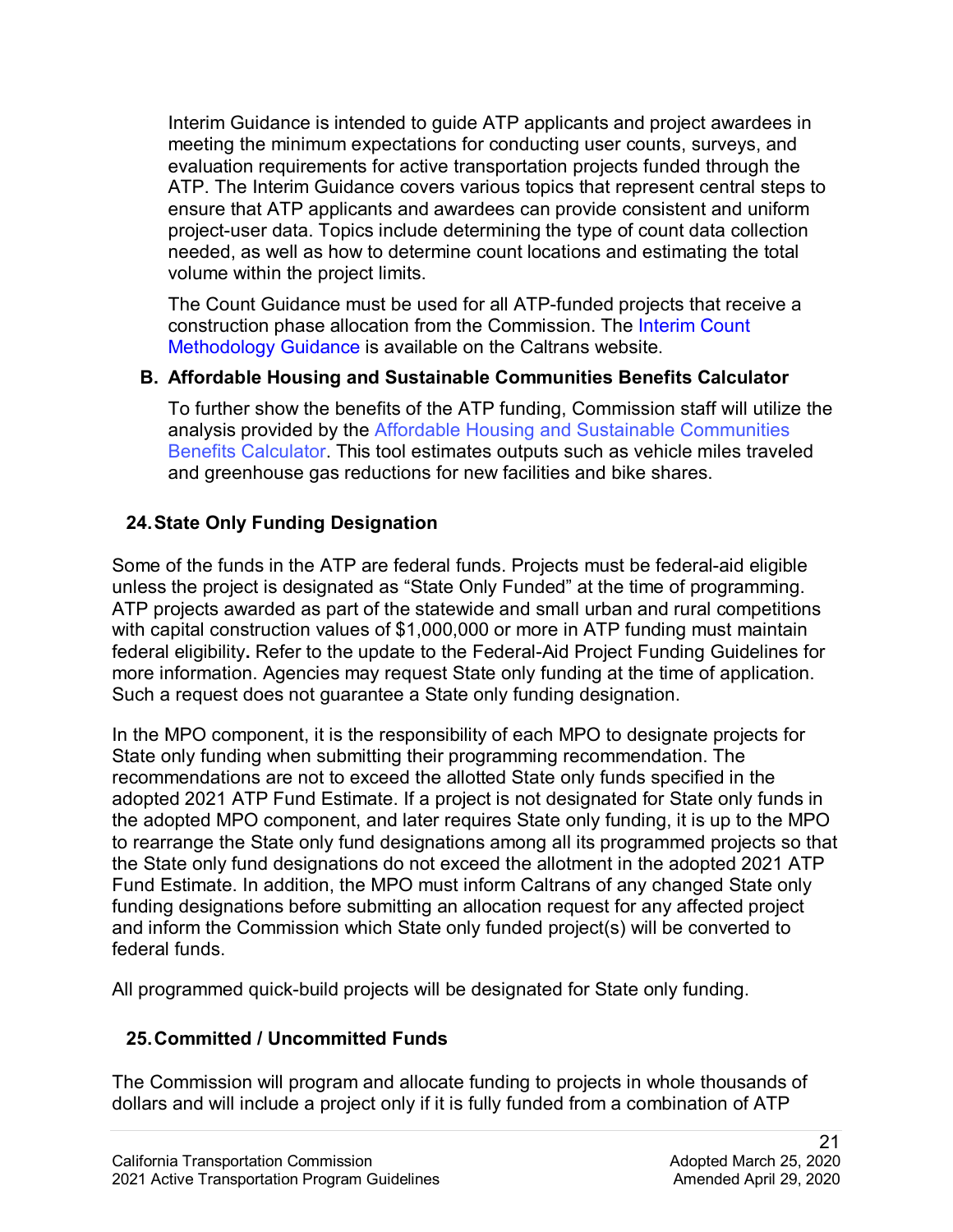funds and other committed funds. The Commission will only propose to fund projects with uncommitted funds in the following two situations:

- The project is at the funding cut-off for an MPO in their MPO component and there are not enough available funds in that MPO's program to fund the full project. The applicant must demonstrate how it intends to fund the construction of a useable segment, consistent with the regional transportation plan.
- • Projects that fall into the large infrastructure category as defined in the Project Application, Section IV of these Guidelines. The applicant must demonstrate the means by which it intends to fund the construction of a useable segment, consistent with the regional transportation plan.

 (formulaic or competitive). The applicant must indicate its plan for securing a funding Uncommitted funds may only be from the ATP or the Local Partnership Program commitment; explain the risk of not securing that commitment, and its plan for securing an alternate source of funding should the commitment not be obtained. If a project with uncommitted funds is programmed, all funding commitments for that phase must be secured prior to July 1 of the fiscal year in which the project is programmed, or the project will be removed from the program.

 Commission or when the agency with discretionary authority over the funds has made its commitment to the project by ordinance or resolution. For federal formula funds, Improvement Program, and federal formula transit funds, the commitment may be by The Commission will regard funds as committed when they are programmed by the including Surface Transportation Program, Congestion Mitigation and Air Quality Federal approval of the Federal Statewide Transportation Improvement Program. For federal discretionary funds, the commitment may be by federal approval of a full funding grant agreement or by grant approval.

## **26.Contingency List**

 program in the event a programmed project has returned award savings or is deleted from the program. This contingency list will be in effect only until the adoption of the The Commission may identify a contingency list of projects to be amended into the next programming cycle.

## **27.Baseline Agreements**

 \$25 million or greater (all funds) or a total programmed amount of \$10 million or greater in ATP funds. Baseline agreements establish the agreed upon benefits, project scope, In accordance with the SB 1 Accountability and Transparency Guidelines the Commission requires Baseline Agreements for ATP projects with a total project cost of schedule and cost of a project for which the Commission has approved funding. These agreements provide a foundation for project monitoring and reporting and identify the agency responsible for reporting on the progress made towards the implementation of the project.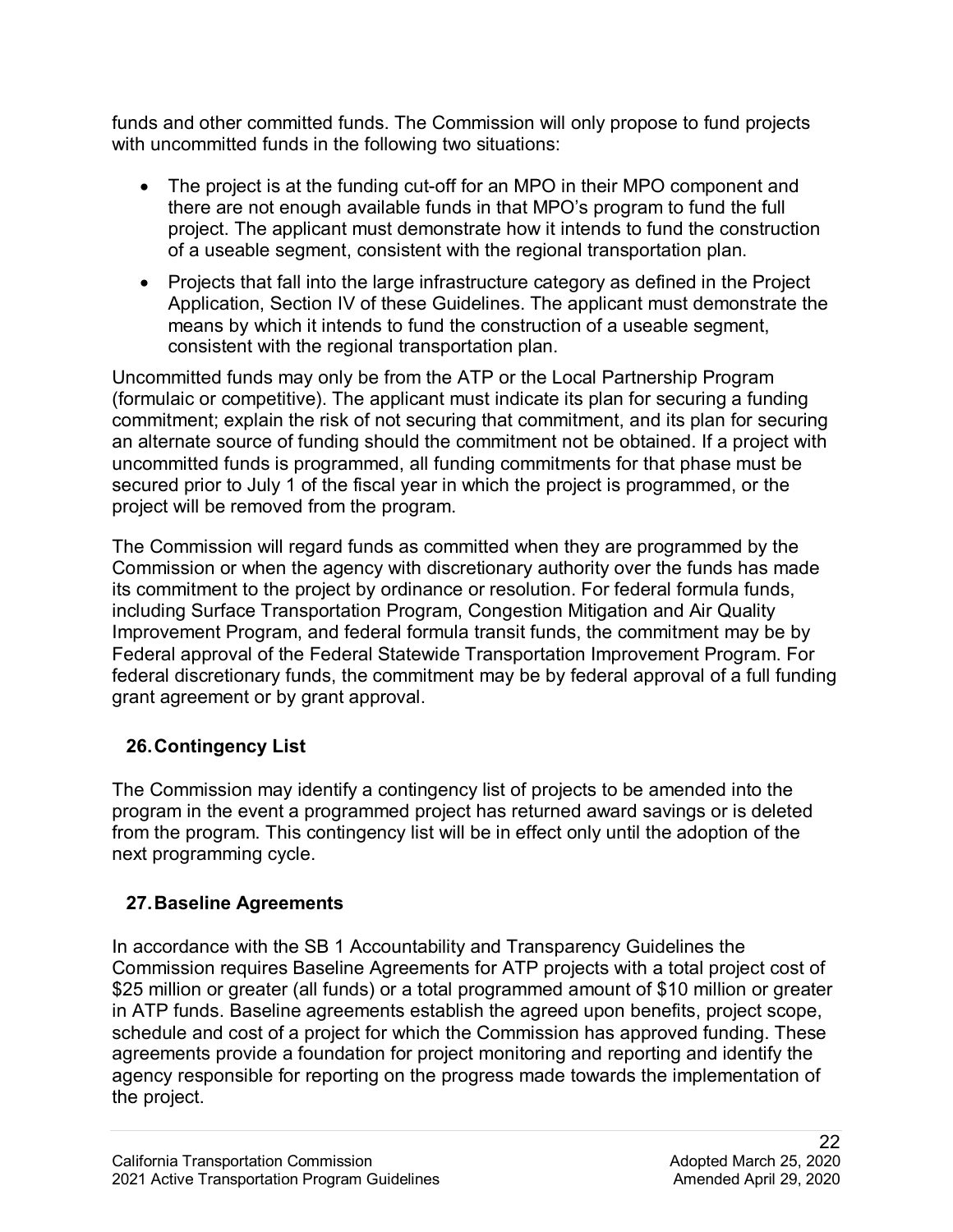California Environmental Quality Act. The Commission will approve baseline agreements at a regular Commission meeting within four months after a project has been adopted into the ATP. An exception applies for projects that have not received environmental clearance; these projects will be expected to have a baseline agreement approved within six months after the Lead Agency files a notice of exemption or files a notice of determination pursuant to the

The Commission may delete a project for which no baseline agreement is executed. The Commission will not consider approval of a project allocation, except for the environmental project phase and the non-infrastructure project phase for infrastructure/non-infrastructure combination projects, without an approved baseline agreement. The SB 1 Accountability and Transparency Guidelines are available on the Commission's website.

## **VII. Program / Project Amendments**

## **28.Amendment Requests**

support and benefits. Project amendments requested by implementing agencies shall receive the approval of all partner and funding entities before submittal to the Commission. Amendment requests should be submitted in a timely manner and include documentation that supports the requested change and its impact on the scope, cost, schedule, public

Caltrans shall coordinate all amendment requests and utilize the Project Programming Request (PPR) form to help document the change. Implementing agencies must notify Caltrans in writing of proposed project amendments.

Project amendments will be considered for ATP as follows:

- • Scope Changes the Commission may consider changes to the scope of the project only as described below.
- • Funding Distribution Changes the Commission may consider a request to move below. funds between phases after a project has been programmed only as described

 allowed as specified in Section 31. The ATP will not fund any cost increases to a change in the cost estimate, the implementing agency must notify Caltrans as soon as Schedule changes to a project will not be considered, however, time extensions are project, except for Caltrans implemented projects as outlined in Section VIII. If there is a possible. The written notification should explain the change and the plan to cover the increase.

## **A. Scope Changes**

The Commission will consider changes to the approved scope submitted in the project application to assist agencies in implementing their ATP projects and maximize the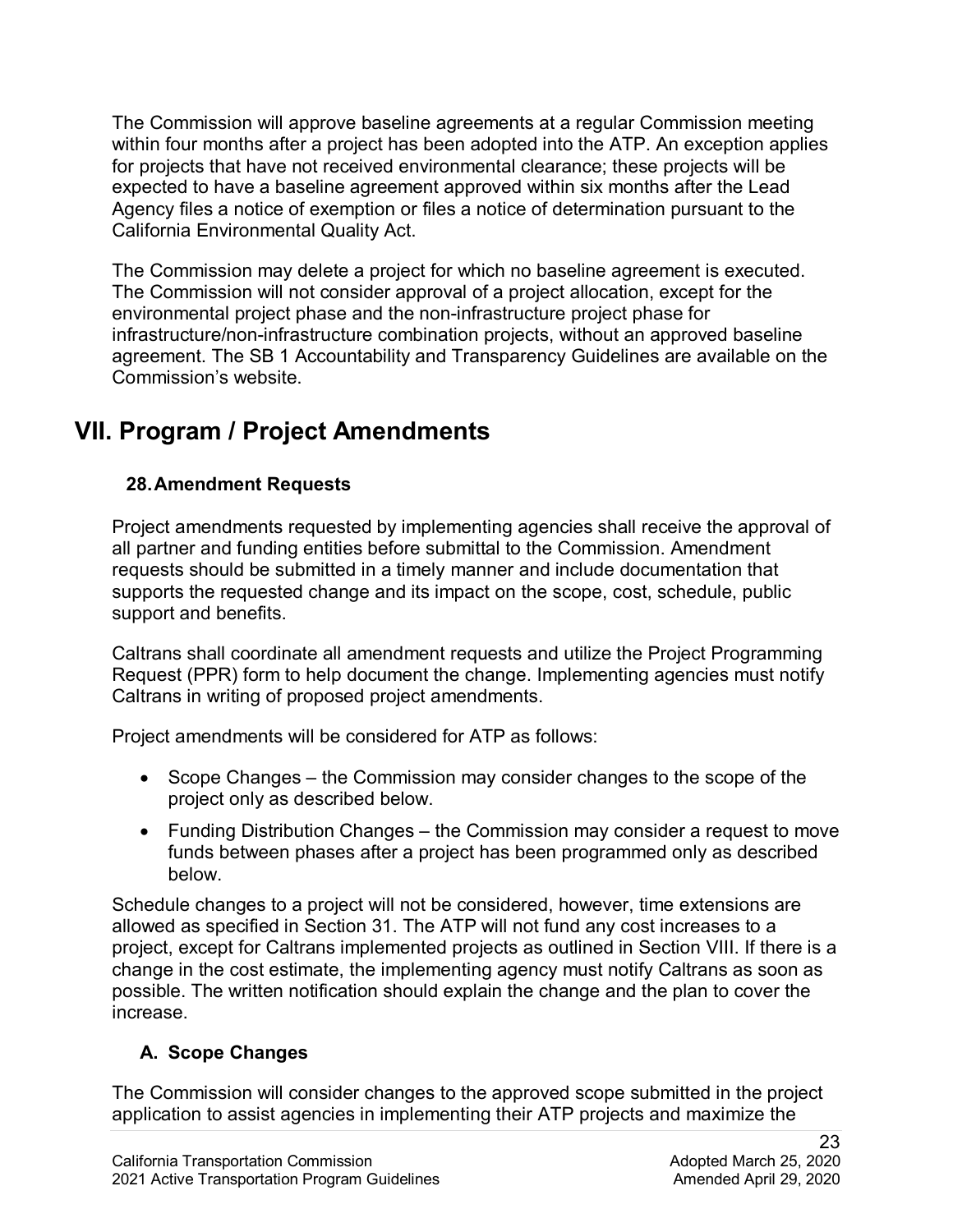request to Caltrans that includes the following: overall benefits of the ATP. An agency requesting a scope change must submit a

- An explanation of the proposed scope change.
- The reason for the proposed scope change.
- The impact the proposed scope change would have on the overall cost of the project.
- An estimate of the impact the proposed scope change would have on the potential of the project to increase walking and bicycling as compared to the benefits identified in the project application (increase or decrease in benefit).
- decrease in benefit). • An estimate of the impact the proposed scope change would have on the potential of the project to increase the safety of pedestrians and bicyclists as compared to the benefits identified in the project application (increase or
- An explanation of the methodology used to develop the estimates.
- Evidence of public support for the new scope.
- Revalidation of the environmental document(s), if needed.
- How the scope change impacts the project schedule.
- An explanation of how the scope change affects the project budget, and how increases will be funded, or savings will be utilized.
- For projects programmed in the Metropolitan Planning Organization (MPO) component, evidence of MPO approval and the MPO rationale for their approval.

Caltrans will review the proposed scope change and forward the proposal along with Caltrans' written analysis and recommendation to the Commission for the Commission's approval.

 Commission staff accepts or denies minor scope changes and will present those that changes are those that stay true to the project proposed in the application, with little or are accepted to the Commission as a part of the project allocation request. Minor scope no impact to project benefits, strong public support, or increase the benefits of the project. If Commission staff determines the minor scope change should be denied, Caltrans will resubmit the scope change request as a major scope change.

 request dramatically changes the project scope and intent from what was approved in the application, or if there is a loss in benefits. The Commission may approve or deny Caltrans will present recommendations to approve or disapprove major scope changes to the Commission as a project amendment agenda item at a regularly scheduled Commission meeting. Commission staff may recommend denying a scope change if the the scope change request, regardless of staff and Caltrans' recommendations.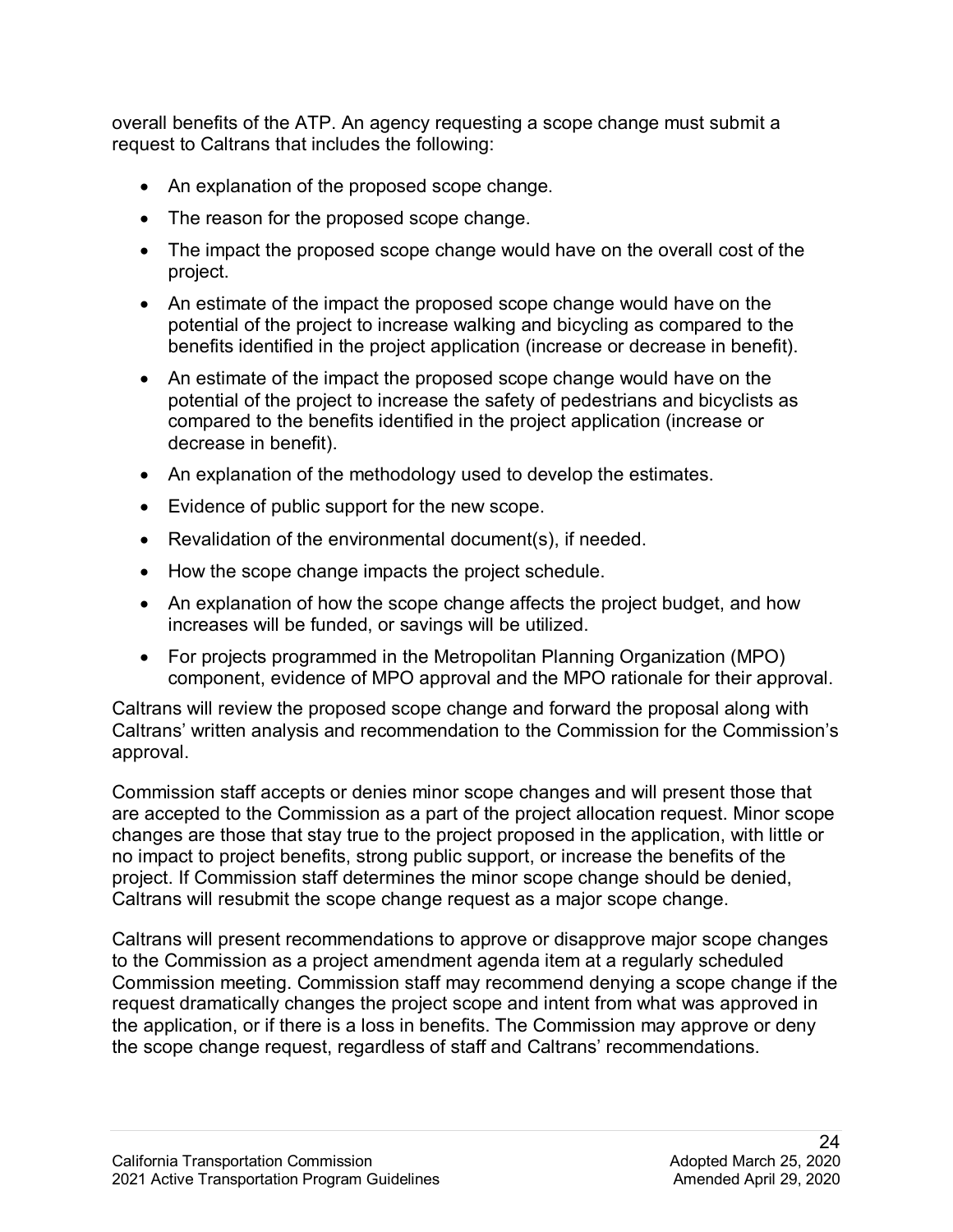### **B. Funding Distribution Changes**

 Approval and Environmental Document (PA&ED), Plans, Specs and Estimates (PS&E), Right of Way (RW) and Construction (CON). Moving funds between phases will not Agencies may request to move fund amounts between programmed phases Project increase the total programmed amount. The agency must show that the project remains fully funded and that the benefit of the project will remain the same or increase. All Funding Distribution Change requests must be considered by the Commission for approval.

When preparing a request for a Funding Distribution Change, agencies should consider the following:

- The request cannot be made in the same state fiscal year in which the funds have been programmed.
- The funds that are part of the request cannot have been allocated.
- Funds programmed in construction cannot be moved out of construction.
- An agency may only request a Funding Distribution Change once during the life of the project. Agencies should consider waiting until after the environmental review has been completed to submit a Funding Distribution Change.

The notification to Caltrans must include:

- A revised Project Programming Request that outlines the proposed Funding Distribution Change.
- The reason for the proposed Funding Distribution Change.
- The impact the proposed change would have on the overall cost of the project. The project must remain fully funded.
- A discussion of whether the Funding Distribution Change will affect the benefit of the project as described in the project application.

## **VIII. Allocations**

When an agency is ready to implement a project or project phase, the agency will submit an allocation request to Caltrans. The typical time required, after receipt of the request, to complete Caltrans review and recommendation and Commission allocation is 60 days.

 Caltrans will review the request and determine whether or not to recommend the of project readiness, the availability of appropriated funding, the availability of all specifications and estimate are complete, and match the application scope or approved request to the Commission for action. The recommendation will include a determination identified and committed supplementary funding, and the consistency with the project's Baseline Agreement, if applicable. When Caltrans develops its construction allocation recommendation, the Commission expects Caltrans to verify that a project's plans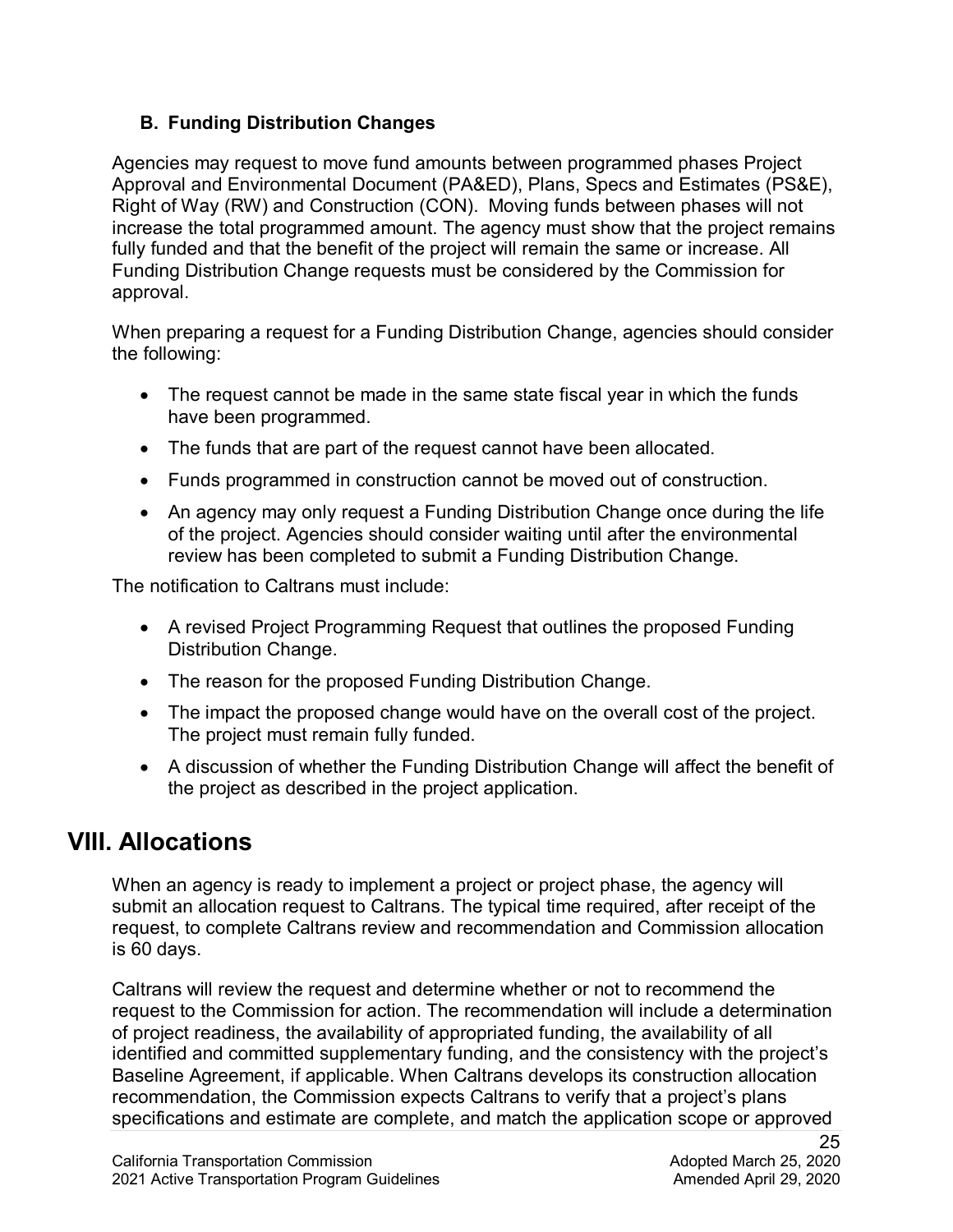transferred to FTA shall be consistent with FTA's definition of readiness for transfer. scope amendment, environmental and right-of-way clearances are secured, and all necessary permits and agreements are executed. The Commission will only consider an allocation of construction funds to projects that are ready to advertise. Projects using the design-build or design-sequencing contracting methods shall be considered ready for allocation upon completion of environmental clearance. Readiness for projects to be

 of NEPA review. In compliance with Section 21150 of the Public Resources Code, the Commission will not allocate funds for a non-infrastructure project or plan, or for design, right-of-way, or construction of an infrastructure project, prior to documentation of environmental clearance under the California Environmental Quality Act (CEQA). As a matter of policy, the Commission will not allocate funds, other than for the environmental phase, for a federally funded project prior to documentation of environmental clearance under the National Environmental Policy Act (NEPA). Exceptions to this policy may be made in instances where federal law allows for the acquisition of right-of-way prior to completion

 The Commission will approve the allocation in whole thousands of dollars if the funds cost increase and the fund source that will cover the cost increase. If the fund source(s) will consider funding a cost increase for Caltrans implemented projects if all other cost are available. An allocation is necessary to implement the project as included in the adopted ATP. The ATP does not fund cost increases. If there is a cost increase to the project, the implementing agency must submit an updated PPR form that identifies the is (are) not identified to cover the cost increase, the project component will be lapsed. Caltrans implemented projects are the only exception to this provision. The Commission saving measures, such as scope modifications, have been exhausted and the project cannot proceed without additional funds. The additional funds will be apportioned from the subsequent ATP cycle. Caltrans cost increase requests must be approved by the Commission in the same manner as project cost increases for other Commission programs.

 applicant and implementing agency with the allocation request. Applicants that have partnered with an implementing agency must include a copy of the Memorandum of Understanding or Interagency Agreement between the project

 The Commission will approve the allocation if the funds are available and the allocation is necessary to implement the project as included in the adopted ATP. If there are insufficient program funds to approve an allocation, the Commission may delay the allocation of funds to a project until the next fiscal year without requiring an extension.

To ensure the timely use of all program funds, the Commission will, contingent upon availability, advance allocate funds to projects programmed in a future fiscal year on a first-come, first served basis. Should requests for advance allocations exceed available capacity, the Commission will give priority to projects programmed in the current-year.

 Allocation requests for a project in the MPO selected portion of the program must include a recommendation by the MPO.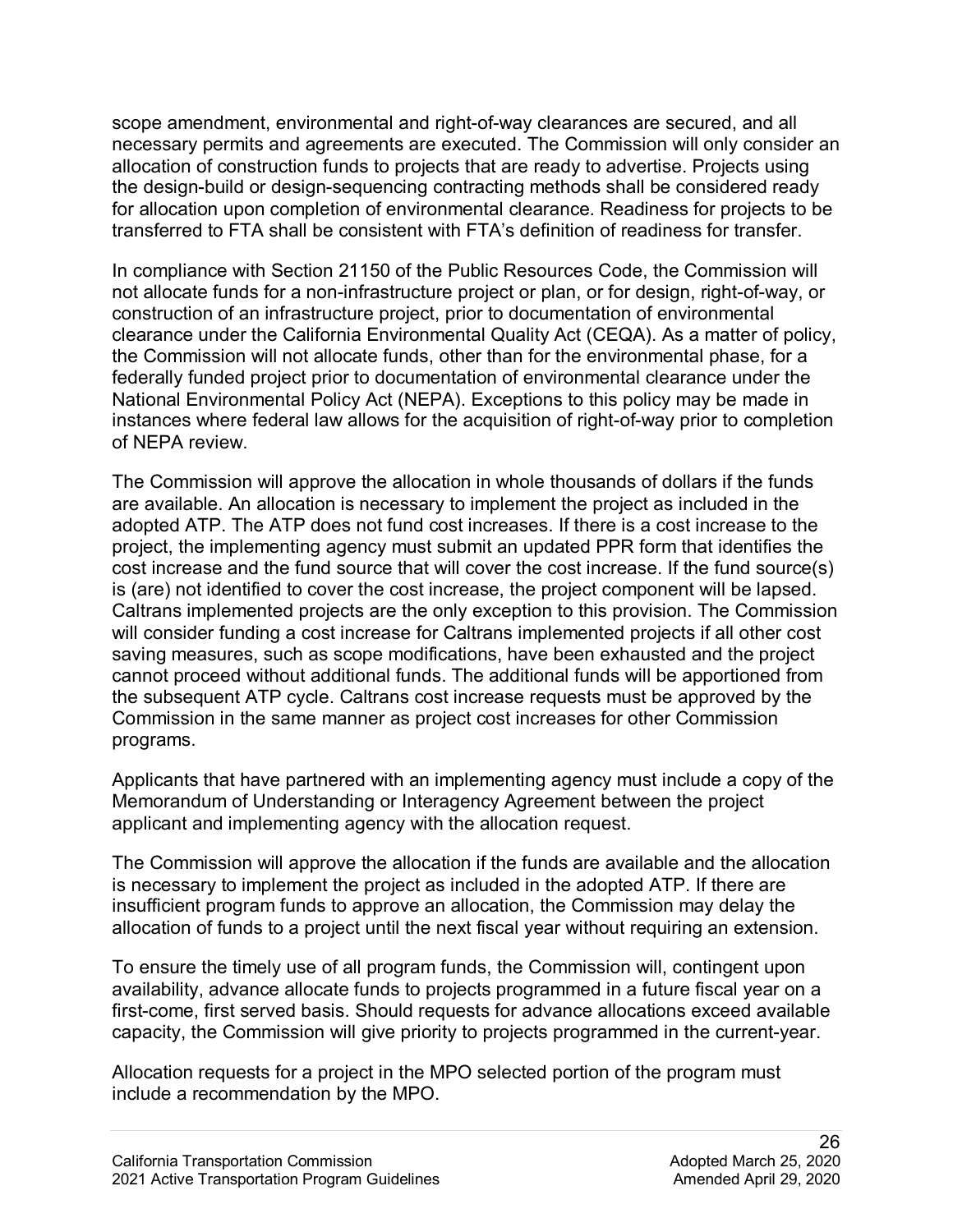Any scope change requests must be presented to Caltrans for consideration prior to allocation in the manner described in Section 28.

## **29.FTA Transfers**

 An implementing agency shall notify Caltrans as early as possible following notation to the vote box for projects that will require an FTA Transfer. programming, so that funding eligible for transfer from FHWA to FTA can be assigned in a timely manner to the project. Caltrans shall make a recommendation to the Commission regarding the readiness of the project for allocation using the same criteria used by the FTA. The implementing agency should submit the FTA transfer form to Caltrans along with their allocation request. Caltrans shall add an "FTA Transfer"

## **IX. Project Delivery**

## **30.Letter of No Prejudice**

 project programmed in the ATP. Approval of the LONP will allow the agency to begin on the Commission's website. The Commission will consider approval of a Letter of No Prejudice (LONP) to advance a work and incur eligible expenses prior to allocation. The LONP Guidelines are available

## **31.Timely Use of Funds**

 ATP allocations are requested by project phase, Environmental Phase (PA&ED), Design Phase (PS&E), Right-of-Way Phase (ROW), and Construction Phase (CON). Each allocation must be requested in the fiscal year that the phase is programmed. Construction allocations are valid for award for six months from the date of allocation unless the Commission approves an extension. When programmed funds are not allocated within the fiscal year programmed or within the time allowed by an approved extension, the project will be deleted from the Active Transportation Program.

 if it finds that an unforeseen and extraordinary circumstance beyond the control of the The Commission may extend the deadline only once for each allocation phase and only responsible agency has occurred that justifies the extension. The extension will not exceed the period of delay directly attributed to the extraordinary circumstance and cannot exceed twelve months. If extraordinary issues exist that require a longer extension, the implementer may request up to 20 months for allocation only. Extension requests for a project in the MPO selected portion of the program must include a recommendation by the MPO, consistent with the preceding requirements.

Funds allocated for project development or right-of-way costs must be expended by the end of the second fiscal year following the fiscal year in which the funds were allocated. The implementing agency must invoice Caltrans for these costs no later than 180 days after the fiscal year in which the final expenditure occurred.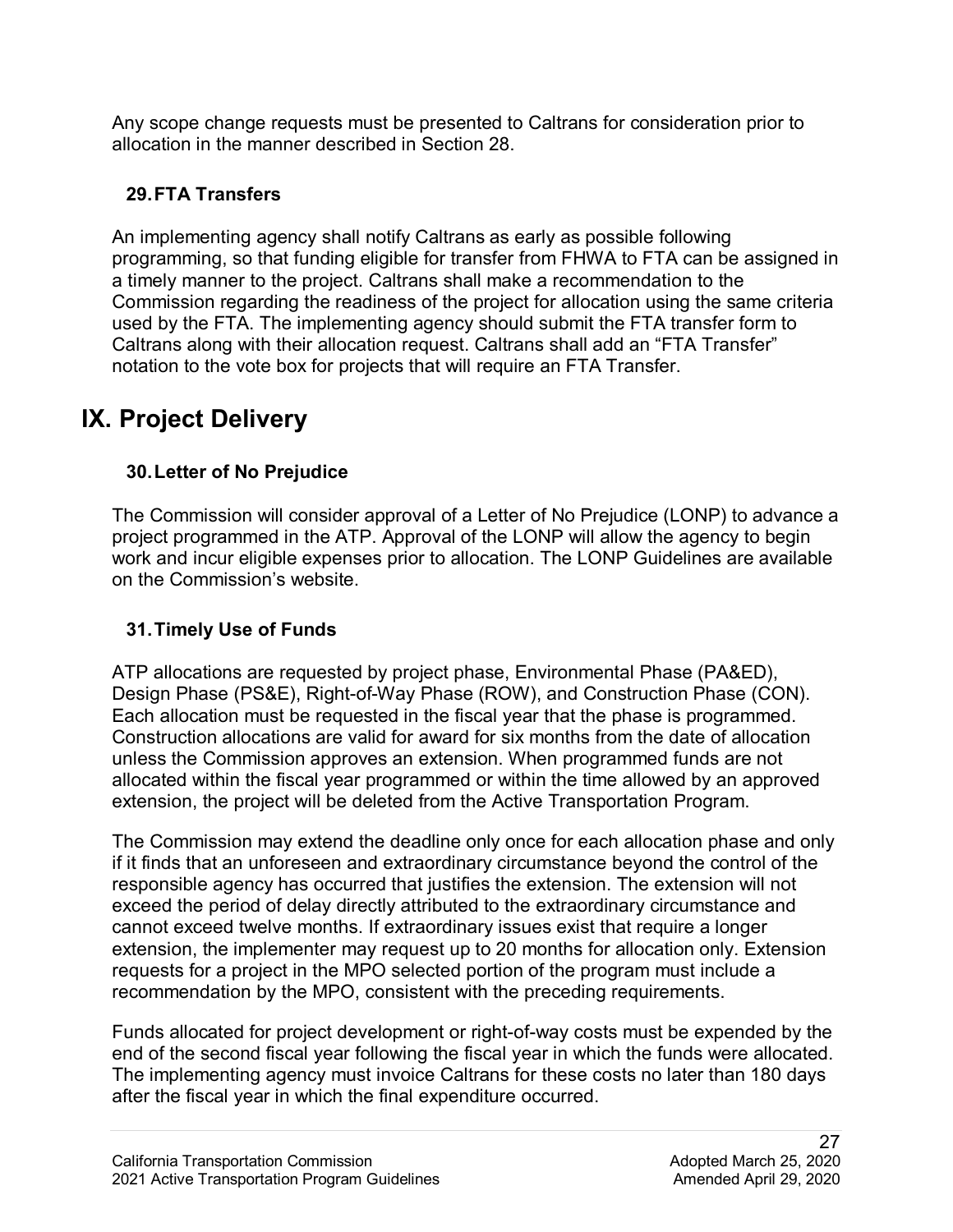The Commission may extend the deadline only once for contract award and only if it finds that an unforeseen and extraordinary circumstance beyond the control of the responsible agency has occurred that justifies the extension. The extension will not exceed the period of delay directly attributed to the extraordinary circumstance and cannot exceed twelve months.

 agency may request, and the Commission may approve extending the deadline for After award of the contract, the implementing agency has up to 36 months to complete (accept) the contract. At the time of construction fund allocation, the implementing completion of work and the liquidation of funds if necessary to accommodate the proposed expenditure plan for the project.

 right-of-way, or for contract completion no more than one time, only if it finds that an The Commission may extend the deadlines for expenditures for project development or unforeseen and extraordinary circumstance beyond the control of the responsible agency has occurred that justifies the extension. The extension will not exceed the period of delay directly attributed to the extraordinary circumstance and cannot exceed more than 12 months for project completion and 12 months for expenditure.

Except for the allocation of funds, the request to extend the deadline for any of the above must be received by Caltrans prior to the expiration date. For allocation of funds, the time extension must be approved by the Commission by June 30th of the year the funds are programmed; otherwise the funds will lapse.

Projects must commence the right-of-way phase or actual construction within 10 years of receiving pre-construction funding through ATP, or the implementing agency must repay the ATP funds. Repaid funds will be made available for redistribution in the subsequent programming cycle.

programming. If there are insufficient funds, the Commission may delay the allocation of funds to a project until the next fiscal year without requiring an extension. It is incumbent upon the implementing agency to develop accurate project cost estimates. If the amount of a contract award is less than the amount allocated, or if the final cost of a phase is less than the amount allocated, the savings generated will not be available for future

Caltrans will track the delivery of ATP projects and submit to the Commission the required reports showing the delivery of each project phase.

### **32.Delivery Deadline Extensions**

The Commission may extend a delivery deadline, as described in Section 31, upon the request of the implementing agency. No deadline may be extended more than once. However, there are separate deadlines for allocations, contract award, expenditures, and project completion. Each project phase has its own deadline. The Commission may consider the extension for each deadline separately.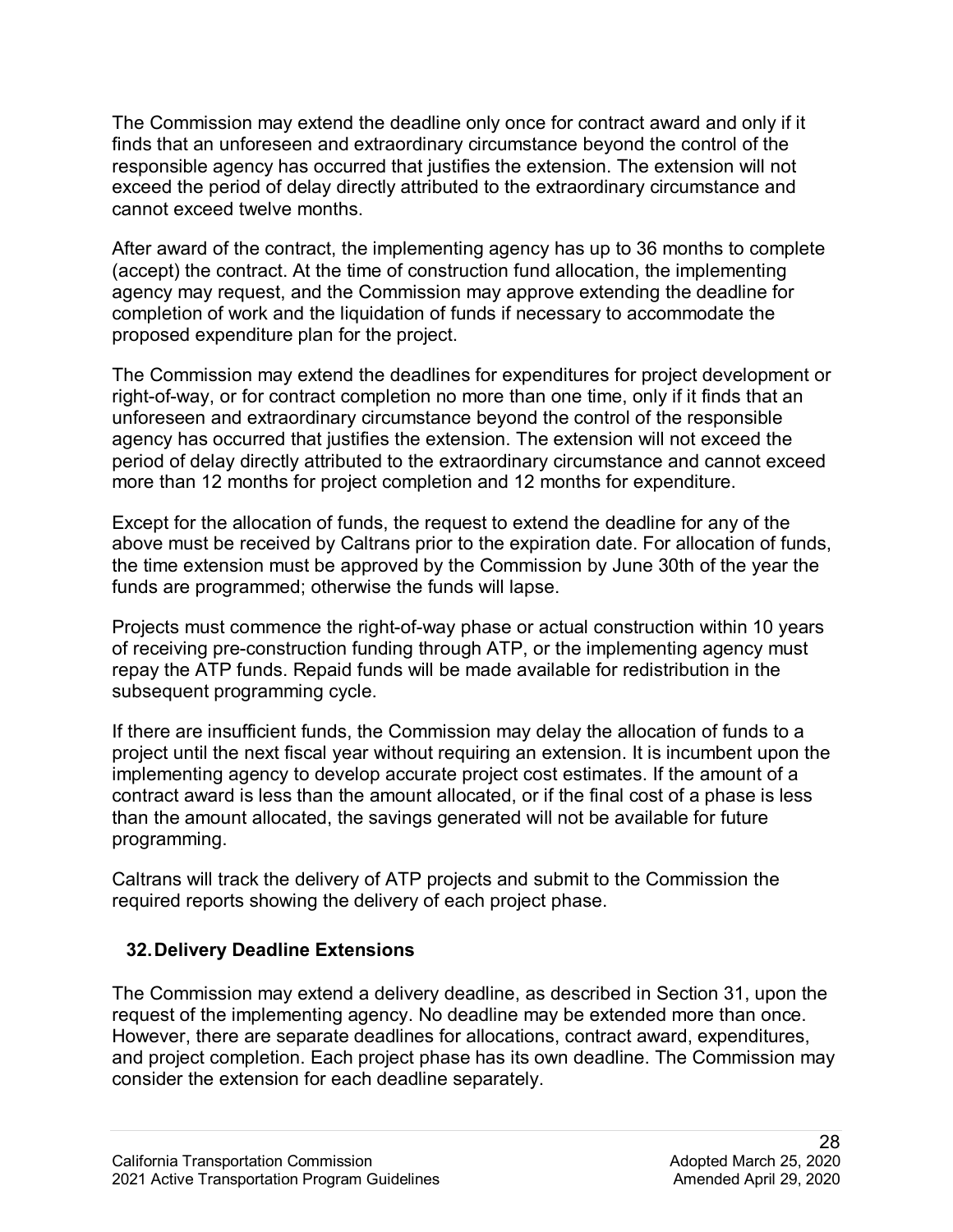All requests for project delivery deadline extensions shall be submitted directly to Caltrans for processing prior to the expiration date. The extension request should describe the specific circumstance that justifies the extension and identify the delay directly attributable to the circumstance. Caltrans will review and prepare a written analysis of the proposed extension requests and forward the written analysis and recommendation to the Commission for action.

## **33.Federal Requirements**

 and procedures for federally funded projects contained in the Caltrans Local Assistance federal requirements that must be met when administering ATP projects. Unless fully programmed for state-only funding, project applicants must comply with the provisions of Title 23 of the U.S. Code of Federal Regulations and with the processes Procedures Manual and the Master Agreement with Caltrans. Below are examples of

- National Environmental Policy Act (NEPA) compliance and documentation is required on all projects. Refer to the Local Assistance Procedures Manual, Chapter 6: Environmental Procedures, for guidance and procedures on complying with NEPA and other federal environmentally related laws.
- Project applicants may not proceed with the final design of a project or request "Authorization to proceed with Right-of-Way" or "Authorization to proceed with Construction" until Caltrans has signed a Categorical Exclusion, a Finding of No Significant Impact, or a Record of Decision. Failure to follow this requirement will make the project ineligible for federal reimbursement.
- • If the project requires the purchase of right of way (the acquisition of real property), the provisions of the Uniform Relocation Assistance and Real Property Acquisition Policies Act of 1970 apply. For more information, refer to the Local Assistance Procedures Manual, Chapter 13, Right of Way.
- • If the project applicant requires the consultation services of including, but not limited to, architects, landscape architects, land surveyors, or engineers, the procedures in the Chapter 10, Consultant Selection, of the Local Assistance Procedures Manual must be followed. The naming of a partner in the application does not negate this requirement.
- Estimate. • Contract documents are required to incorporate applicable federal requirements such as Davis Bacon wage rates, competitive bidding, Disadvantaged Business Enterprises/Equal Employment Opportunity provisions, etc. For more information, refer to the Local Assistance Procedures Manual, Chapter 9, Civil Rights and Disadvantaged Business Enterprises, and Chapter 12, Plans, Specifications &
- Failure to comply with federal requirements may result in the repayment of ATP funds to the State.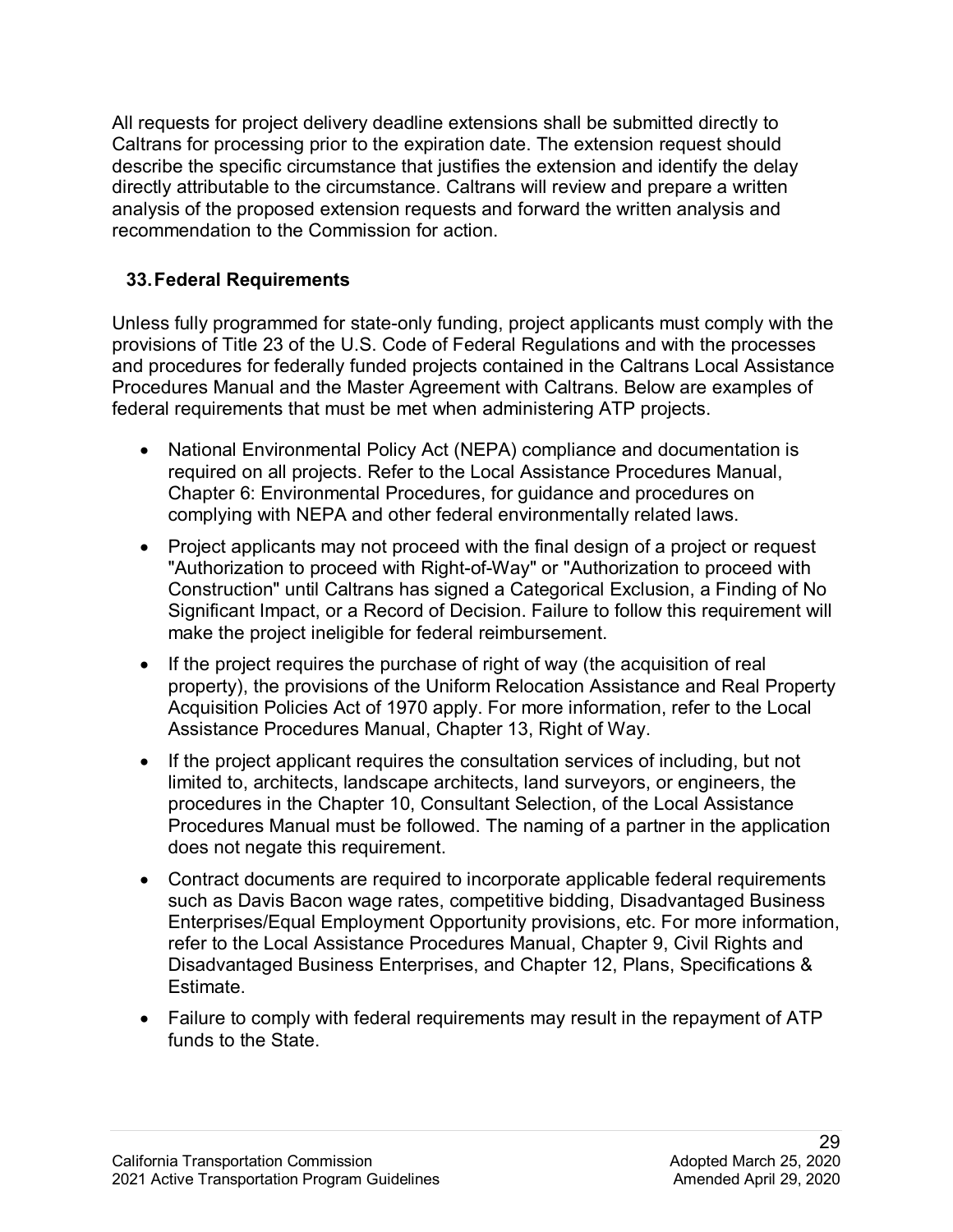#### **34.Design Standards**

 other local agencies responsible for the development or operation of bikeways or Local Assistance projects. Streets and Highways Code Section 891 requires that all city, county, regional, and roadways where bicycle travel is permitted utilize all minimum safety design criteria established by Caltrans, except that an agency may utilize other minimum safety design criteria if specific conditions are met, as described in Streets and Highways Code Section 891(b). The Caltrans Local Assistance Procedures Manual, Chapter 11, Design Guidance, describes statewide design standards, specifications, procedures, guides, and references that are acceptable in the geometric, drainage, and structural design of

 facility, documentation of the agreement must be submitted with the project application, For capital projects off the state highway system, the project applicant will be responsible for the ongoing operations and maintenance of the facility. If another entity agrees to assume responsibility for the ongoing operations and maintenance of the and a copy of the Memorandum of Understanding or Interagency Agreement between the parties must be submitted with the request for allocation.

 of 20 years or its actual useful life as documented in the project application, whichever All facilities constructed using ATP funds cannot revert to non-ATP use for a minimum is less, without approval of the Commission. The exception to this is ATP funded quickbuild projects.

### **35.Project Inactivity**

 Obligation Policy). Failure to do so will result in the project being deemed "inactive" and Once funds for a project are encumbered, project applicants are expected to invoice on a regular basis (for federal funds, see 23 CFR 630.106 and the Caltrans' Inactive subject to de-obligation if proper justification is not provided.

### **36.Project Cost Savings**

Savings at contract award may be used to expand the scope of the project only if the expanded scope provides additional quantifiable active transportation benefits. The expanded scope must be approved by Commission staff prior to contract award. All other contract award savings will be returned proportionally.

Savings at project completion must be returned proportionally except when an agency has, subsequent to project programming, committed additional funds to the project to fund a cost increase. In such instances, savings at project completion may be returned to other fund types first, until the proportions match those at programming. Any additional savings at project completion must be returned proportionally.

Any amount allocated for environmental may also be expended for design. In addition, a local agency may expend an amount allocated for environmental, design, right of way, construction (infrastructure) or construction (non-infrastructure) for another allocated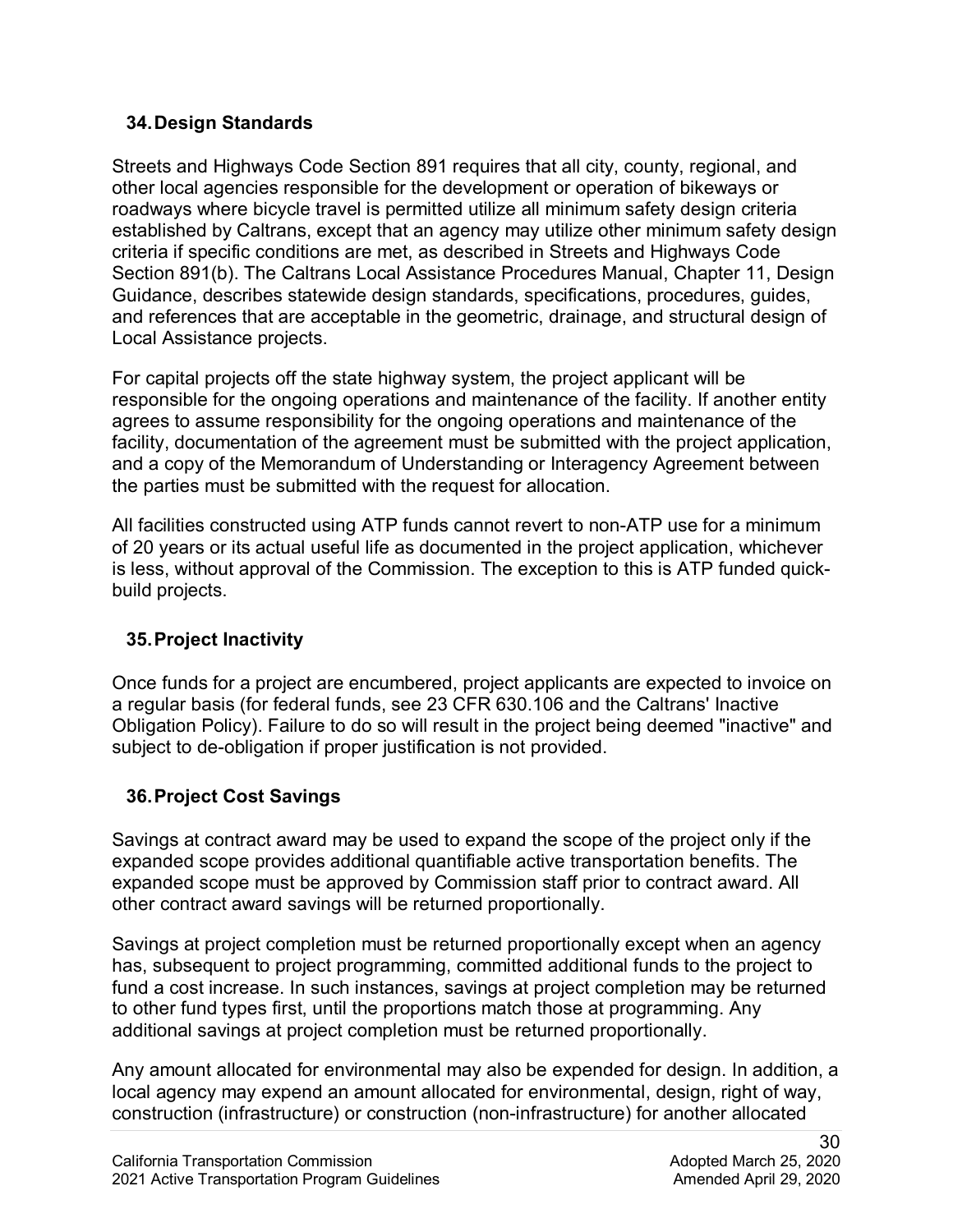project phase, provided that the total expenditure shifted to a phase in this way is not more than 20 percent of the amount actually allocated for either phase. This means that the amount transferred by a local agency from one phase to another may be no more than 20 percent of whichever of the phases has received the smaller allocation from the Commission.

 and be available to a programmed project advanced from a future fiscal year. If an implementing agency requests an allocation of funds in an amount that is less than the amount programmed, the balance of the programmed amount may be allocated to a programmed project advanced from a future fiscal year. Project savings, including savings from projects programmed in the MPO component, will return to the overall ATP

## **37.Project Reporting**

 SB1 Accountability and Transparency Guidelines. The reporting provisions specified in in the ATP. The purpose of all required reports is to ensure that the project is executed on time and is within the scope and budget identified when the decision was made to fund the project. The ATP adheres to the program accountability requirements set forth in the the SB 1 Accountability and Transparency Guidelines apply to all projects programmed

<u>Assistance website</u> for details. All implementing agencies must submit regular progress reports, a completion report, and a final delivery report to Caltrans. Implementing agencies should refer to the **Local** 

An agency implementing a project in the MPO selected portion of the program is required to also submit copies of all of its reports to the MPO. However, all agencies are encouraged to submit copies of their reports to their MPO or RTPA.

### **38.Audits**

 Guidelines apply to all projects programmed in the ATP. The audit requirements outlined in the SB 1 Accountability and Transparency

## **X. Roles and Responsibilities**

### **39.California Transportation Commission (Commission)**

The Commission responsibilities include:

- Adopt guidelines and policies for ATP.
- Adopt the ATP fund estimate.
- Evaluate, score, and rank projects, including forming and facilitating the Project Evaluation Committee.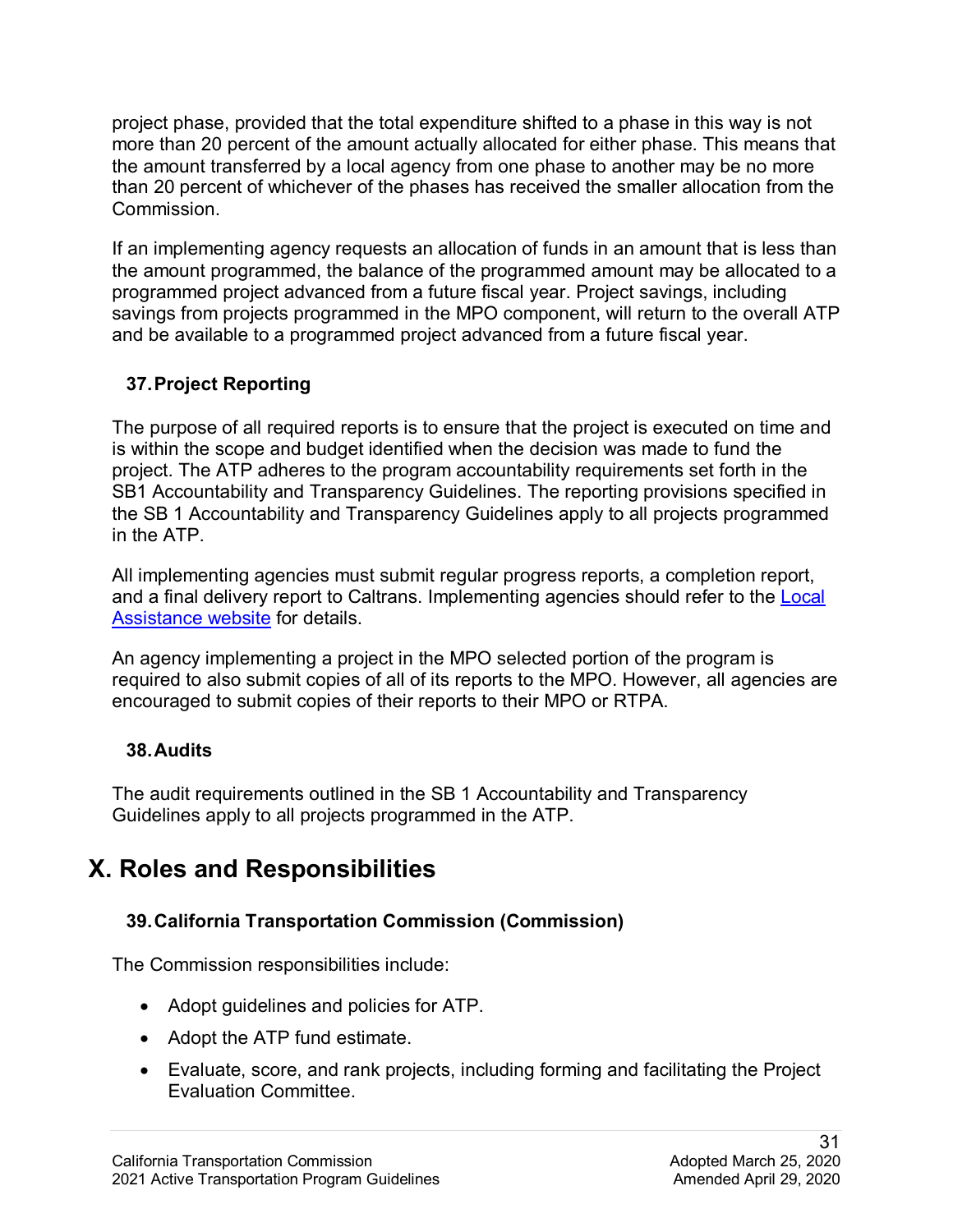- In consultation with regional agencies and Caltrans, recommend and adopt a program of projects, including:
	- $\circ$  The statewide component of ATP,
	- $\circ$  The small urban & rural component of ATP, and
	- $\circ$  The MPO selected component of the program based on the recommendations of the MPOs.
	- $\circ~$  Ensuring that at least 25% of the funds benefit disadvantaged communities.
- event a programmed project is delivered under the programmed amount or if a • Maintain a contingency list of projects to be amended into the program in the project fails, approve and recommend such amendments for Commission approval. This contingency list will be in effect only until the adoption of the next statewide program.
- Post recommendations and final adopted list of approved projects on the Commission's website.
- Allocate funds to projects.
- Publish a Status Report of the ATP annually to increase the transparency of the program and show the progress of the programmed projects.
- Review project amendment requests and recommend approval or denial to the Commission.
- Evaluate program and report to the legislature.

### **40.California Department of Transportation (Caltrans)**

Caltrans has the primary responsibility for the administration of the adopted ATP. Responsibilities include:

- • Prepare and provide statewide program and procedural guidance. Conduct outreach through various networks such as, but not limited to, the ATP website, and at conferences, meetings, or workgroups.
- Develop and provide program training.
- Solicit project applications for the program.
- • Perform eligibility and deliverability reviews of ATP projects at the Commission's request and inform the Commission of any identified issues in writing and before consensus scores are submitted by the evaluators.
- Assist as needed in functions such as facilitating project evaluation teams and evaluating applications.
- Notify successful applicants of their next steps after each call for projects.
- Recommend project allocations (including funding type) to the Commission.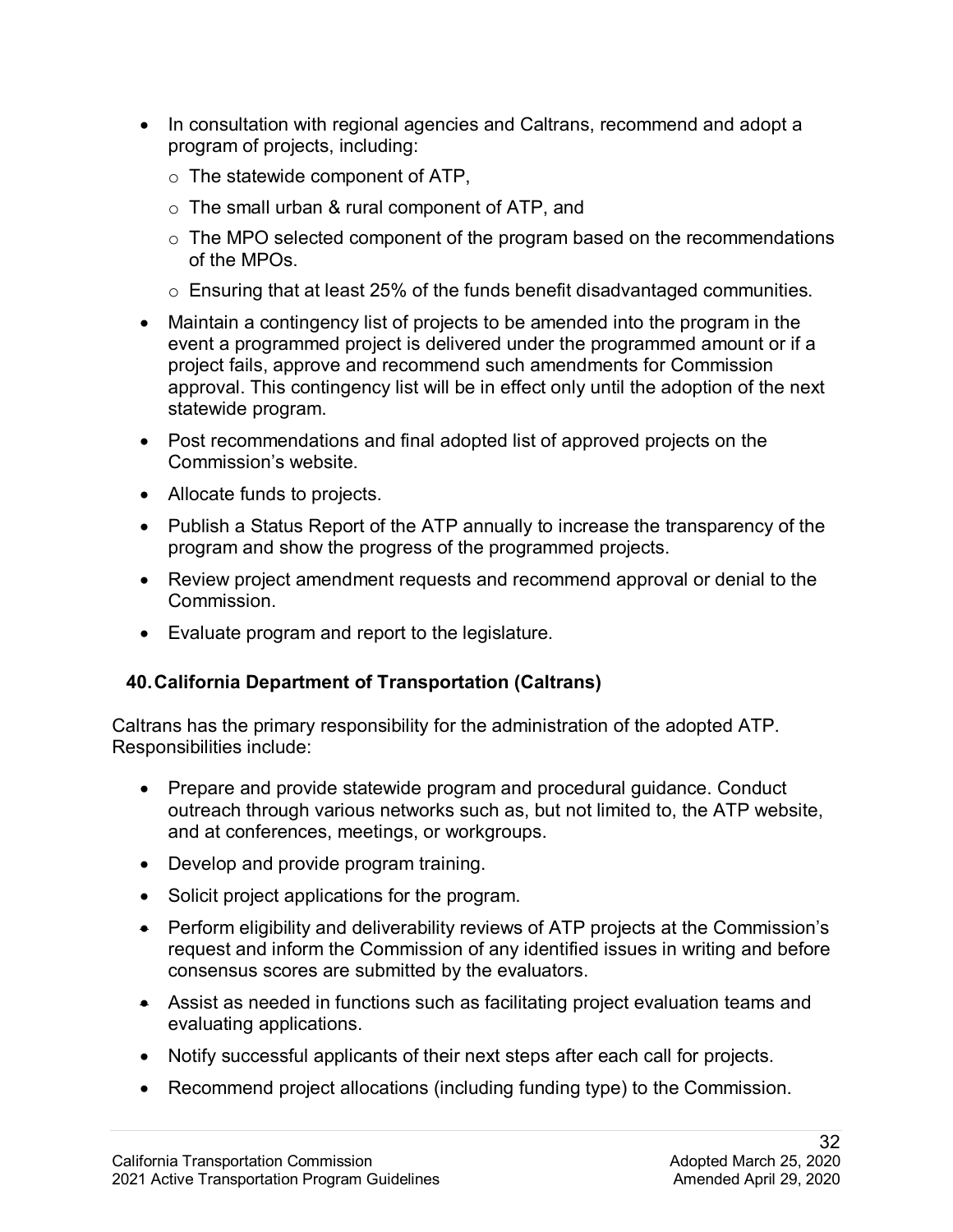- Make project amendment recommendations to the Commission.
- Track and report on project implementation, including project completion.
- Create reports required by the Commission and solicit implementing agencies to submit required reports in a timely manner.
- Perform audits of selected projects in accordance with generally accepted government auditing standards.
- Serve as the main point of contact in project implementation, including administering the contract(s) for the Active Transportation Resource Center.

## **41.Metropolitan Planning Organizations (MPOs) With Large Urbanized Areas**

MPOs with large urbanized areas are responsible for overseeing a competitive project selection process in accordance with these guidelines. The responsibilities include:

- • Ensure that at least 25% of the funds in each MPO benefit disadvantaged communities.
- If using different project selection criteria or weighting, minimum project size greater than \$500,000, match requirement, or definition of disadvantaged communities for its competitive selection process, the MPO must obtain Commission approval prior to the MPO's call for projects.
- If electing to have a supplemental MPO specific call for projects, the projects within the MPO boundaries that were not selected through the statewide competition must be considered along with those received in the supplemental call for projects. An MPO must notify the Commission of their intent to have a supplemental call no later than the application deadline.
- An MPO electing to have a supplemental MPO specific call for projects must submit copies of all applications received by the MPO. Projects recommended for programming by an MPO will not be considered for funding unless the application is received by the designated deadline.
- In administering a competitive selection process, an MPO must use a multidisciplinary advisory group to assist in evaluating project applications.
- In administering a competitive selection process, an MPO must explain how the projects recommended for programming by the MPO include a broad spectrum of projects to benefit pedestrians and bicyclists. The explanation must include a discussion of how the recommended projects benefit students walking and cycling to school.
- An MPO choosing to use the same project selection criteria and weighting, minimum project size, match requirement, and definition of disadvantaged communities as used by the Commission for the statewide competition may delegate its project selection to the Commission. An MPO delegating its project selection to the Commission must notify the Commission by the application deadline and may not conduct a supplemental call for projects.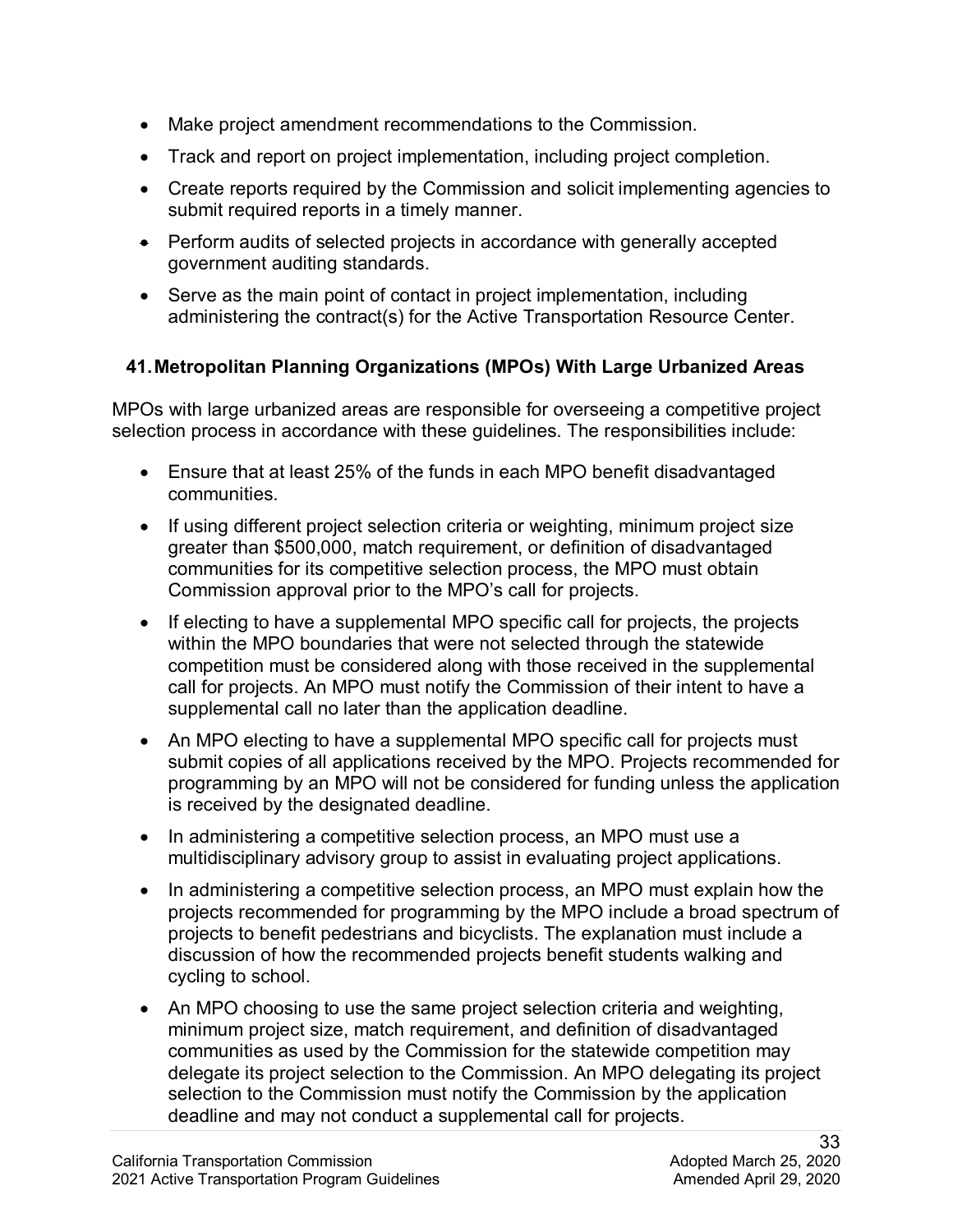- recommend such amendments for Commission approval. This contingency list • If electing to have a contingency list of projects to be amended into the program in the event a programmed project is delivered for less or fails, approve and will be provided to the Commission and will be in effect only until the adoption of the next statewide program.
- Recommend allocation requests for a project in the MPO selected portion of the program.
- Determine which projects to advance and make that recommendation to the Commission in consultation with Commission staff and Caltrans.
- Submit an annual assessment of its portion of the program in terms of its effectiveness in achieving the goals of ATP.

 In addition, the Southern California Association of Governments (SCAG) must follow the statutory requirements applying specifically to them as outlined in Section 6 of these guidelines.

### **Large Urbanized Areas and MPOs without Large Urbanized Areas 42.Regional Transportation Planning Agencies (RTPAs) Outside an MPO with**

 projects within their boundaries that are applying for ATP funding. The Regional Transportation Planning Agencies and MPOs (outside the ten large MPOs) may make recommendations or provide input to the Commission regarding the

## **43.Project Applicant**

Project applicants nominate ATP projects for funding consideration by submitting an application by the deadline. If awarded ATP funding for a submitted project, the project applicant (or partnering implementing agency if applicable) has contractual responsibility for carrying out the project to completion and complying with reporting requirements in accordance with federal, state and local laws and regulations, and these guidelines.

 facility, documentation of the agreement must be submitted with the project application, For infrastructure projects off the state highway system, the project applicant will be responsible for the ongoing operations and maintenance of the facility. If another entity agrees to assume responsibility for the ongoing operations and maintenance of the and a copy of the Memorandum of Understanding or Interagency Agreement between the parties must be submitted with the request for allocation.

For all projects receiving SB 1 funds, the implementing agency must include signage stating that the project was made possible by SB 1 – The Road Repair and Accountability Act of 2017. The signage should be in compliance with applicable federal or state law, and Caltrans' manual and guidelines, including but not limited to the provisions of the California Manual on Uniform Traffic Control Devices.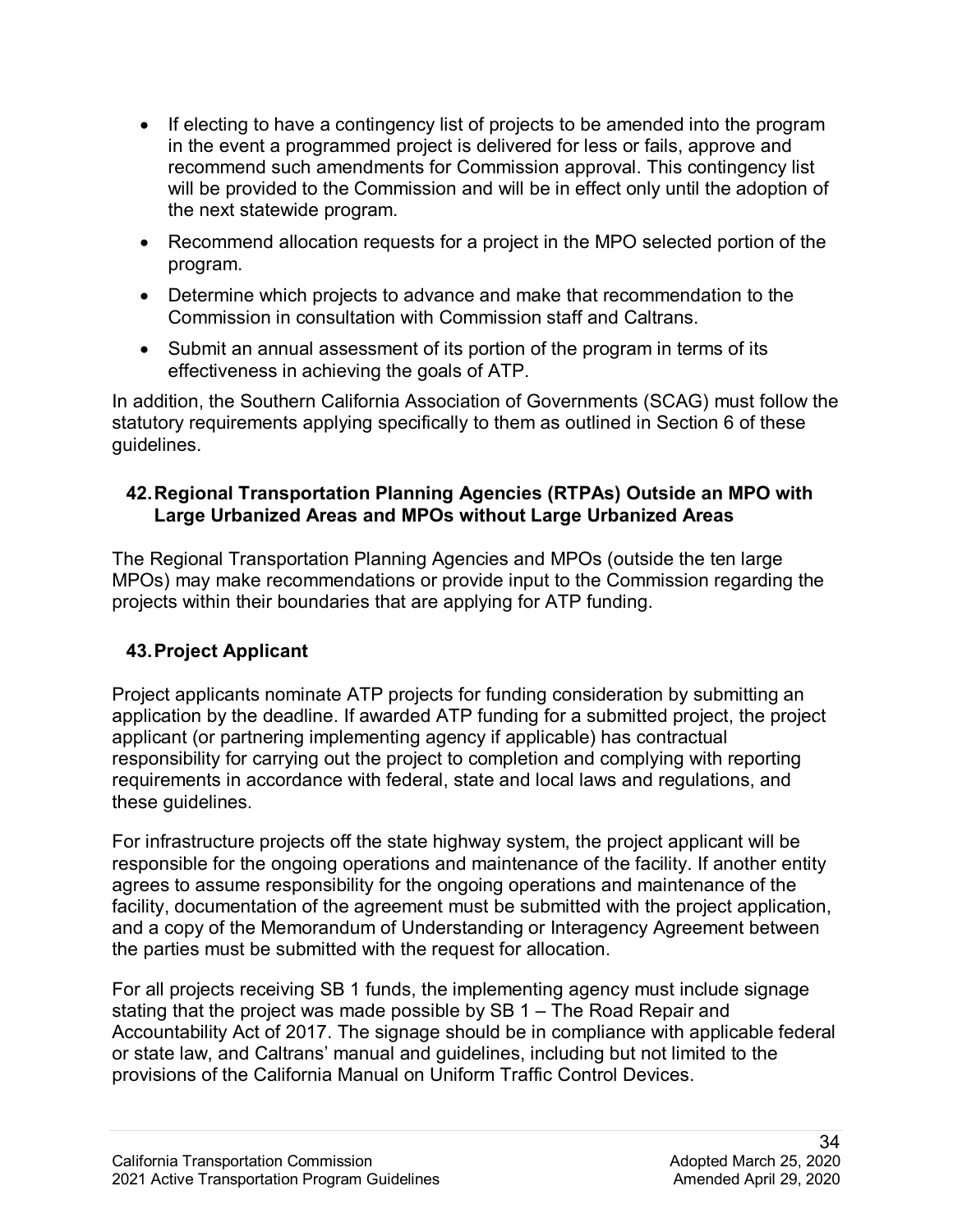## **XI. Program Evaluation**

The Active Transportation Program will be evaluated for its effectiveness in increasing the use of active modes of transportation in California. Applicants that receive funding for a project must collect and submit data to Caltrans as described in the "Project Reporting" section.

 projects completed to date by benefit to disadvantaged communities, and projects completed to date with the California Conservation Corps or certified local community The Commission will include in its annual report to the Legislature a discussion on the effectiveness of the program in terms of planned and achieved improvement in mobility and safety and timely use of funds, and will include a summary of its activities relative to the administration of ATP including projects programmed, projects allocated, projects completed to date by project type, projects completed to date by geographic distribution, conservation corps.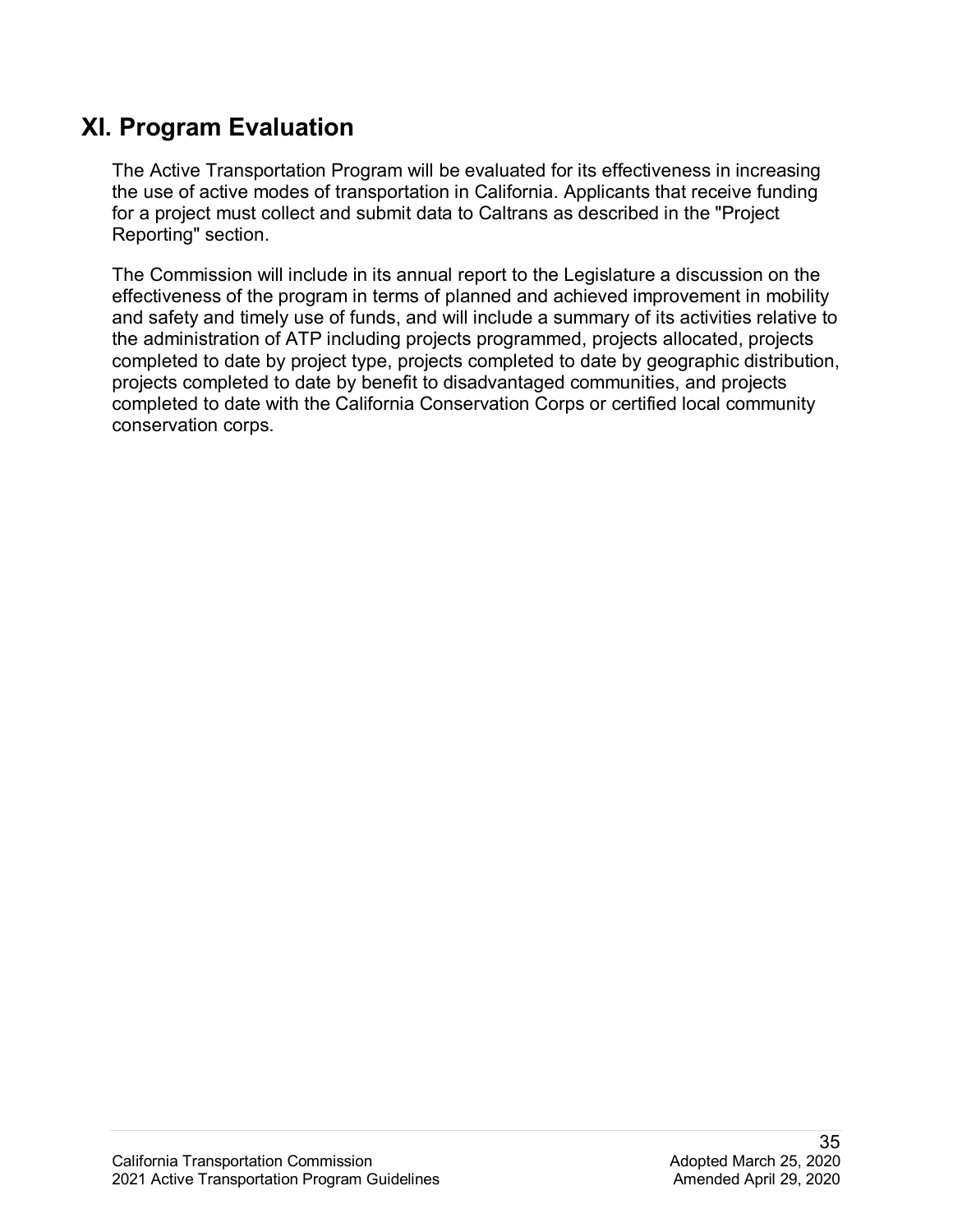## **XII. Appendix A**

## **Active Transportation Plan for Disadvantaged Communities Guidance for Plans**

 agency, MPO, school district, or transit district may prepare an active transportation components or explain why the component is not applicable: A city, county, county transportation commission, regional transportation planning plan (bicycle, pedestrian, safe-routes-to-school, or comprehensive). An active transportation plan prepared by a city or county may be integrated into the circulation element of its general plan or a separate plan which is compliant or will be brought into compliance with the Complete Streets Act, Assembly Bill 1358 (Chapter 657, Statutes of 2008). An active transportation plan must include, but not be limited to, the following

- A. Mode Share: The estimated number of existing bicycle trips and pedestrian trips in the plan area, both in absolute numbers and as a percentage of all trips, and the estimated increase in the number of bicycle trips and pedestrian trips resulting from implementation of the plan.
- Major transit hubs must include, but are not limited to, rail and transit terminals, B. Description of Land Use/Destinations: A map and description of existing and proposed land use and settlement patterns which must include, but not be limited to, locations of residential neighborhoods, schools, shopping centers, public buildings, major employment centers, major transit hubs, and other destinations. and ferry docks and landings.
- private schools. C. Pedestrian Facilities: A map and description of existing and proposed pedestrian facilities**,** including those at major transit hubs and those that serve public and
- public and private schools. D. Bicycle Facilities: A map and description of existing and proposed bicycle transportation facilities including those at major transit hubs and those that serve
- E. Bicycle Parking: A map and description of existing and proposed end-of-trip bicycle parking facilities. Include a description of existing and proposed policies related to bicycle parking in public locations, private parking garages and parking lots and in new commercial and residential developments. Also include a map and description of existing and proposed bicycle transport and parking facilities for connections with and use of other transportation modes. These must include, but not be limited to, bicycle parking facilities at transit stops, rail and transit terminals, ferry docks and landings, park and ride lots, and provisions for transporting bicyclists and bicycles on transit or rail vehicles or ferry vessels.
- F. Wayfinding: A description of existing and proposed signage providing wayfinding along bicycle and pedestrian networks to designated destinations.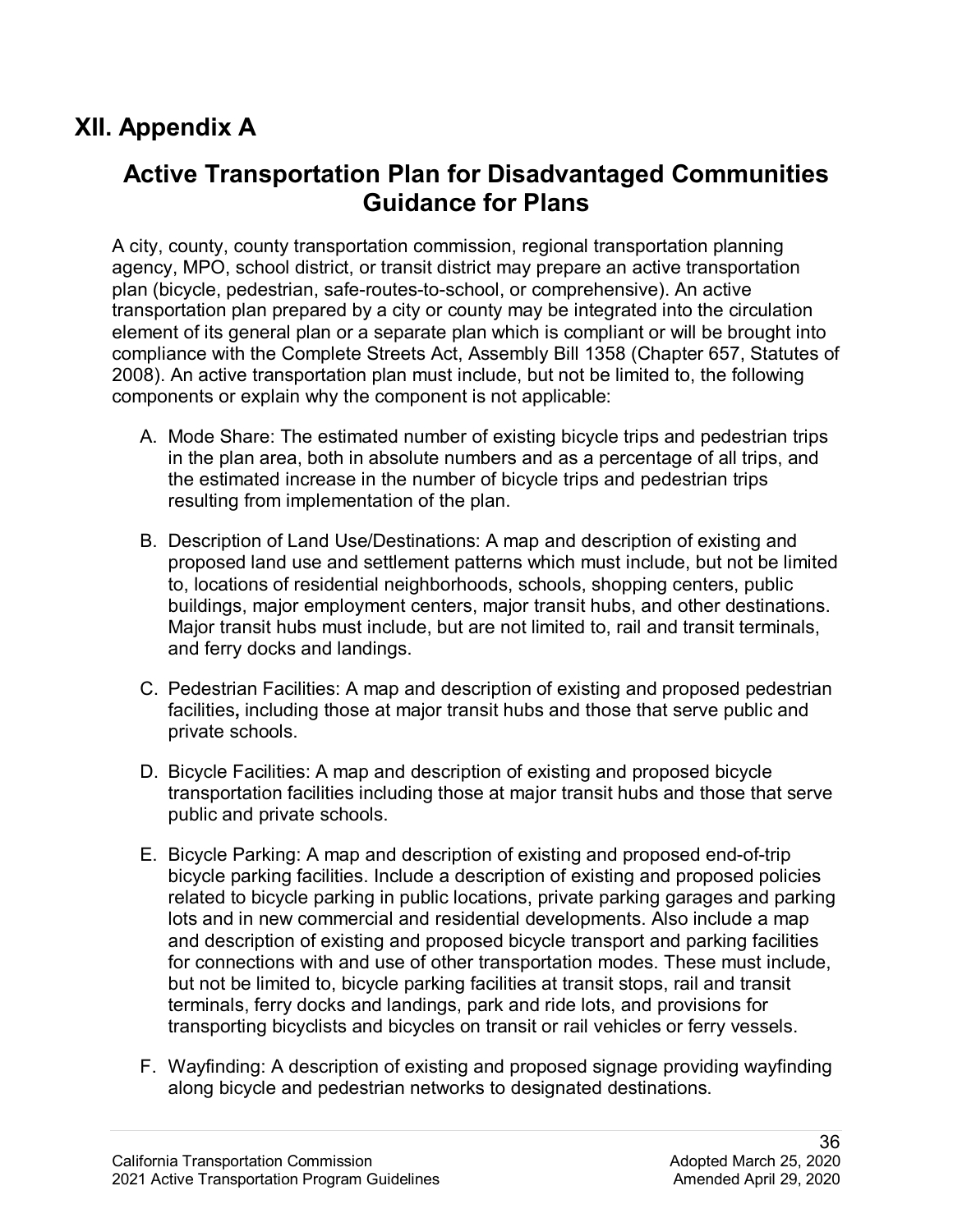- G. Non-Infrastructure: A description of existing and proposed bicycle and pedestrian education, encouragement, enforcement, and evaluation programs conducted in the area included within the plan. Include efforts by the law enforcement agency having primary traffic law enforcement responsibility in the area to enforce provisions of the law impacting bicycle and pedestrian safety, and the resulting effect on collisions involving bicyclists and pedestrians.
- H. Collision Analysis: The number and location of collisions, serious injuries, and fatalities suffered by bicyclists and pedestrians in the plan area, both in absolute numbers and as a percentage of all collisions and injuries, and a goal for collision, serious injury, and fatality reduction after implementation of the plan.
- income and identify bicycle and pedestrian needs of those disadvantaged or low-I. Equity Analysis: Identify census tracts that are considered disadvantaged or lowincome residents.
- J. Community Engagement: A description of the extent of community involvement in development of the plan, including disadvantaged and underserved communities.
- local or regional housing plans or process improvements that are adopted or in development. 1 K. Coordination: A description of how the active transportation plan has been coordinated with neighboring jurisdictions, including school districts within the plan area, and is consistent with other local or regional transportation, air quality, housing or energy conservation plans, including, but not limited to, general plans and a Sustainable Community Strategy in a Regional Transportation Plan, and
- L. Prioritization: A description of the projects and programs proposed in the plan and a listing of their priorities for implementation, including the methodology for project prioritization and a proposed timeline for implementation.
- M. Funding: A description of future financial needs for projects and programs that improve safety and convenience for bicyclists and pedestrians in the plan area. Include anticipated cost, revenue sources and potential grant funding for bicycle and pedestrian uses.
- N. Implementation: A description of steps necessary to implement the plan and the reporting process that will be used to keep the adopting agency and community informed of the progress being made in implementing the plan.
- existing and proposed bicycle and pedestrian facilities, including, but not limited encroaching vegetation, maintenance of traffic control devices including striping O. Maintenance: A description of the policies and procedures for maintaining to, the maintenance of smooth pavement, ADA level surfaces, freedom from and other pavement markings, and lighting.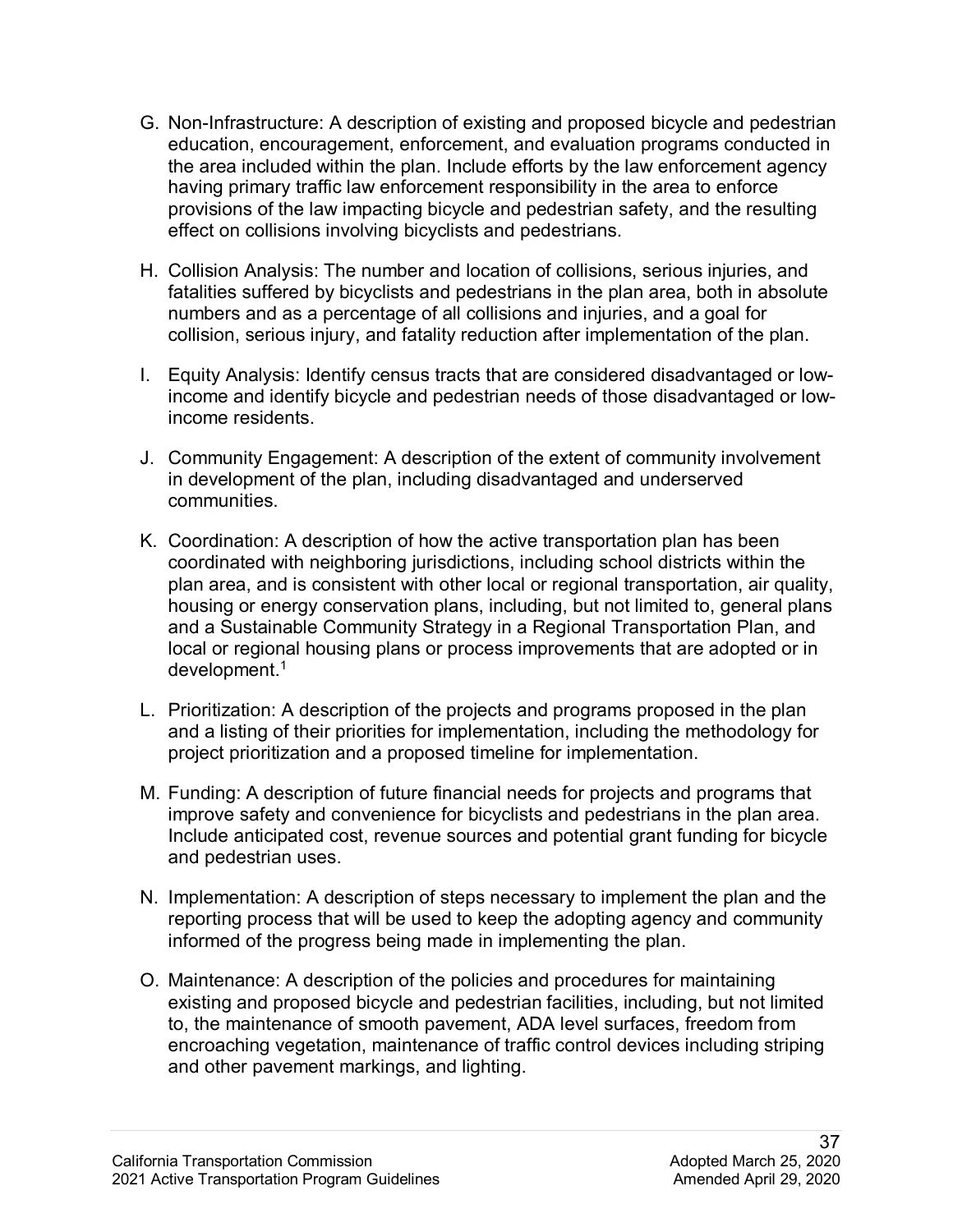P. Resolution: A resolution showing adoption of the plan by the city, county or district. If the active transportation plan was prepared by a county transportation commission, regional transportation planning agency, MPO, school district or transit district, the plan should indicate the support via resolution of the city(s) or county(s) in which the proposed facilities would be located.

A city, county, school district, or transit district that has prepared an active transportation plan may submit the plan to the county transportation commission or transportation planning agency for approval. The city, county, school district, or transit district may submit an approved plan to Caltrans in connection with an application for funds for active transportation facilities which will implement the plan.

Department of Housing and Community Development. <sup>1</sup> Such as plans or process improvements funded by **SB 2 Planning Grant Program** [Funding or Local Early Action Planning Grant](https://catc.ca.gov/-/media/ctc-media/documents/programs/atp/2020227-planning-grant-funding-for-cities-counties-a11y.pdf) funding administered by the California Department of Housing and Community Development. California Transportation Commission Adopted March 25, 2020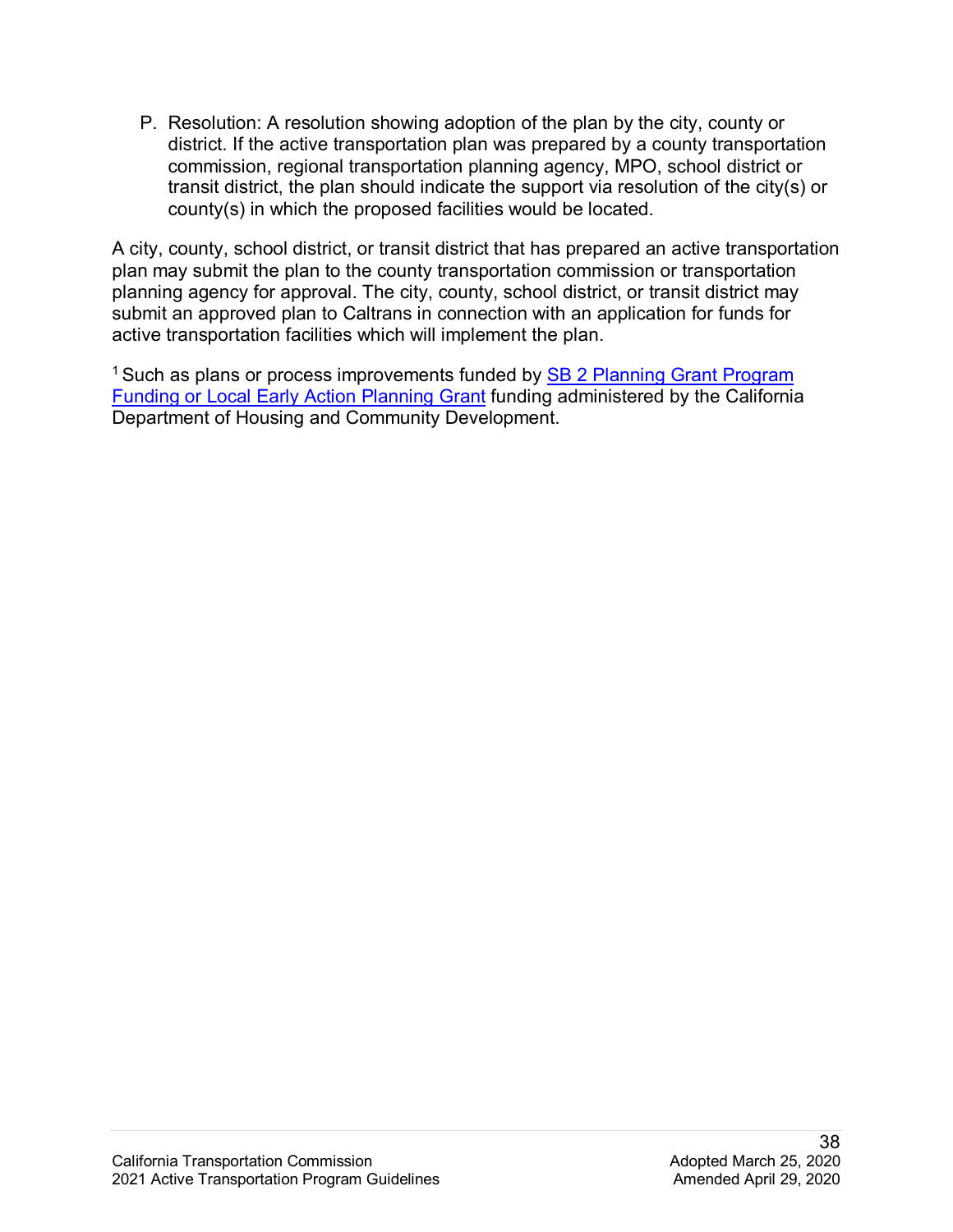## **XIII. Appendix B**

## **Example Projects**

This is a list of projects considered generally eligible for ATP funding. It is not intended to be comprehensive; other types of projects that are not on this list may also be eligible if they further the goals of the program. Components of an otherwise eligible project may not be eligible.

- • Development of new bikeways and walkways that improve mobility, access, or safety for non-motorized users.
- Improvements to existing bikeways and walkways, which improve mobility, access, or safety for non-motorized users.
	- o Elimination of hazardous conditions on existing bikeways and walkways.
	- o Preventative maintenance of bikeways and walkways with the primary goal of improving the active transportation operations/usability extending the service life of the facility.
- Installation of traffic control devices to improve the safety of pedestrians and bicyclists.
- Safe Routes to School projects that improve the safety of children walking and bicycling to school, in accordance with Section 1404 of Public Law 109-59.
- Safe routes to transit projects, which will encourage transit by improving biking and walking routes to mass transportation facilities and school bus stops.
- • Secure bicycle parking at employment centers, park and ride lots, rail and transit stations, and ferry docks and landings for the benefit of the public.
- Bicycle-carrying facilities on public transit, including rail and ferries.
- Establishment or expansion of a bike share program.
- • Recreational trails and trailheads, park projects that facilitate trail linkages or connectivity to non-motorized corridors, and conversion of abandoned railroad corridors to trails.
- Development of a community wide bike, pedestrian, safe routes to schools, or active transportation plan in a disadvantaged community.
- infrastructure investments that demonstrate effectiveness in increasing active • Education programs to increase bicycling and walking, and other nontransportation**.** Components may include but are not limited to:
	- o Development and implementation of bike-to-work or walk-to-work school day/month programs.
	- $\circ$  Conducting bicycle and/or pedestrian counts, walkability and/or bikeability assessments or audits, or pedestrian and/or bicycle safety analysis.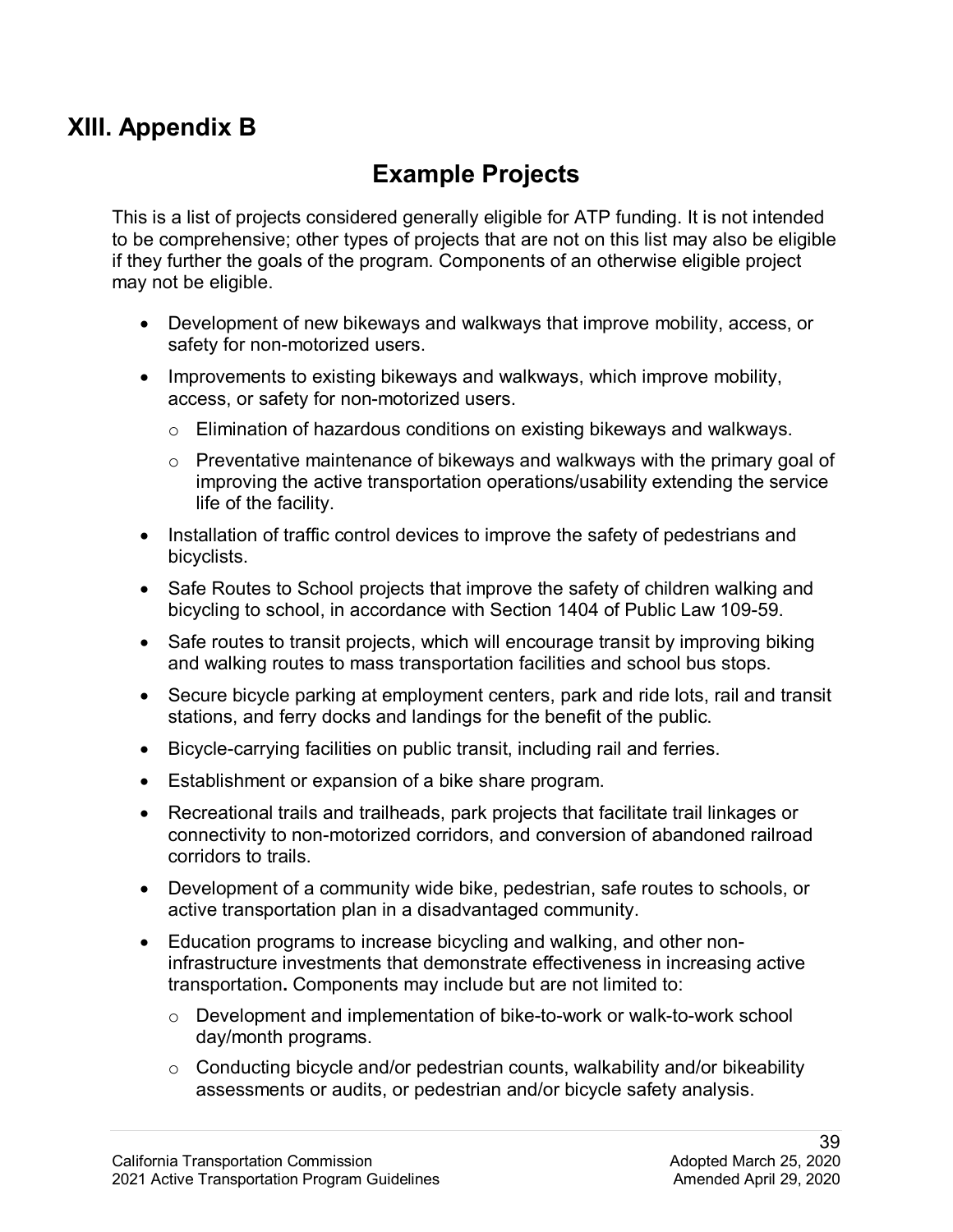- o Conducting pedestrian and bicycle safety education programs.
- o Development and publishing of community walking and biking maps, including school route/travel plans.
- o Development and implementation of walking school bus or bike train programs.
- $\circ$  Components of open streets events directly linked to the promotion of a new infrastructure project or designed to promote walking and biking on a daily basis.
- $\circ$  Targeted enforcement activities around high pedestrian and/or bicycle injury and/or fatality locations (intersections or corridors). These activities cannot be general traffic enforcement but must be tied to improving pedestrian and bicyclist safety.
- o School crossing guard training.
- o School bicycle clinics.
- o Development and implementation of programs and tools that maximize use of available and emerging technologies to implement the goals of ATP.
- For quick-build projects, please refer to Appendix D.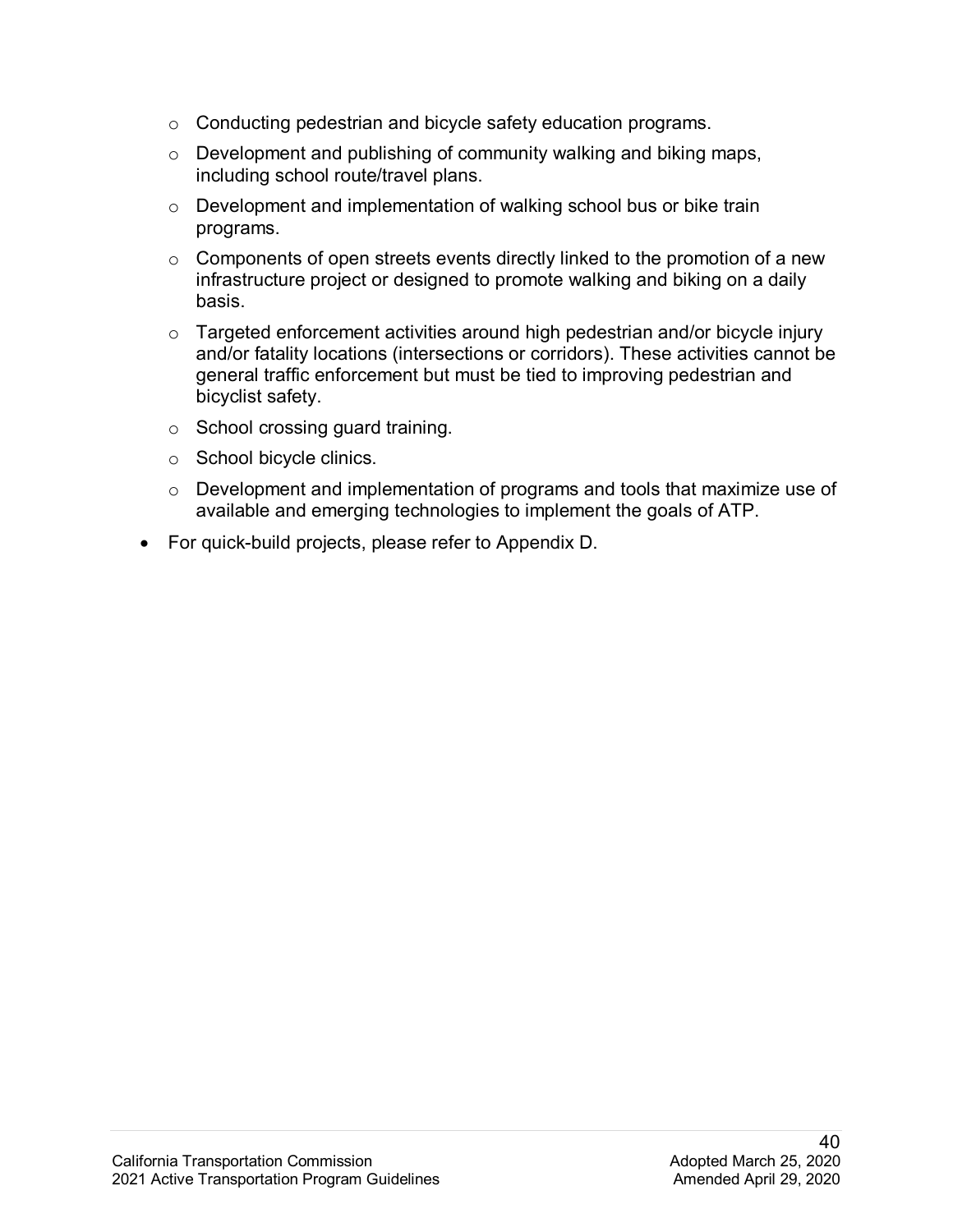## **XIV. Appendix C**

## **Active Transportation Program Guidelines California Conservation Corps and Certified Local Community Conservation Corps**

These guidelines are the policies and procedures specific to the most recently adopted Active Transportation Program (ATP) that is directed to the California Conservation Corps and certified Local Community Conservation Corps.

#### **Authority and Purpose**

follow the most recently adopted <u>ATP Guidelines</u>. Senate Bill 1 (Beall, Chapter 5, Statutes of 2017), signed by the Governor on April 28, 2017, directs \$100 million annually from the Road Maintenance and Rehabilitation Account to the ATP beginning in the 2017-18 fiscal year. In addition, Assembly Bill 97 (Ting, Chapter 14, Statutes of 2017) directs \$4 million of the \$100 million annually, beginning in the 2017-18 fiscal year for the next five years, to the California Conservation Corps for active transportation projects to be developed and implemented by the California Conservation Corps and certified Local Community Conservation Corps. The availability of these funds is subject to annual appropriation by the Legislature. Not less than 50% of these funds shall be in the form of grants to certified Local Community Conservation Corps, as defined in Section 14507.5 of the Public Resources Code. Unless otherwise specified in these guidelines, the Commission will

The 2021 Active Transportation Program California Conservation Corps and Certified Local Community Conservation Corps will include one year of funding. New programming capacity will be for state fiscal year 2021-22.

#### **Active Transportation Program Goals**

The purpose of ATP is to encourage increased use of active modes of transportation by achieving the following goals:

- Increase the proportion of trips accomplished by biking and walking,
- Increase safety and mobility for non-motorized users,
- Advance the active transportation efforts of regional agencies to achieve greenhouse gas reduction goals, pursuant to Senate Bill 375 (0f 2008) and Senate Bill 341 (of 2009),
- Enhance public health,
- transportation users. • Ensure that disadvantaged communities fully share in the benefits of the program and provide a broad spectrum of projects to benefit many types of active transportation users.<br>
241<br>California Transportation Commission Adopted March 25, 2020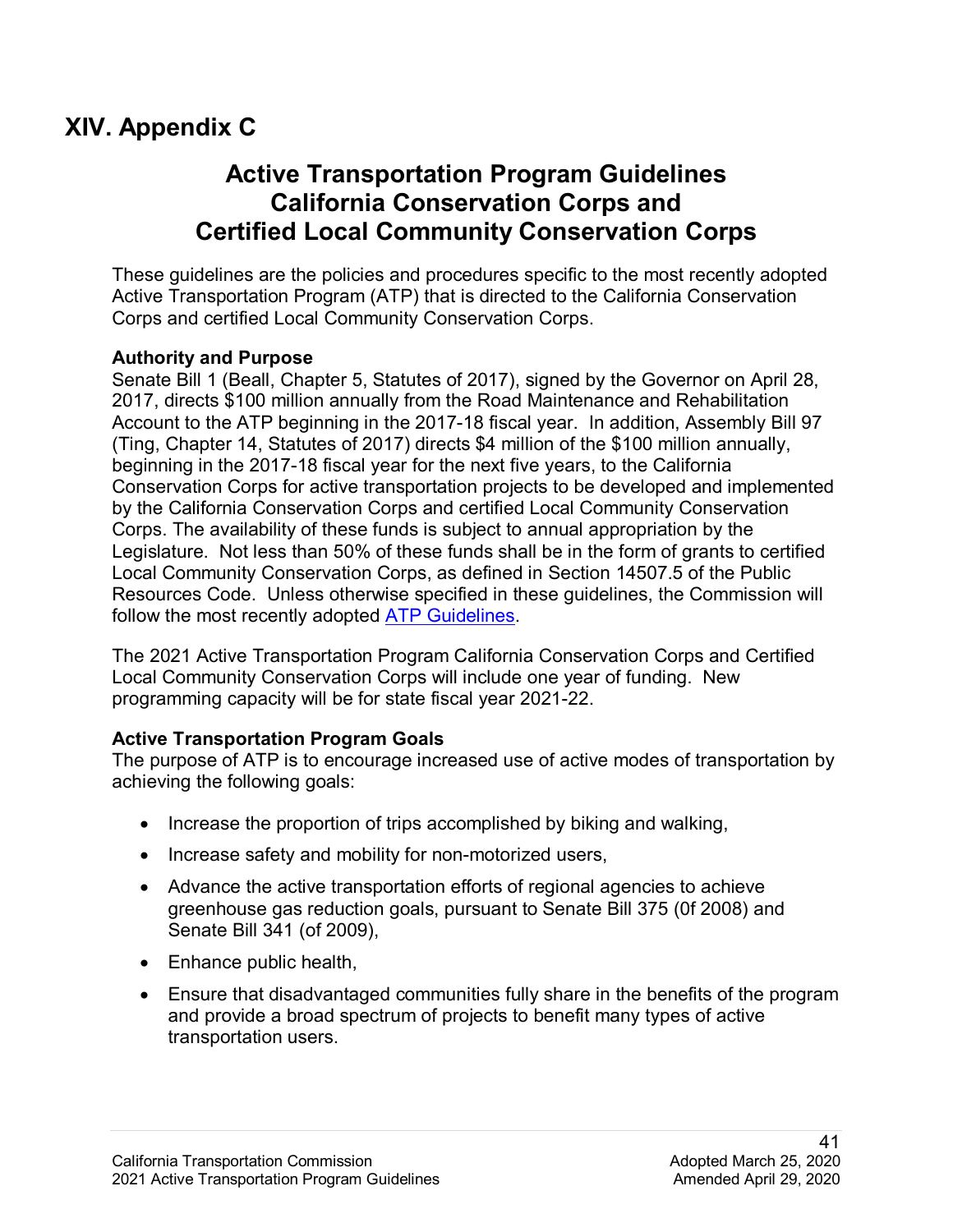#### **Schedule**

Applications due to California Conservation Corps December 31, 2020

California Conservation Corps submits applications to Caltrans February 15, 2021

Caltrans Recommendations of Corps projects to Commission April 30, 2021

Commission Adopts List of Recommended Projects June 2021

Commission Allocates funds to Caltrans at the scheduled June Commission meeting

### **Eligible Project Types**

Eligible projects include projects that meet the goals of ATP as listed above and may be part of an existing bicycle or pedestrian transportation plan, safe routes to school plan, active transportation plan for disadvantaged communities, or multi-use or recreational trail plan. Examples of typical project work can be found in the Commission's [ATP](https://catc.ca.gov/programs/active-transportation-program)  [Guidelines.](https://catc.ca.gov/programs/active-transportation-program)

The California Conservation Corps and certified Local Community Conservation Corps will consider, but not be limited to, projects with the following elements:

- Repair, remove and replace sidewalks
- Sign installation
- Irrigation
- Landscaping
- Demolition and deconstruction
- Tree planting
- Trail construction
- Bike locker and bike rack installation
- Fencing
- Outreach and education

 will only consider those projects where at least 75% of the project cost includes items Conservation Corps can participate. When the California Conservation Corps or a certified Local Community Conservation Corps elect to partner with an ATP eligible applicant to implement the project, the California Conservation Corps and/or certified Local Community Conservation Corps where the California Conservation Corps and/or certified Local Community

### **Minimum and Maximum Request for Funds**

The minimum request for ATP funds by the California Conservation Corps and certified Local Community Conservation Corps that will be considered is \$50,000. The maximum requests for funds will not exceed the available levels of funding for each fiscal year.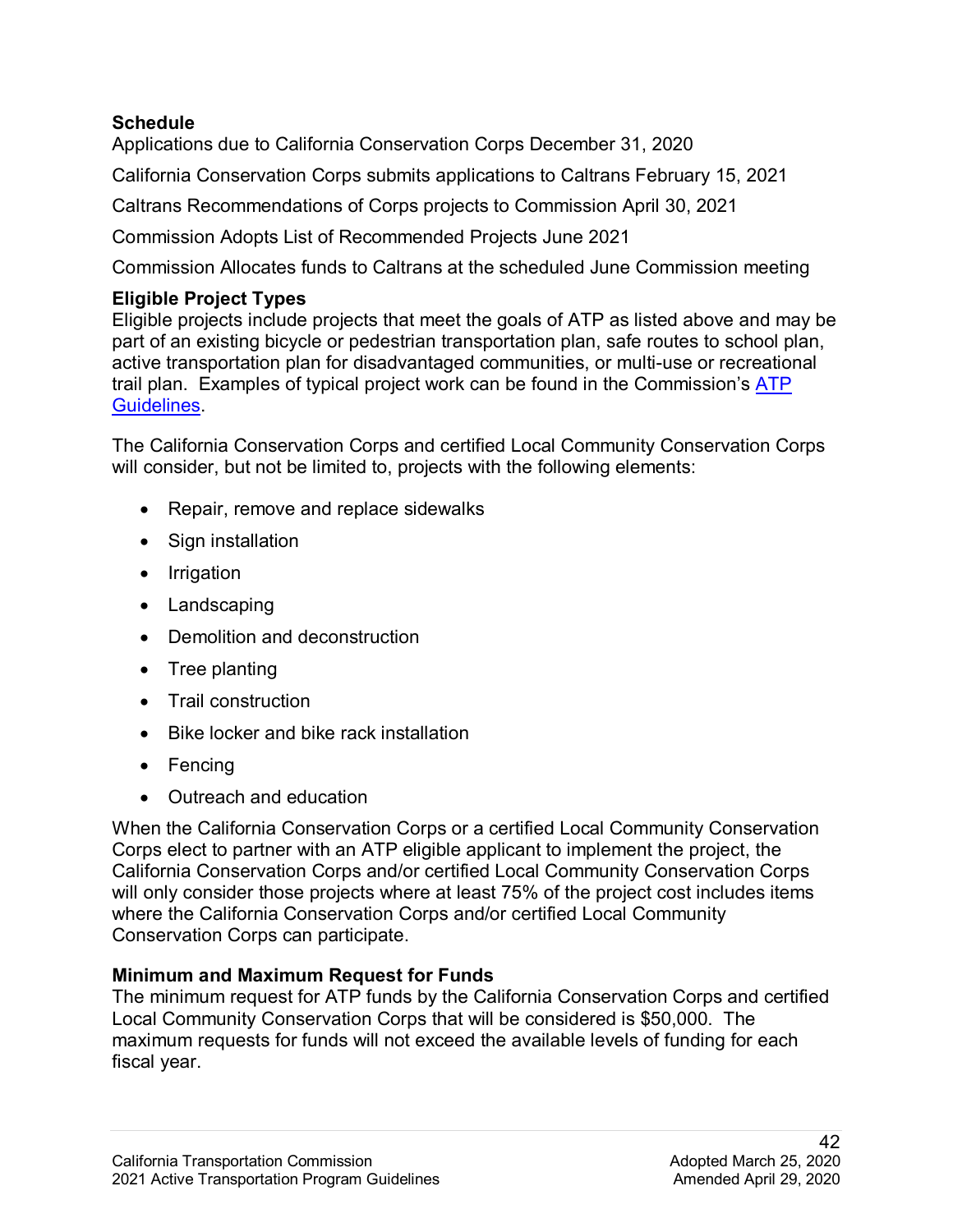#### **Co-Applicants**

 applicant and implementing agency, and therefore the partnering agency assumes responsibility for the ongoing operations and maintenance of the facility/project. intent) must be submitted with the project application(s).<br>Eligible co-applicants include: The California Conservation Corps or a certified Local Community Conservation Corps can serve as the lead applicant or may partner with an entity that will serve as the lead Documentation of the agreement between the California Conservation Corps or a certified Local Community Conservation Corps and the partnering agency (e.g. letter of

- Local, Regional or State Agencies (e.g. city, county, Metropolitan Planning Organization, and Regional Transportation Planning Agency)
- Caltrans
- • Transit Agencies (any agency responsible for public transportation that is eligible for funds under the Federal Transit Administration)
- State or Local Park or Forest Agencies
- State or Local Fish and Wildlife Agencies
- Department of Interior Land Management Agencies
- U.S. Forest Service
- Tribal Governments
- non-motorized corridors, and conversion of abandoned railroad corridors to trails.<br>Projects must benefit the general public, and not only a private entity • Private nonprofit tax-exempt organizations eligible for Recreational Trail Program funds. These program funds can only be used for projects such as recreational trails and trailheads, park projects that facilitate trail linkages or connectivity to
- Any other entity with responsibility for oversight of transportation or recreational trails that the Commission determines to be eligible

#### **Project Selection Criteria**

 Corps on a competitive basis and will be scored and ranked on the basis of applicant The project selection process carried out by the Corps will adhere to and conform to the Commission schedule for each ATP funding cycle. Projects will be selected by the response to the following criteria:

- Projects can commence construction within six months of an award and shall be completed within two years from the project start date.
- Priced School Meals as defined in the ATP Guidelines. • Benefit to disadvantaged communities - a minimum of 25% of all California Conservation Corps and certified Local Community Conservation Corps proposals that are approved must benefit a Disadvantaged Community as defined by median household income, CalEnviroScreen, or Free or Reduced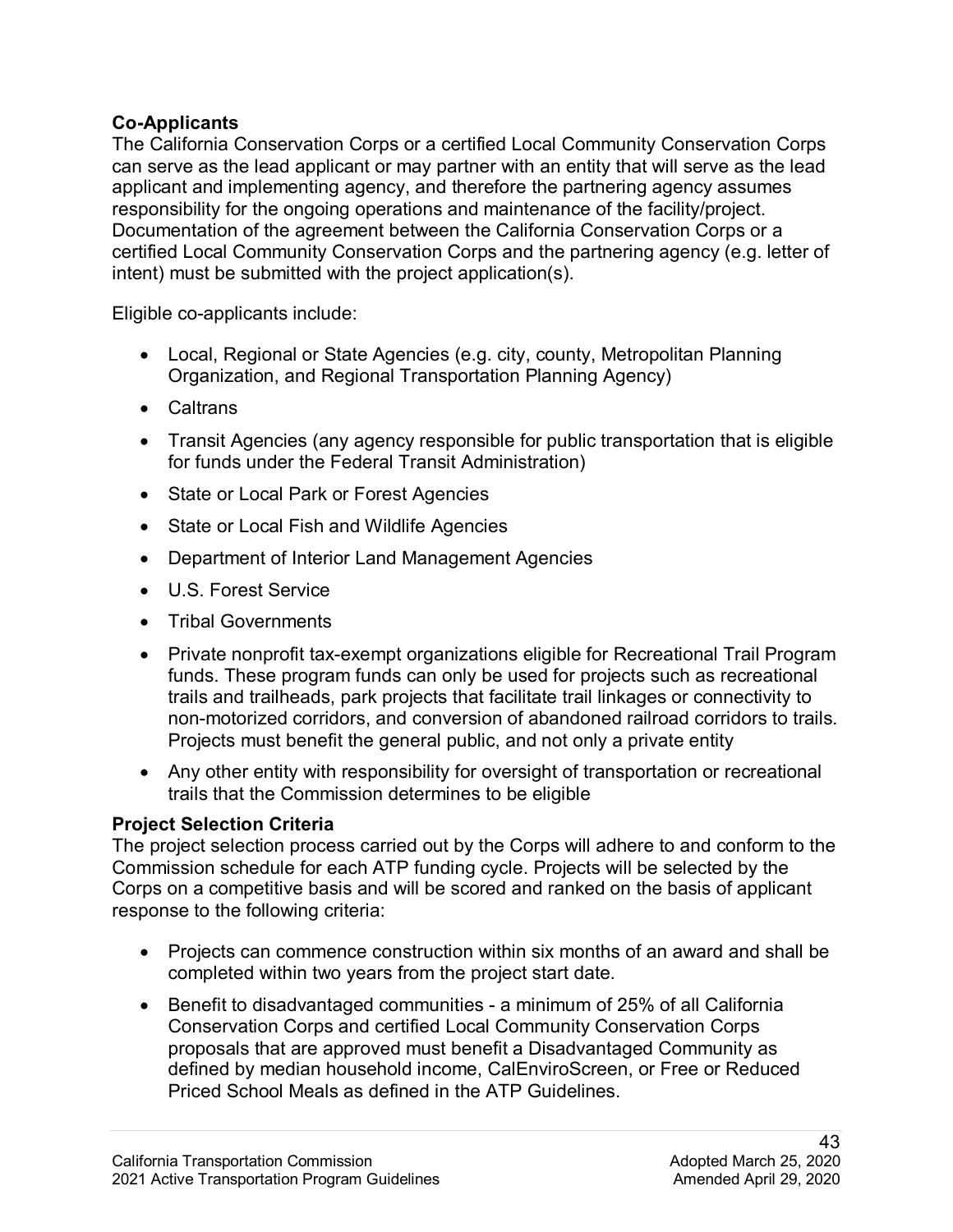- Ability to further the goals of ATP.
- Ability to leverage other funds.

#### **Project Selection Process**

 guidelines. Application packages will be reviewed for completeness and eligibility and Applicants must submit an electronic version of the complete grant application package to the California Conservation Corps by the annual deadline reflected in these evaluated by a review committee using established criteria. The review committee will consist of separate and designated teams of California Conservation Corps and certified Local Community Conservation Corps representatives.

 Caltrans ATP Managers for review. The recommendations must include a substitution funding must also provide a Project Programming Request (PPR) form and the following The California Conservation Corps must submit funding recommendations to the list of projects that will be considered for funding in the event projects from the recommended funding list are unable to proceed. The projects recommended for information must be provided: project name, lead agency, partnering agency, project location, project description/scope, cost estimate, delivery schedule, project score from competitive review process.

 Commission staff for approval. Commission approval of the list of projects Caltrans ATP Managers will review the project list and make a recommendation to recommended for funding is required prior to the lump-sum allocation of funding to **Caltrans** 

 to allow this substitution. Project substitution must be reported to the Commission. The In the event a project is removed, or savings are generated from the funding list, a project from the substitution list may be awarded as long as there is sufficient capacity California Conservation Corps administers the program of projects approved by the Commission and is responsible for reporting on the program pursuant to Section XI of the 2021 Active Transportation Program Guidelines.

#### **Environmental Review**

 consider the environmental impacts of a project prior to making an allocation of funds. Pursuant to Public Resources Code Sections 21102 and 21150, the Commission must California Environmental Quality Act (CEQA) compliance documentation for the proposed California Conservation Corps and certified Local Community Conservation Corps projects must be provided as follows:

 submitted to Caltrans ATP Managers for review. Project lists being submitted to the For projects that are exempt from CEQA, documentation of the exemption must be provided with the project application and included with funding recommendations Commission for consideration of a lump sum allocation must cite the date the CEQA exemption was cleared.

 For projects that are not exempt from CEQA, and for which an environmental document has been prepared and approved, documentation of the CEQA clearance must be provided with the project application. The Commission must consider the environmental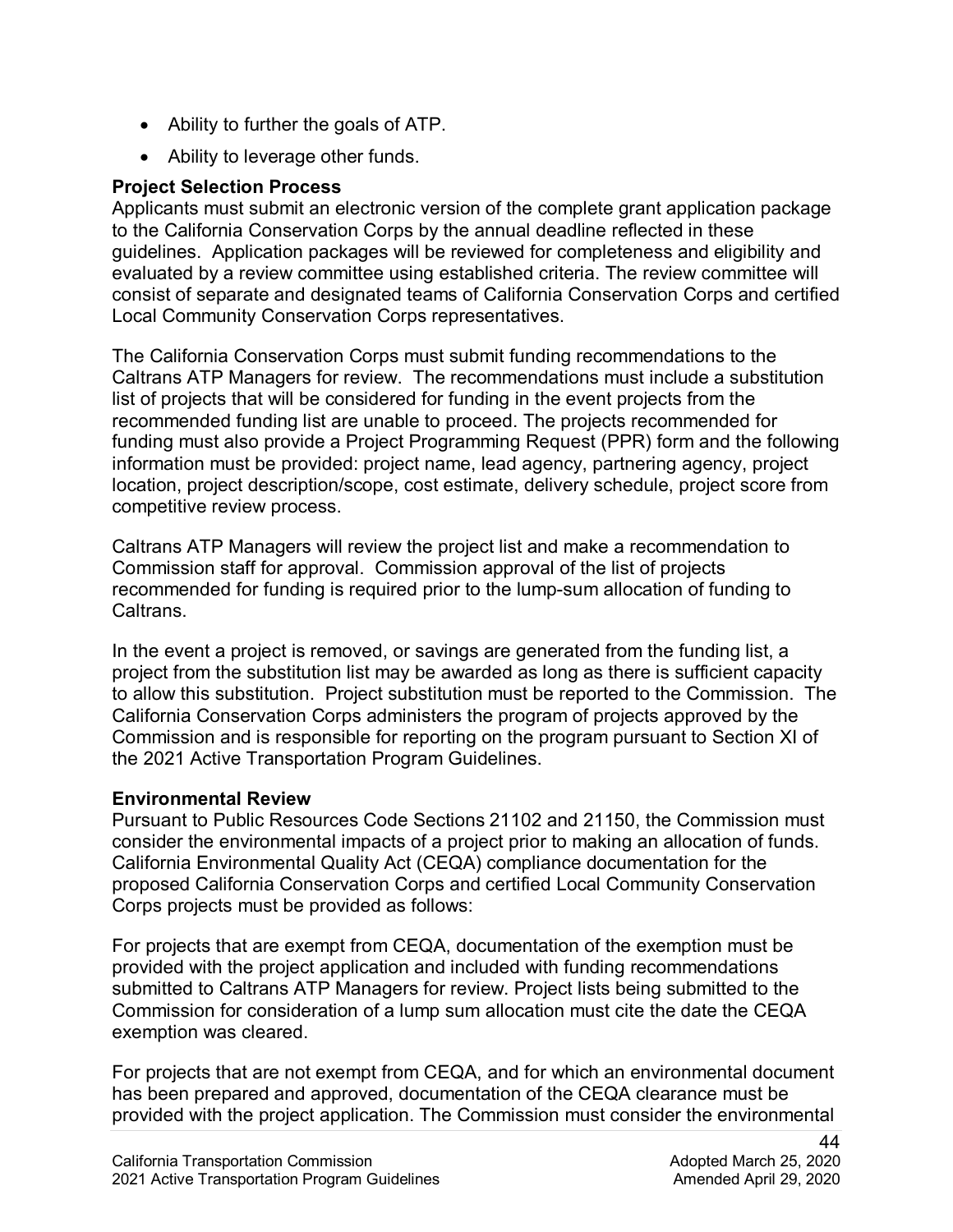E-resolutions must be obtained at a Commission meeting that is either prior to, or document and approve the project for future funding via the issuance of an e-resolution. concurrent with, the lump sum allocation request.

Commission [website.](http://www.catc.ca.gov/programs/environmental/) Allocation requests will be brought forward for Commission consideration by Caltrans Local Assistance. For more information on the process by which to obtain an e-resolution see the

If the project is subject to the National Environmental Policy Act (NEPA) it is the Commission's policy that documentation of NEPA clearance is provided with the project application and prior to allocation of funds.

#### **Allocation**

schedule identified in these guidelines and in accordance with this section. The California Conservation Corps' list of projects recommended for funding will be submitted for approval and lump sum allocation by the Commission pursuant to the

The Commission will allocate the funds to Caltrans as a lump-sum and Caltrans will sub-allocate funding to the California Conservation Corps.

For projects exempt from CEQA, at the time of allocation, the date of the CEQA exemption determination by the lead agency must be noted in the list of projects being approved for allocation.

For projects not exempt from CEQA, and for which an environmental document has been prepared and approved, an e-resolution must be issued by the Commission prior to the list of projects being approved for allocation pursuant to Section IX of the 2021 Active Transportation Program Guidelines.

 Active Transportation Program, the Corps will administer these funds to their grantees allocation request to Caltrans. The California Conservation Corps is responsible for the The Commission's expectation is that consistent with the requirements of the overall on a reimbursement basis. The availability of these funds is subject to annual appropriation by the Legislature. The California Conservation Corps will submit an expenditures of all allocated funds. Costs incurred prior to Commission allocation are not eligible for reimbursement.

### **Reporting**

 The California Conservation Corps is required to submit semi-annual project status reports for the program as well as project completion reports within six months of requirements. construction contract acceptance or the project becoming operable (open to the public) and a final delivery report within 180 days of the conclusion of all remaining project activities to Caltrans. Refer to the most recent Commission [ATP Guidelines](https://catc.ca.gov/programs/active-transportation-program) for reporting requirements.<br>245<br>California Transportation Commission Adopted March 25, 2020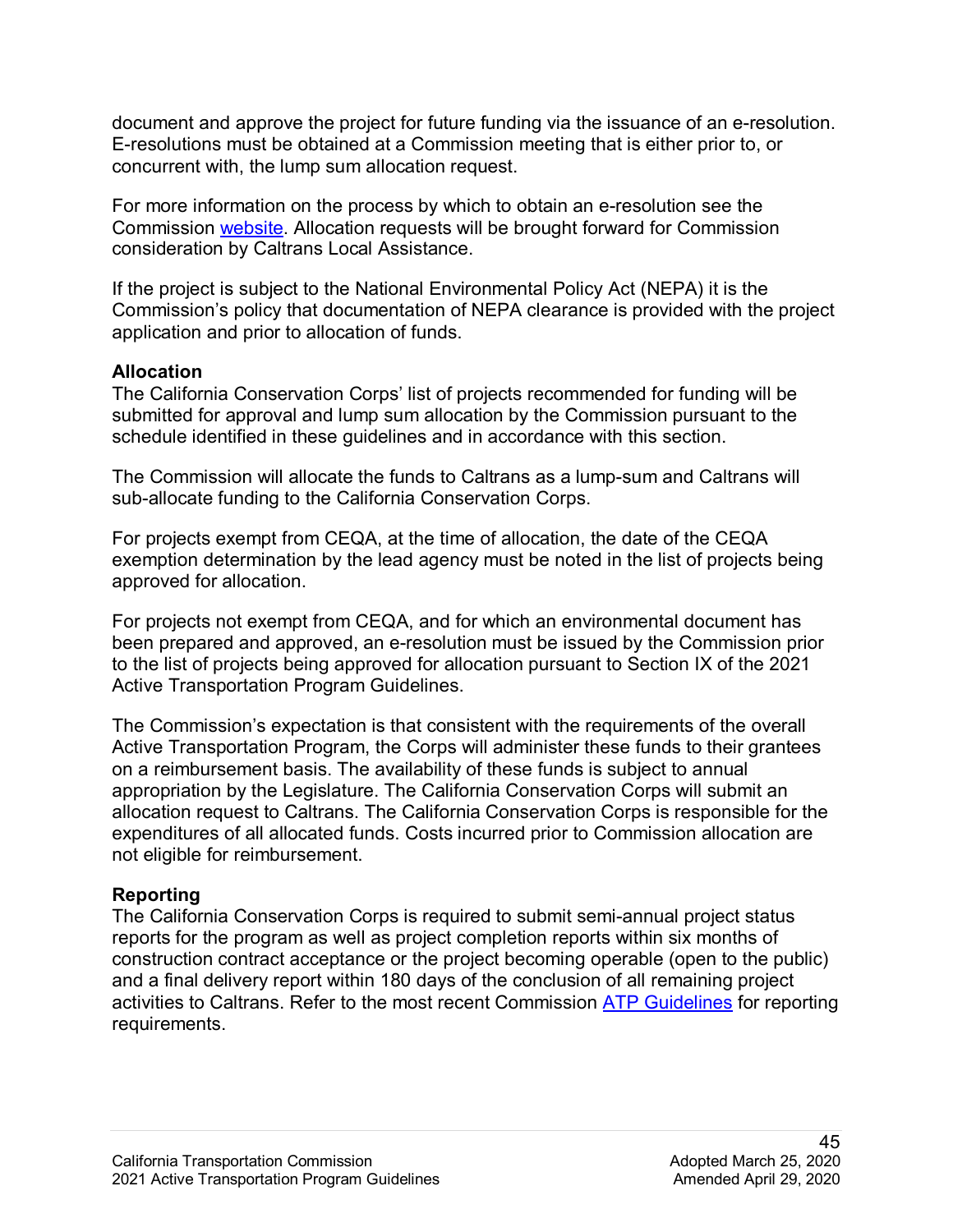## **XV. Appendix D**

## **Guidance for the 2021 ATP Quick-Build Project Pilot Program**

The 2021 ATP will include a pilot program for the potential inclusion of quick-build projects in the program. The Commission anticipates dedicating a maximum of \$7,000,000 in the first programming year of the 2021 ATP to quick-build projects. The Commission may select several quick-build projects, or none.

 the ATP. These projects require minor construction activities and are typically built with Quick-build projects are interim capital improvement projects that further the goals of durable, low to moderate cost materials, and last from one year to five years. These projects have moderate design flexibility to anticipate adjustments that may occur. The purpose of a quick-build project is to immediately implement safety needs, allowing a community to benefit quickly from improvements made, and/or allow the people of a community affected by the project to provide input and test the project improvements before they are permanently constructed.

 projects have a data collection and study period that lasts from the beginning of the be adjusted; they can be changed based on community input and further technical approach for the project. Objective metrics are an important part of the process, both for Quick-build projects are distinguished from temporary demonstration projects by the types of materials used and the intended duration of the project. In addition, quick-build project through completion. Unlike traditional capital projects, quick-build projects can analysis over time. If the quick-build project is successful, it will later be made permanent. If it is not successful, it can be easily deconstructed. Quick-build projects are intended to remain in place until capital upgrades are possible. All quick-build projects considered for funding in the ATP are expected to collect data to inform the making necessary adjustments and demonstrating success. Examples of data that can be collected are: surveys to show how many customers get to key destinations within the project area without cars; analyzed sales tax data to show faster-than-average retail growth on redesigned streets; number of collisions and injuries before and after the quick-build project; and vehicle speeds, volumes and travel times.

 jurisdiction in which they are located. Government leadership and involvement is required. Quick-build projects must be CEQA compliant. A project that is in a plan that Quick-build projects considered for funding in the ATP must be supported by the cleared CEQA qualifies.

### **Reporting Requirements**

 successful quick-build project applicants. Quick-build projects must adhere to reporting requirements set forth in the ATP guidelines. Funded quick-build projects will be required to attach a new layout plan with each report that is submitted. Quick-build projects are not required to submit reports in CalSMART, however, more frequent reports and updates must be submitted. Instructions on what to report on, where and when to submit reports will be provided to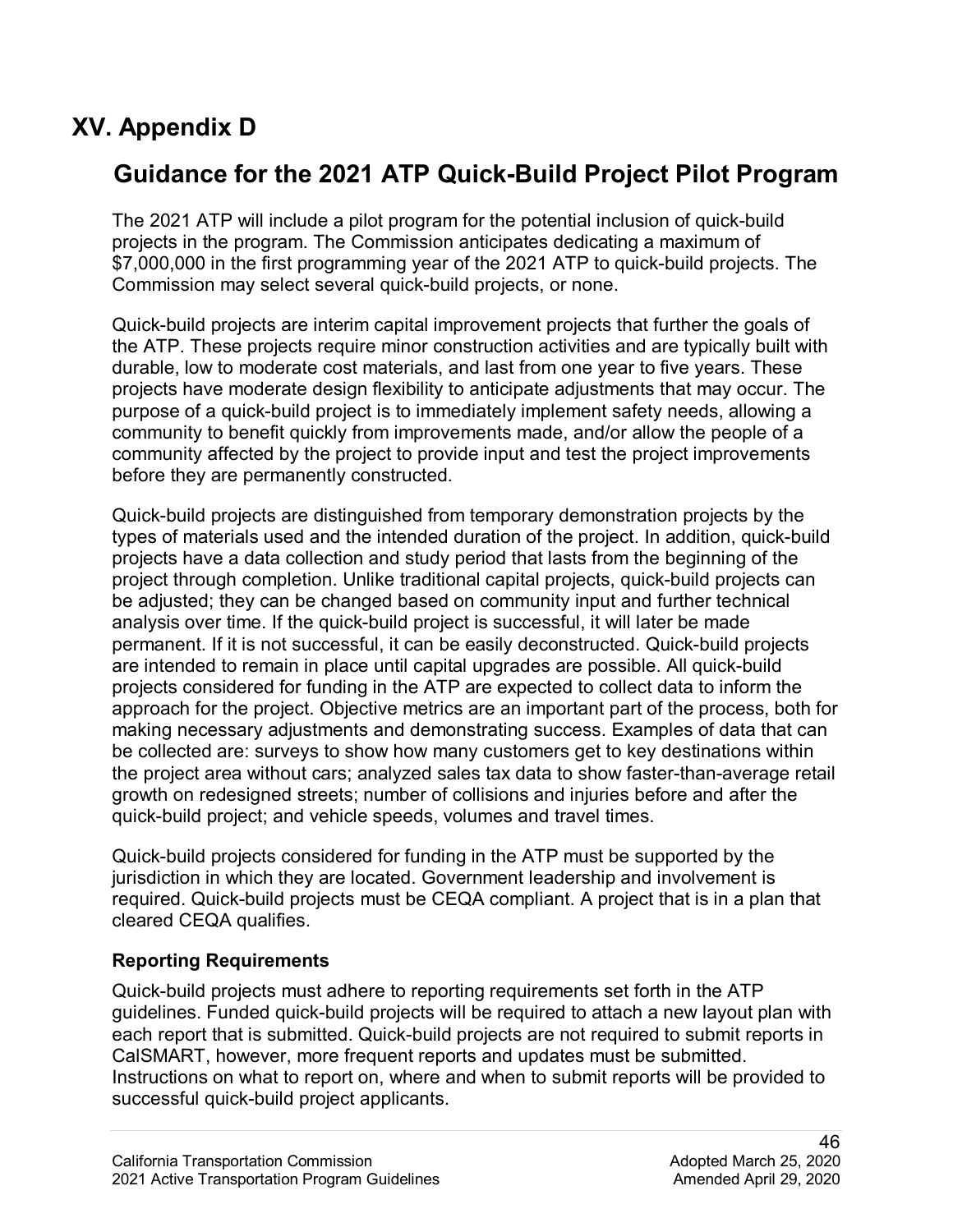### **Scope Change Policy**

 project must follow the Project Amendment process outlined in Section 28 of these The Commission will consider changes to the approved quick-build project scope if the proposed changes are being made to meet community needs and accommodate public input. Quick-build projects that propose to make substantial changes to the scope of the guidelines.

#### **Application Requirements**

To be considered for the pilot program, applicants must submit a project nomination to Commission staff. The nomination form and attachments can be found on the [Commission website.](https://catc.ca.gov/programs/active-transportation-program) Project nominations must be postmarked by the deadline specified in the ATP guidelines. Applicants must submit two (2) hard copies of the nomination package and one (1) electronic copy. Electronic copies should be sent via e-mail to [ATP@catc.ca.gov.](mailto:ATP@catc.ca.gov)

All nomination materials should be addressed and delivered to:

California Transportation Commission Executive Director 1120 N Street, MS-52 P.O. Box 942873 Sacramento, CA 95814

The project nomination should include the following information and be organized in the following order:

- 1) Cover Letter
- 2) Applicant Information
	- a) Implementing agency's name
	- b) Implementing agency's address
	- c) Implementing agency's contact person and title
	- d) Implementing agency's phone number and email address
	- e) Does the Implementing agency have a master agreement with Caltrans?

## 3) Project Information.

- a) Project Name
- b) Project Description (summary of project scope)
- c) Project location (Attach a map)
- d) Total project cost
- e) Initial Project Layout Plan
	- i) Project Map/Plans showing existing and proposed conditions.
- f) Anticipated project duration (Start and end dates of the quick-build project)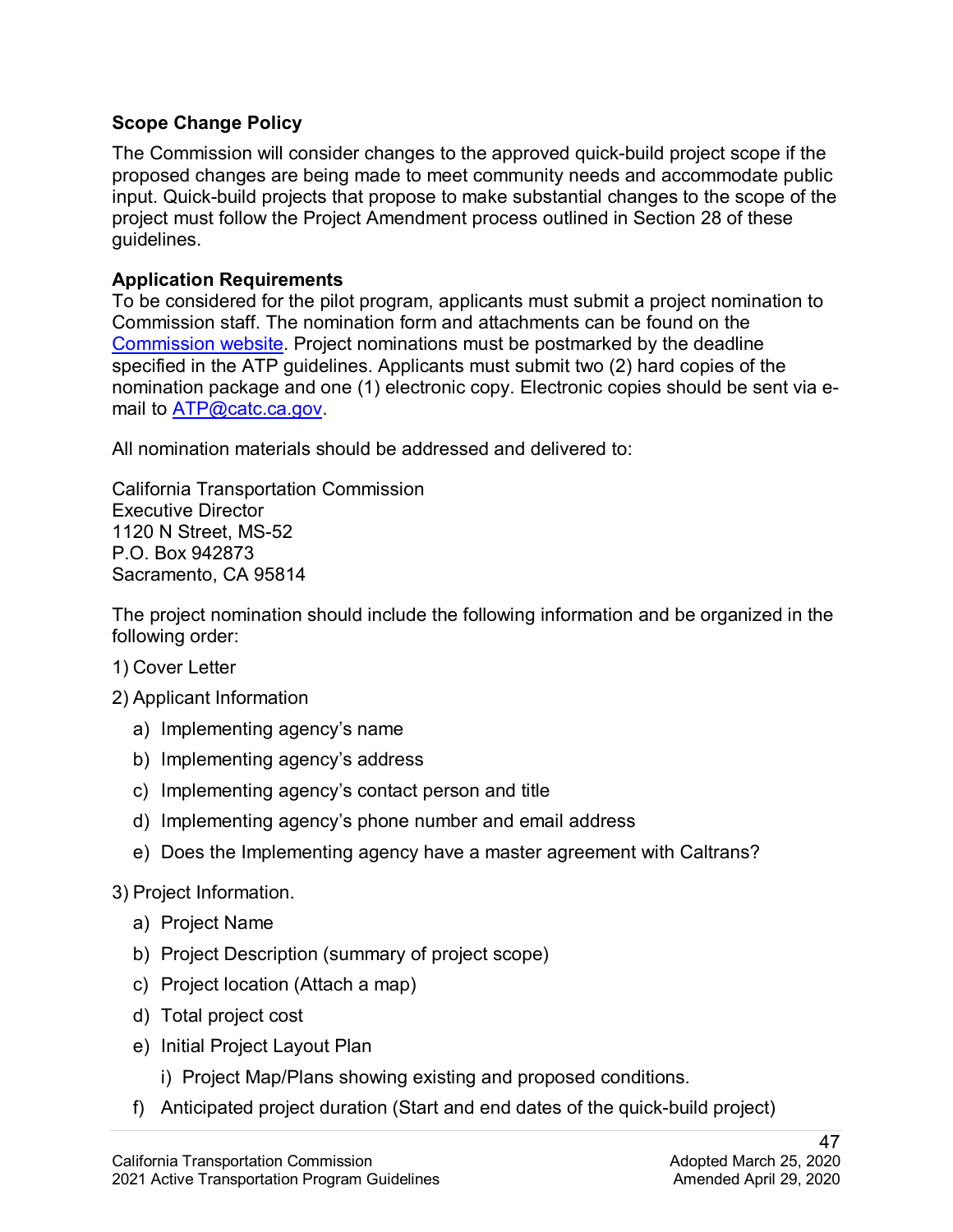- g) List of project partners (Attach support letters, if applicable)
- h) Project schedule
- i) Contracting Plan:
	- processes. What is the plan for contracts or other solutions? i) Quick-build projects may not be compatible with traditional contracting
- j) Maintenance Plan for the project:
	- i) What is the plan for the time, funding, and equipment needed for replacing damaged materials or other required maintenance?
- k) What are the right of way impacts, if any?
- l) Is the project in an approved plan reviewed for CEQA compliance?
	- i) If no, has the project received CEQA approval?
- 4) ATP Project Programming Request (PPR) (Attachment)
- 5) Project Cost Estimate (Attachment)
- 6) Provide a narrative addressing the following items in no more than 4 pages:
	- a) Statement of project need: Describe the issue(s) that this project will address. How will the proposed project benefit the non-motorized users? What is the project's desired outcome?
	- b) Describe the project location's history of pedestrian and bicycle collisions and any other safety concerns which this project will mitigate. (Attach a collision heat map if applicable.) If the applicant is trying to direct bike/walk traffic away from dangerous areas, data from nearby locations/corridors may be used.
	- c) Describe the community based public participation process that culminated in the project. Include discussions of:
		- i) Who was engaged in the identification and development of this project? How were they engaged? Describe the type, extent, and duration of outreach and engagement conducted to relevant stakeholders.
		- ii) How will the project serve as an engagement strategy? Address how the engagement will entice potential users to experience the project. How will stakeholders continue to be engaged throughout the duration of the project?
	- d) How will the effectiveness of the project be measured?
		- i) Discuss the data collection methods that will be used to refine the approach for the currently planned project or future projects.
		- mode shift, safety, etc.) and the tools that will be used (such as surveys, ii) Discuss the effectiveness measures that will be evaluated (public support, counts, observations, etc.) to quantify the success.
	- e) Describe how your project will transform the non-motorized environment.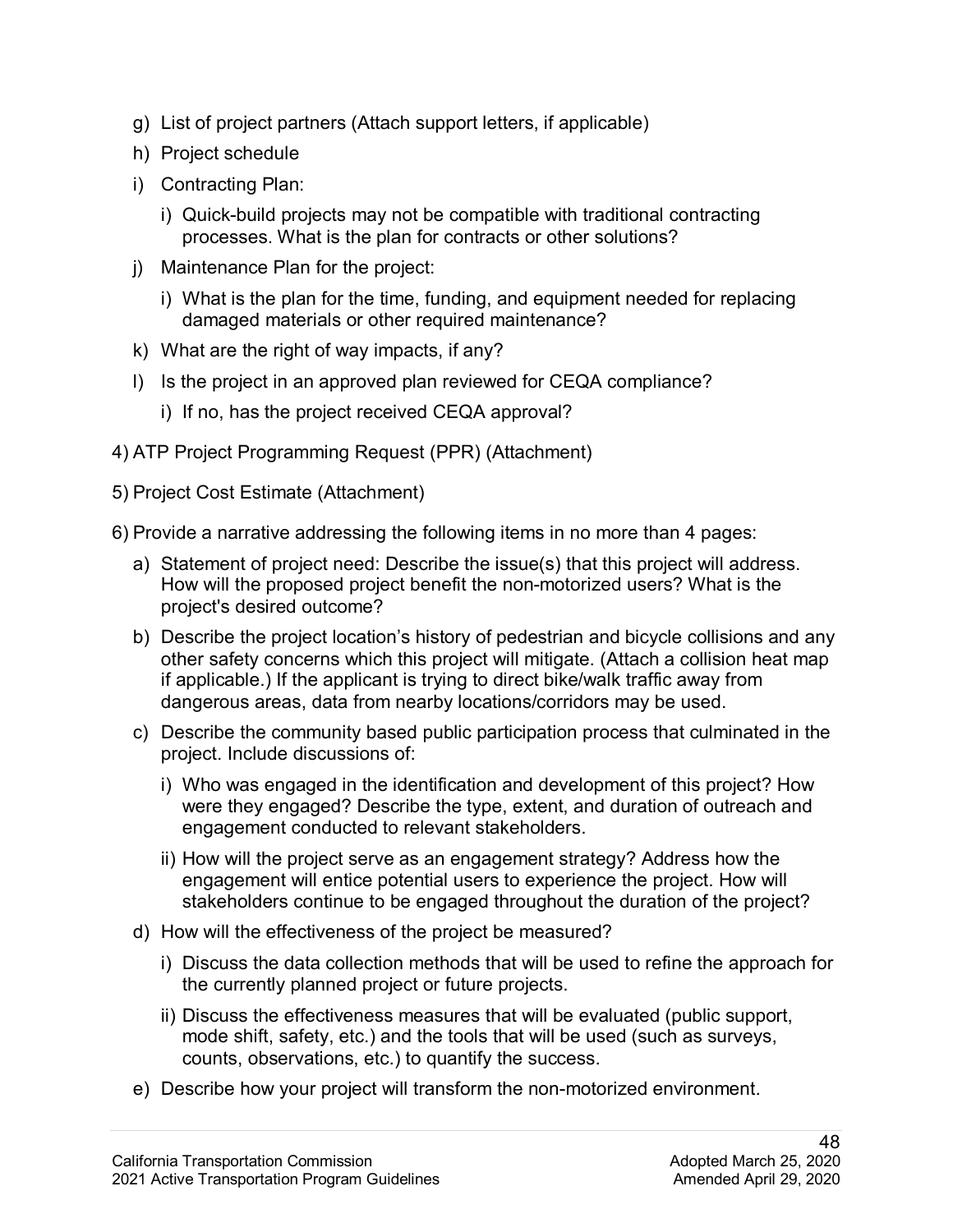f) Describe your agency's long-term plan for the quick-build project. How will it inform future capital infrastructure projects?

### **Evaluation Process**

 Commission staff will evaluate the quick-build project submittals. Commission staff will use the following criteria to evaluate the quick-build project submittals:

- Need: is there an immediate need that requires a response? Is there an immediate safety concern that requires a response?
- Evidence of community engagement.
- • Evidence of planned continuous community engagement for the duration of the project.
- Evidence of how this quick-build project will provide the foundation for a potential permanent infrastructure project.
- Interagency Support:
	- $\circ$  Evidence of support from critical partners such as public works departments, transportation departments, transit agencies, emergency services, community groups and business associations.
- Schedule and Project Readiness: i.e. shovel ready and environmentally cleared.
- Evidence of how the quick-build project's progress and performance will be measured.
- Evidence of a long-term funding strategy in place.
- Evidence of a maintenance strategy in place.

## **Resources**

- Tactical Urbanist's Guides: [Tactical Urbanism Materials and Design Guide](http://tacticalurbanismguide.com/guides/)
- People for Bikes: A Nine Step Recipe for Fast Flexible Changes to City Streets
- People for Bikes: [Quick Build for Better Streets](https://bit.ly/QuickBuildsReport)